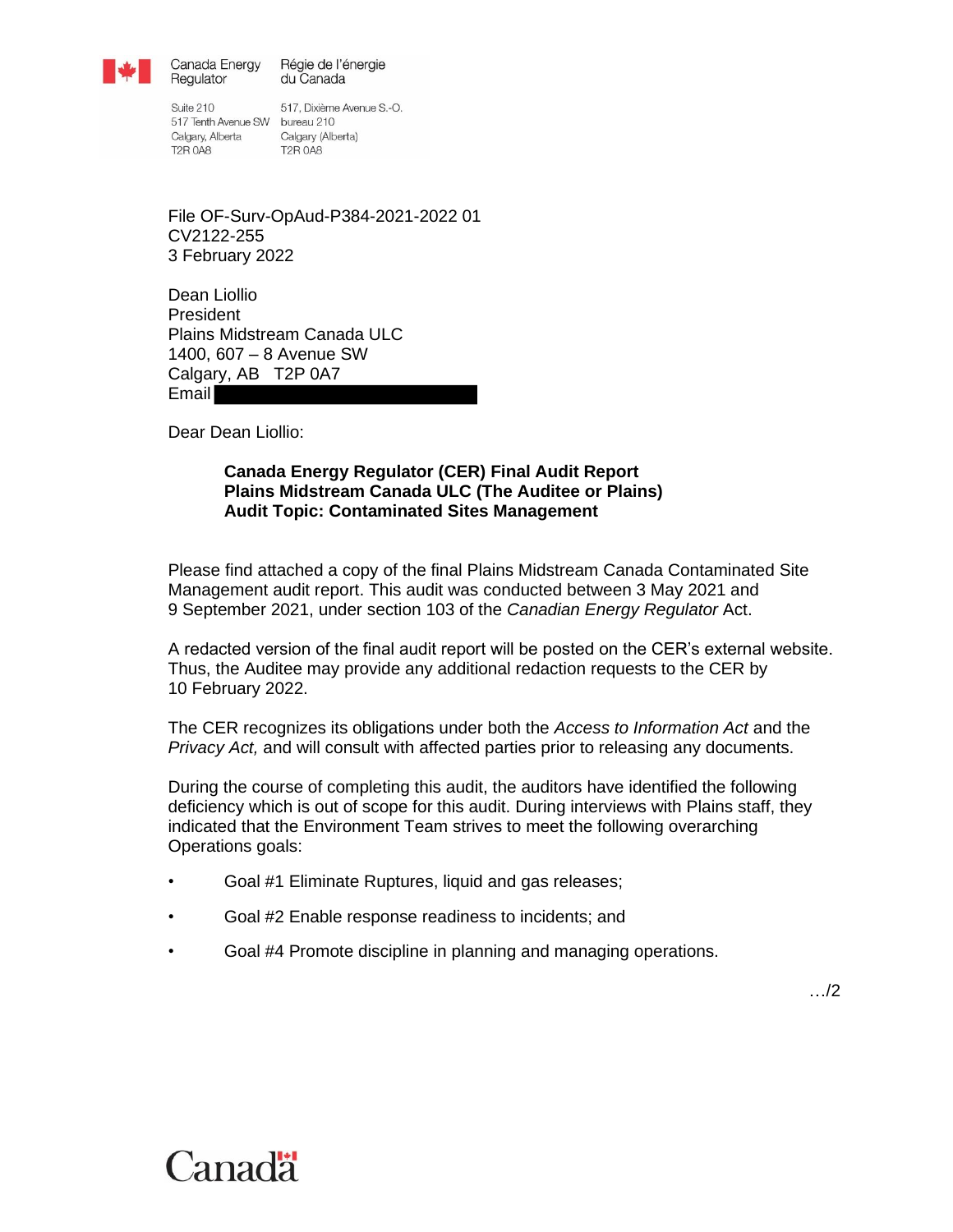Plains goals 1 and 2 essentially paraphrase, and do not expand upon, the wording of paragraph 6.3(1)(b) of the *Canadian Energy Regulator Onshore Pipeline Regulations* (OPR). From an environmental perspective these goals are lacking a holistic and lifecycle approach to environmental protection. Subsection 6.3(1) of the OPR states "The company shall establish documented policies and goals to ensure that the purposes referred to in paragraphs 6(a) to (c) are achieved and that its obligations under these Regulations are met." When reviewing section 6 of the OPR, it requires a company to consider the lifecycle of a pipeline and to ensure the protection of property and the environment. The phrase "…protection of property and the environment" is purposely broad in scope and it is not limited to just protecting the environment from the product in the "pipe".

When taking this into consideration, the auditors are of the opinion that Plains goals are lacking environmental content. The OPR has a requirement for an environmental protection program, (section 48), whose requirements are more than just keeping the company's product within the pipe. As part of the environmental protection program, the CER has an expectation that a company will have some sort of contaminated sites plan within its overall structure. To be able to evaluate if the goal(s) is/are being achieved there needs to be applicable objectives and targets associated with the goal to provide further guidance and direction to Plains staff on what needs to be established, implemented, and achieved.

The above discussion on goals does not form a non-compliance for this particular audit as it is not one of the audit protocol questions. The auditors point out the gap to Plains for it to address during its continual improvement cycles.

Attached is a CAPA (corrective and preventive actions) workbook template. The Auditee shall use this template to generate a CAPA plan. This plan will describe the corrective and preventive actions that the Auditee will implement to resolve the deficiencies identified in the Final Audit Report. The CAPA plan shall be submitted to the CER by 7 March 2022.

The CER will monitor and assess the implementation of the CAPA plan. Once the Auditee completes all the action items, the CER will issue an audit close-out letter indicating the end of this audit.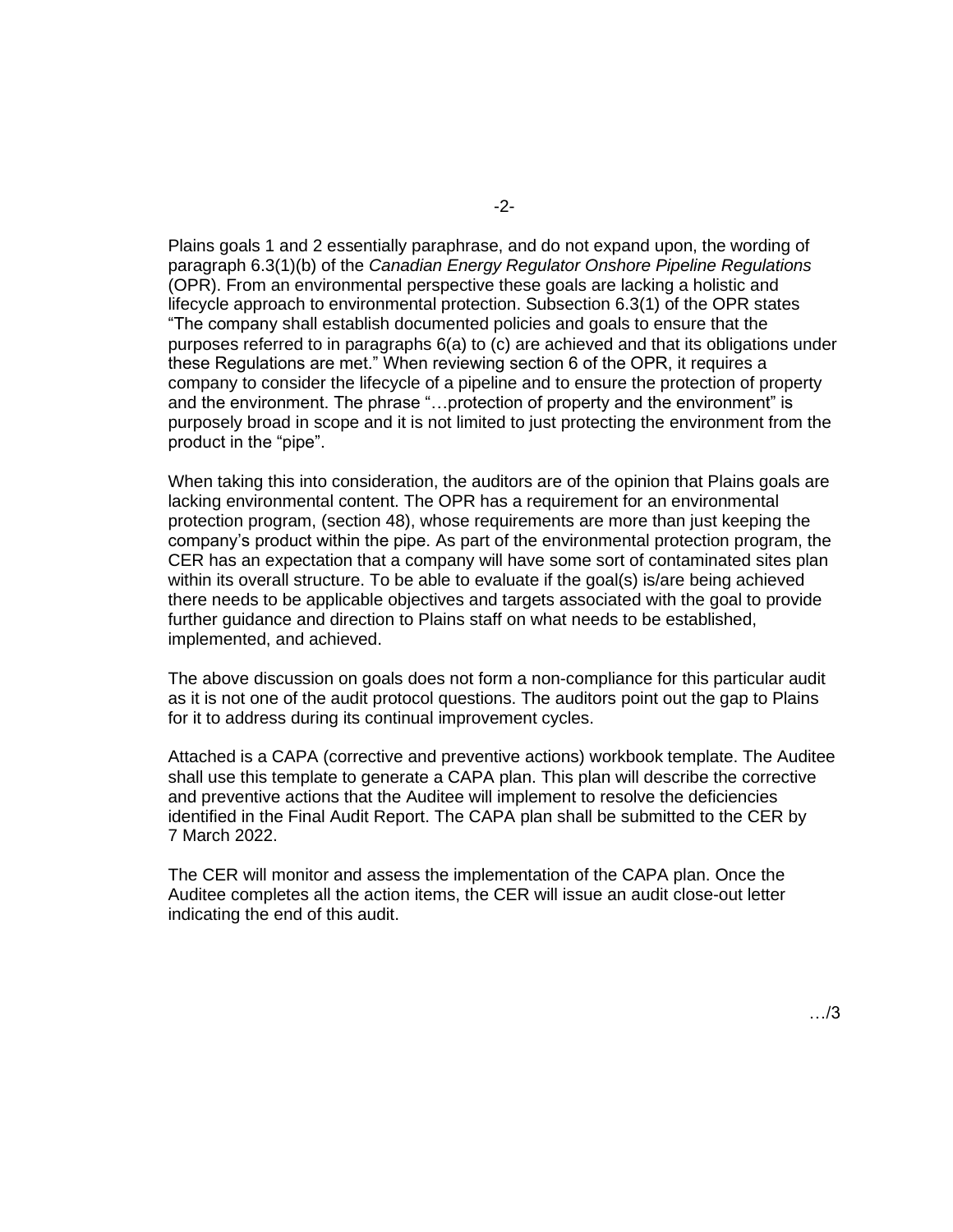If you require any further information or clarification, please contact Darryl Pederson, Lead Auditor, at

Yours sincerely,

*Signed by*

Darryl Pederson Lead Auditor Canada Energy Regulator

Attachments: Final Audit Report CAPA Workbook Template

cc: Olivera Blagojevic, Director, Audit Enforcement and Investigation, Canada Energy Regulator, Email

, Manager, Regulatory Affairs, Plains Midstream Canada ULC, **Email**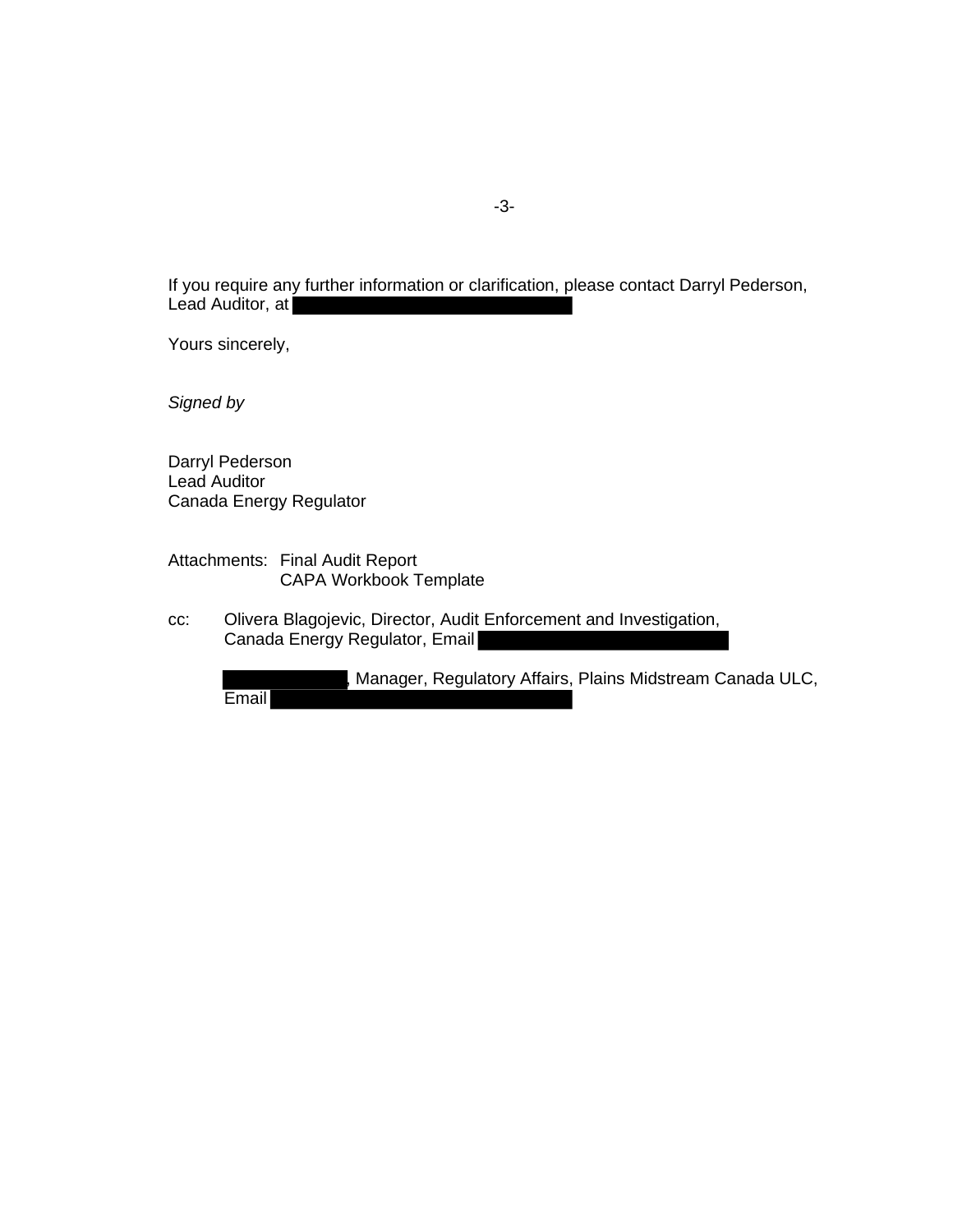

Suite 210, 517 Tenth Avenue SW Calgary, Alberta T2R 0A8

## <span id="page-3-0"></span>**Audit Report**

**Auditee: Plains Midstream Canada ULC Audit Topic: Contaminated Sites CV2122-255 File: OF-Surv-OpAud-P384-2021-2022 0101 Date: 3 February 2022**

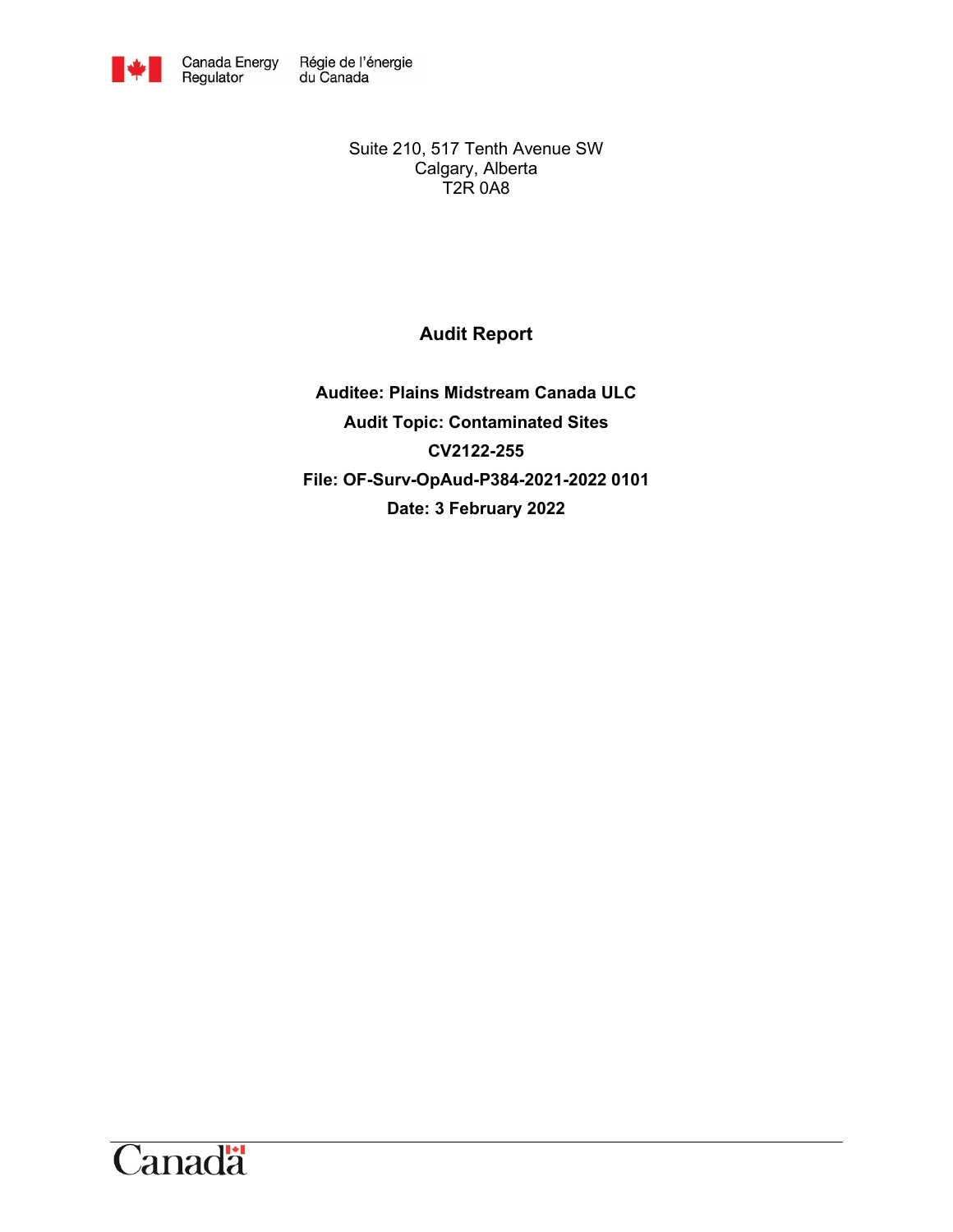## **Executive Summary**

<span id="page-4-0"></span>The Canada Energy Regulator (**CER**) expects pipelines and associated facilities within the Government of Canada's jurisdiction to be constructed, operated, and abandoned in a safe and secure manner that protects people, property, and the environment. To this end, the CER conducts a variety of compliance oversight activities, such as audits.

Section 103 of the *Canadian Energy Regulator Act* (S.C. 2019, c.28, s.10) authorizes Inspection Officers to conduct audits of regulated companies. The purpose of these audits is to assess compliance with the *Canadian Energy Regulator Act* and its associated Regulations.

The purpose of operational audits is to ensure that regulated companies have established and implemented both a management system and its associated programs, as specified in the *Canadian Energy Regulator Onshore Pipeline Regulation* (SOR/99-294) (**OPR**).

The Canada Energy Regulator (**CER**) conducted a**: [Contaminated Sites](#page-3-0)** operational audit of Plains Midstream Canada ULC (the **Auditee** or **Plains**) between 3 May 2021 and 9 September 2021.

The objective of this audit is to verify that the auditee manages contaminated sites as a component of its Environmental Protection Program as per the requirements of the OPR.

Of 15 audit protocols that were audited; 12 were deemed to have no issues and three were deemed non-compliant. Table 1 in the audit report summarizes this audit's findings.

While completing this audit, the auditors have identified the following deficiency which is out of scope for this audit. During interviews with Plains staff, they indicated that the Environment Team strives to meet the following overarching Operations goals:

- Goal #1 Eliminate Ruptures, liquid and gas releases;
- Goal #2 Enable response readiness to incidents; and
- Goal #4 Promote discipline in planning and managing operations.

Plains goals 1 and 2 essentially paraphrase, and do not expand upon, the wording of paragraph 6.3(1)(b) of the OPR. From an environmental perspective these goals are lacking a holistic and lifecycle approach to environmental protection. Subsection 6.3(1) of the OPR states "The company shall establish documented policies and goals to ensure that the purposes referred to in paragraphs 6(a) to (c) are achieved and that its obligations under these Regulations are met." When reviewing section 6 of the OPR, it requires a company to consider the lifecycle of a pipeline and to ensure the protection of property and the environment. The phrase "…protection of property and the environment" is purposely broad in scope and it is not limited to just protecting the environment from the product in the "pipe".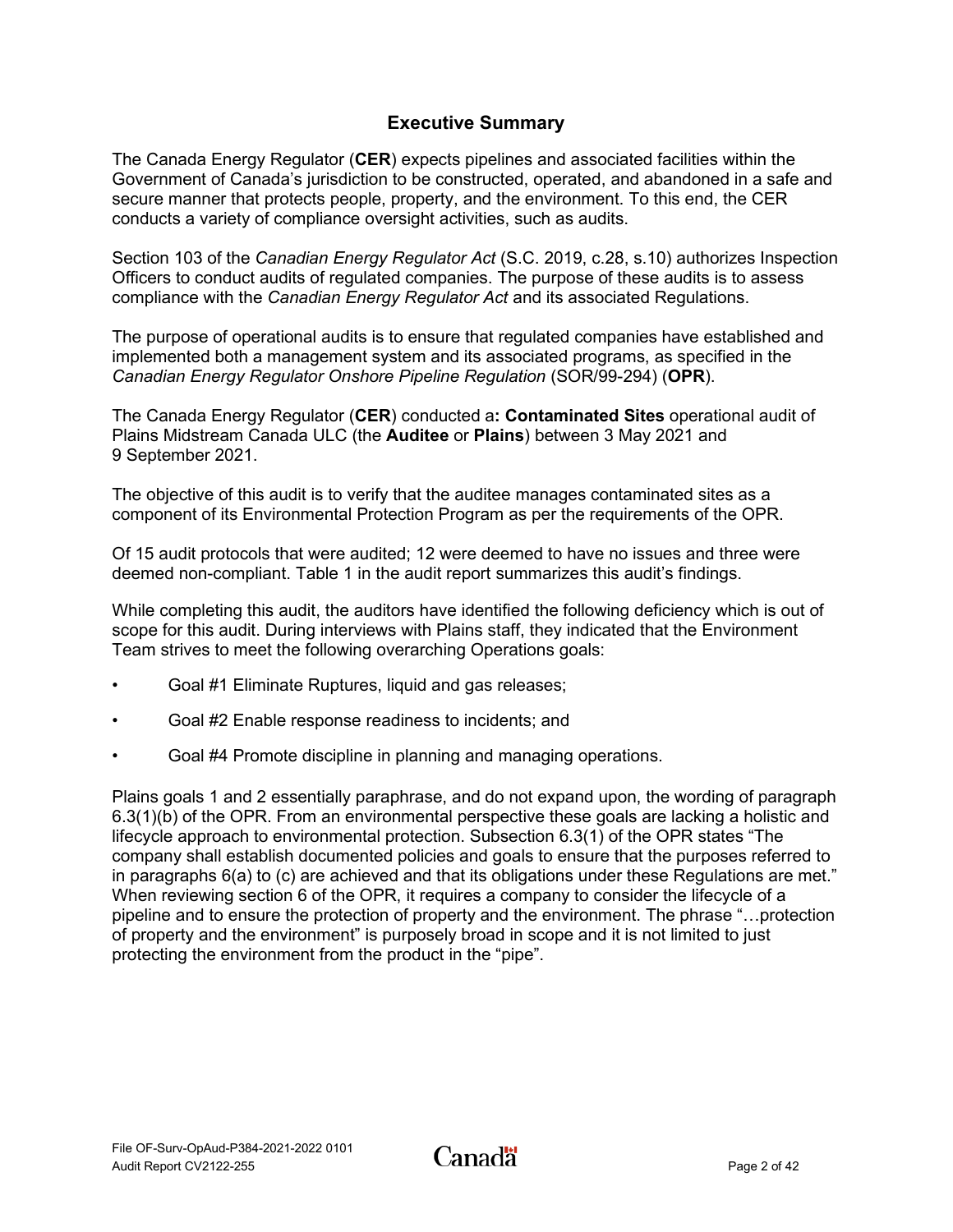When taking this into consideration, the auditors are of the opinion that Plains goals are lacking environmental content. The OPR has a requirement for an environmental protection program, (section 48), whose requirements are more than just keeping the company's product within the pipe. As part of the environmental protection program, the CER has an expectation that a company will have some sort of contaminated sites plan within its overall structure. To be able to evaluate if the goal(s) is/are being achieved there needs to be applicable objectives and targets associated with the goal to provide further guidance and direction to Plains staff on what needs to be established, implemented, and achieved.

The above discussion on goals does not form a non-compliance for this particular audit as it is not one of the audit protocol questions. The auditors point out the gap to Plains for it to address during its continual improvement cycles.

The focus of this audit was Plains' environmental protection program and specifically contaminated sites management. Plains demonstrated that it has processes, procedures, work instructions, and activities in place to manage contaminated sites, both historical in nature and new ones that may occur. The non-compliances identified with this audit are related to gaps in Plains management system and not directly related to contaminated sites management. The auditors are of the opinion that none of the gaps identified during this audit would prevent Plains from operating its system in a manner that is safe and protects the environment.

Within 30 calendar days of receiving the final audit report, the Auditee shall file with the CER a Corrective and Preventative Action Plan (**CAPA**) that details how the non-compliant findings will be resolved. The CER will monitor and assess the implementation of this CAPA Plan to confirm that it is completed in a timely manner.

Note that all findings are specific to the information assessed at the time of the audit as related to the audit scope.

While non-compliant findings exist, the CER believes the Auditee can still construct, operate, and abandon pipelines in a manner that will preserve the safety of persons, the environment, and property.

The final audit report will be made public on the CER website.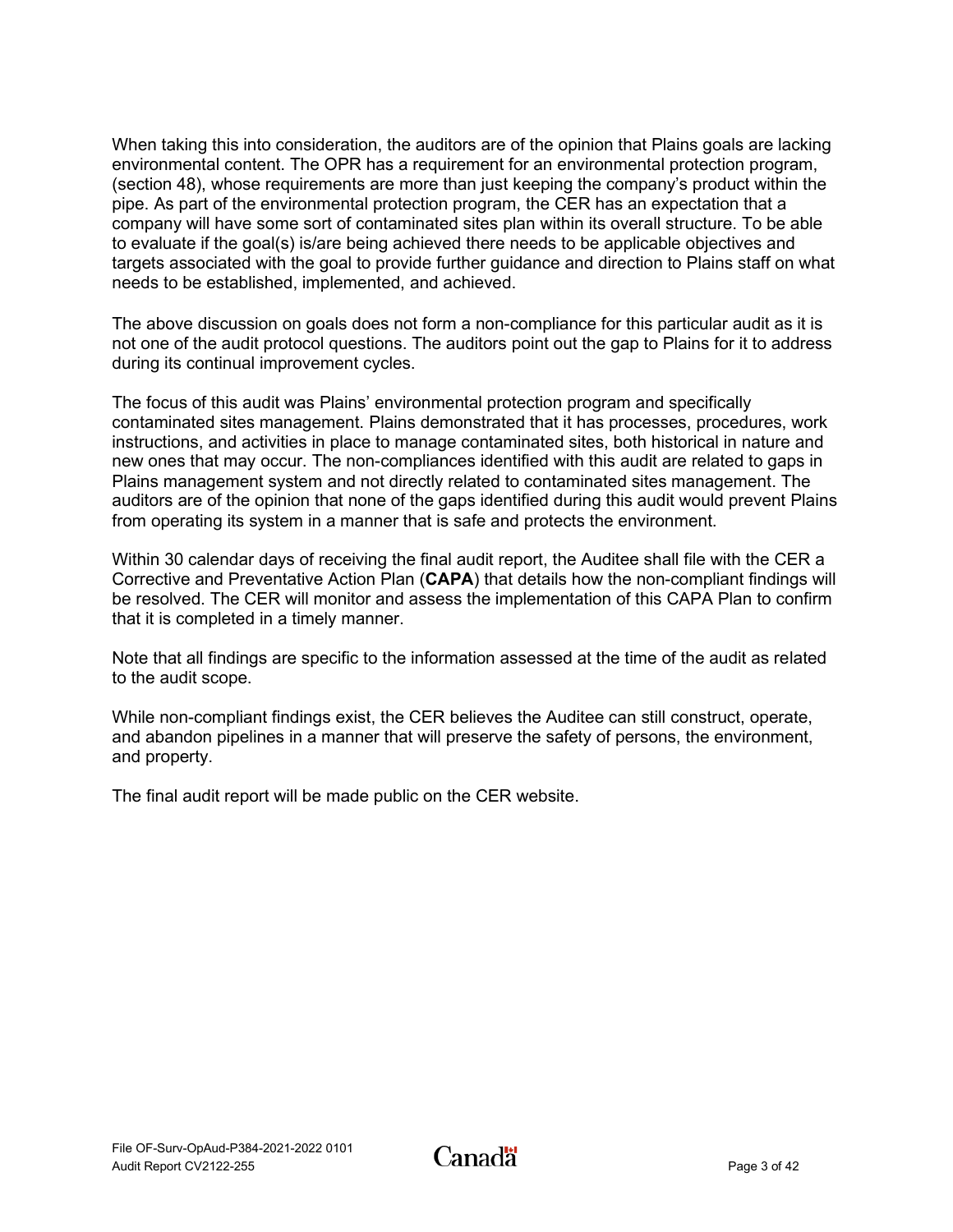## **Table of Contents**

| 1.0 |     |                                                                                     |  |  |  |
|-----|-----|-------------------------------------------------------------------------------------|--|--|--|
|     | 1.1 |                                                                                     |  |  |  |
|     | 1.2 |                                                                                     |  |  |  |
|     | 1.3 |                                                                                     |  |  |  |
| 2.0 |     |                                                                                     |  |  |  |
| 3.0 |     |                                                                                     |  |  |  |
| 4.0 |     |                                                                                     |  |  |  |
| 5.0 |     |                                                                                     |  |  |  |
| 6.0 |     |                                                                                     |  |  |  |
|     |     |                                                                                     |  |  |  |
|     |     |                                                                                     |  |  |  |
|     |     |                                                                                     |  |  |  |
|     |     |                                                                                     |  |  |  |
|     |     | AP-04 Identifying and Analyzing all Hazards and Potential Hazards18                 |  |  |  |
|     |     |                                                                                     |  |  |  |
|     |     |                                                                                     |  |  |  |
|     |     |                                                                                     |  |  |  |
|     |     |                                                                                     |  |  |  |
|     |     |                                                                                     |  |  |  |
|     |     |                                                                                     |  |  |  |
|     |     |                                                                                     |  |  |  |
|     |     | AP-12 Internal Reporting of Hazards, Potential Hazards, Incidents and Near-misses34 |  |  |  |
|     |     |                                                                                     |  |  |  |
|     |     |                                                                                     |  |  |  |
|     |     |                                                                                     |  |  |  |
|     |     |                                                                                     |  |  |  |

## **List of Tables**

|--|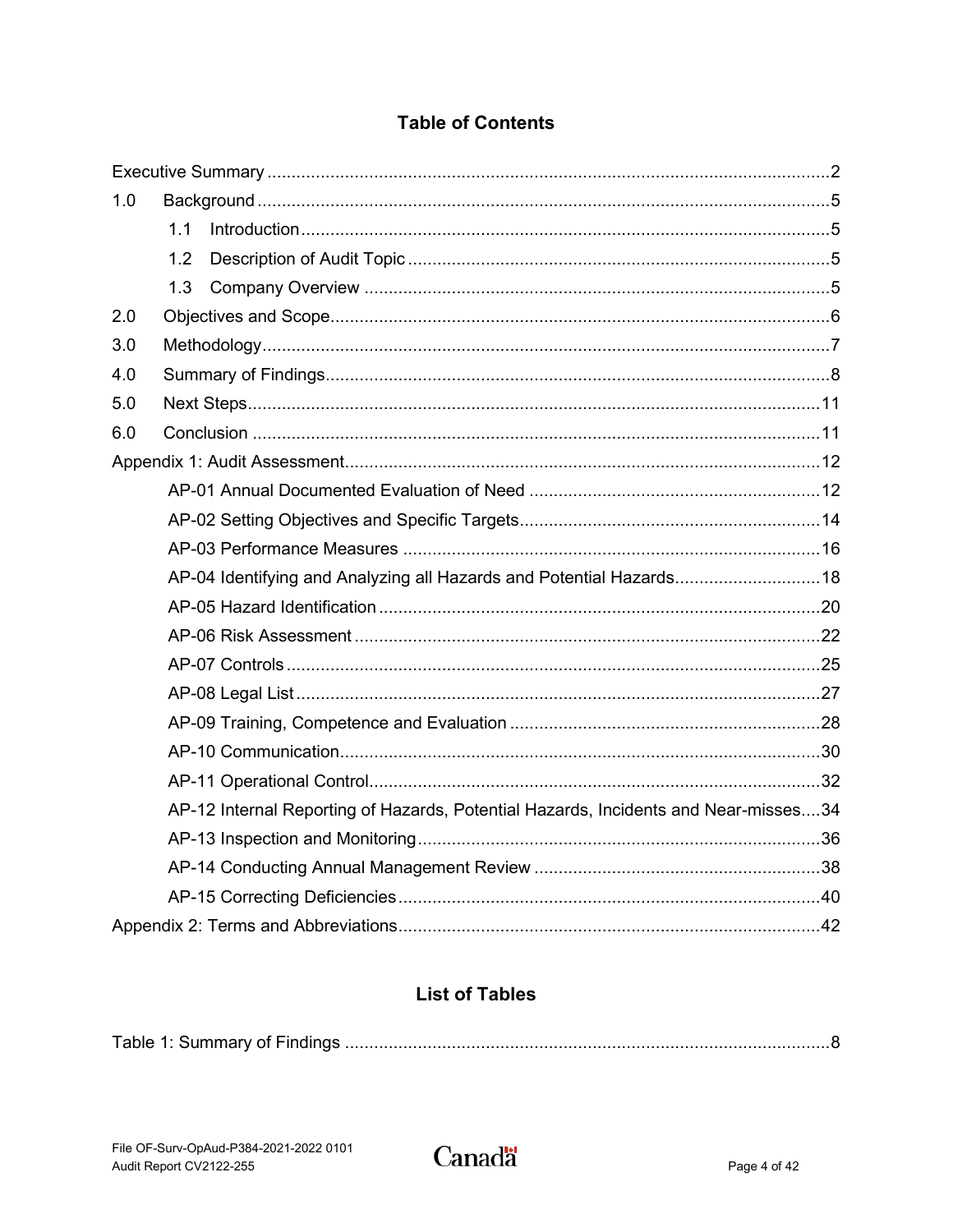## <span id="page-7-0"></span>**1.0 Background**

## <span id="page-7-1"></span>**1.1 Introduction**

The Canada Energy Regulator (**CER**) expects pipelines and associated facilities within the Government of Canada's jurisdiction to be constructed, operated, and abandoned in a safe and secure manner that protects people, property, and the environment.

Section 103 of the *Canadian Energy Regulator Act* (S.C. 2019, c.28, s.10) authorizes Inspection Officers to conduct audits of regulated companies. The purpose of these audits is to assess compliance with the *Canadian Energy Regulator Act* and its associated Regulations.

The purpose of operational audits is to ensure that regulated companies have established and implemented both a management system and its associated programs, as specified in the *Canadian Energy Regulator Onshore Pipeline Regulations* (SOR/99-294) (**OPR**).

The Canada Energy Regulator (**CER**) conducted a**:** [Contaminated Sites](#page-3-0) operational audit of Plains Midstream Canada ULC (the **Auditee** or **Plains**) between 3 May 2021 and 9 September 2021.

## <span id="page-7-2"></span>**1.2 Description of Audit Topic**

While the OPR does not have a specific requirement for contaminated sites, the CER expects the company's Environmental Protection Program to proactively manage contaminated and suspected contaminated sites. The protection of ecological and human health must be maintained throughout a facility's lifecycle, as a result the appropriate management of contaminated and potentially contaminated sites is a critical activity.

## <span id="page-7-3"></span>**1.3 Company Overview**

Plains is an indirect subsidiary of Plains All American (**PAA**) Pipeline, L.P. Plains specializes in the transportation, storage, processing and marketing solutions for crude oil, natural gas, and natural gas liquids (**NGL's**) and links petroleum producers with refiners and other customers via pipeline, truck, and rail transportation. Plains also operate facilities for crude oil and NGL storage, separation of NGL from natural gas and fractionation of NGL into specification products.

Plains is headquartered in Calgary, Alberta, with Canadian facilities located in four provinces and it conduct business in eight provinces. Plains has both provincially-regulated and federally-regulated pipelines. The CER currently regulates approximately 704 kilometers of their pipelines as well as their storage facilities in Windsor, Ontario.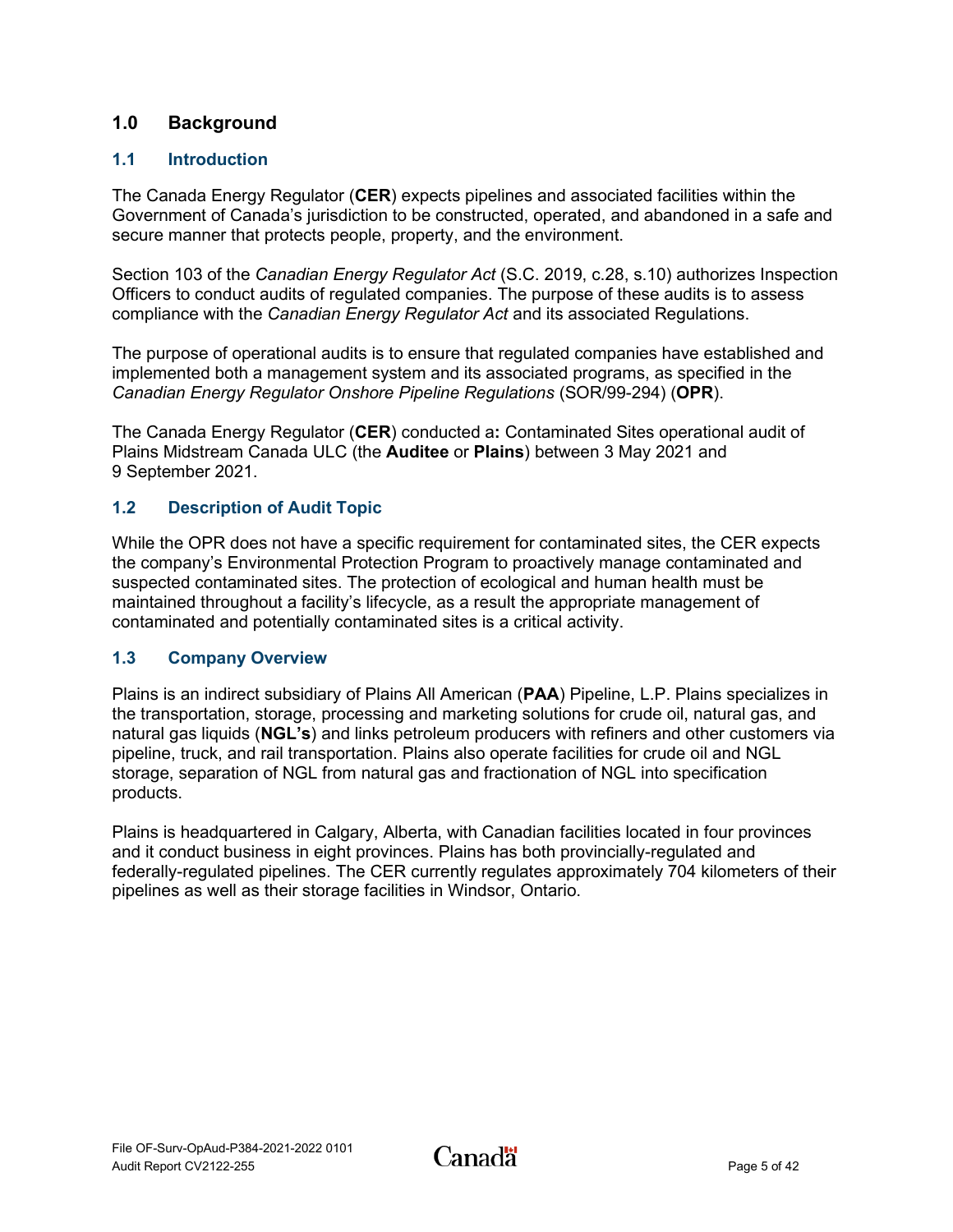

## <span id="page-8-0"></span>**2.0 Objectives and Scope**

The objectives of this audit are to:

• verify that Plains has a contaminated site management program as a component of its Environmental Protection Program that meets the requirements of the OPR. As part of assessing this objective, the auditors evaluated if the company has the necessary processes, procedures, and work instructions in place to fulfil the requirements of sections 6 and 48 of the OPR.

The following are scope limitations to this audit. First, this audit does not serve as a certificate or approval of any specific remediation activities. Although sampling of site-specific activities was completed, this audit is not a comprehensive assessment of all site-specific remediation activities. Second this audit does not address emergency management and/or incident response practices that would either prevent the creation of a contaminated site or minimize the magnitude of a contamination event.

The table below outlines the scope selected for this audit.

| <b>Audit Scope</b> | <b>Details</b>            |
|--------------------|---------------------------|
| <b>Audit Topic</b> | <b>Contaminated Sites</b> |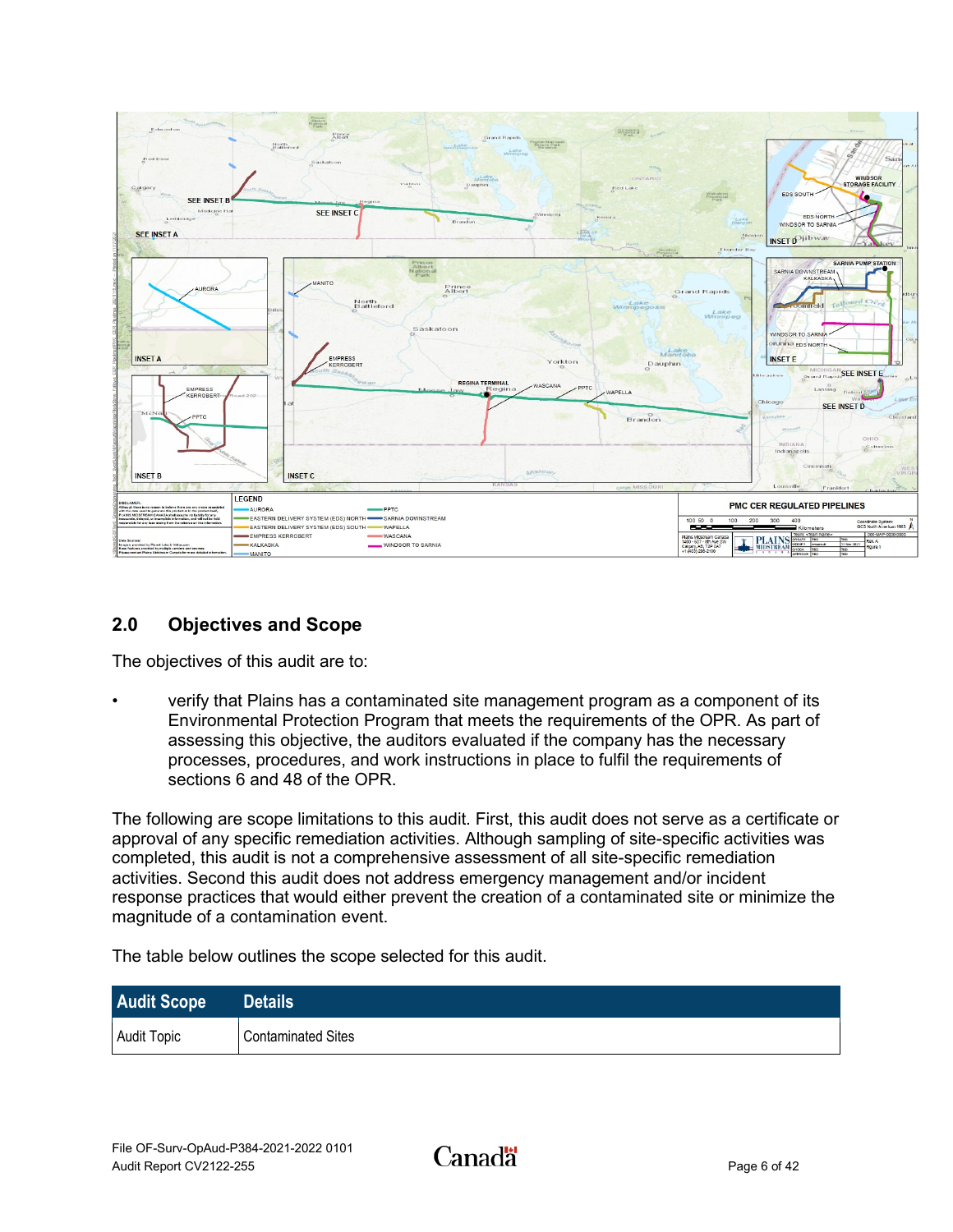| <b>Audit Scope</b>     | <b>Details</b>                                                                                                                                                                                           |
|------------------------|----------------------------------------------------------------------------------------------------------------------------------------------------------------------------------------------------------|
| Lifecycle Phases       | $\boxtimes$ Construction<br>$\boxtimes$ Operations<br>$\boxtimes$ Abandonment                                                                                                                            |
| Section 55<br>Programs | $\Box$ Emergency Management<br>Integrity Management<br>$\Box$<br>Safety Management<br>$\sqcup$<br><b>Security Management</b><br>$\Box$<br>$\boxtimes$ Environmental Protection<br>Damage Prevention<br>⊔ |
| Time Frame             | Not Applicable                                                                                                                                                                                           |

## <span id="page-9-0"></span>**3.0 Methodology**

As part of this audit, the CER Auditors (**auditors**) conducted a review and assessment of a sampling of Plains' management system processes, procedures, work instructions, and environmental program documentation related to contaminated sites. The auditors did not review and assess all management system documentation, nor did they review all environmental protection documentation. A representative sampling of documents and records were selected in order to reduce the chance of error in making the audit findings described herein.

The auditors assessed compliance through:

- Document reviews;
- Record reviews: and
- Interviews.

The list of documents and records that were reviewed, and the list of interviewees are retained on file with the CER.

An audit notification letter was sent to the Auditee on 3 May 2021 advising the Auditee of the CER's plans to conduct an operational audit. The Lead Auditor provided the audit protocol and initial information request to the Auditee on 4 May 2021 and followed up on 25 May 2021 with a meeting with the Auditee staff to discuss the plans and schedule for the audit. Document review began on 4 June 2021 and interviews were conducted between 12 July 2021 and 15 July 2021.

In accordance with the established CER audit process, the Lead Auditor shared a pre-closeout summary of the audit results on 3 August 2021. At that time, the Auditee was given five business days to provide any additional documents or records to help resolve the identified gaps in information or compliance. Subsequent to the pre-closeout meeting, the Auditee provided additional information to assist the Lead Auditor in making their final assessment of compliance. The Lead Auditor conducted a final close out meeting with the Auditee on 9 September 2021.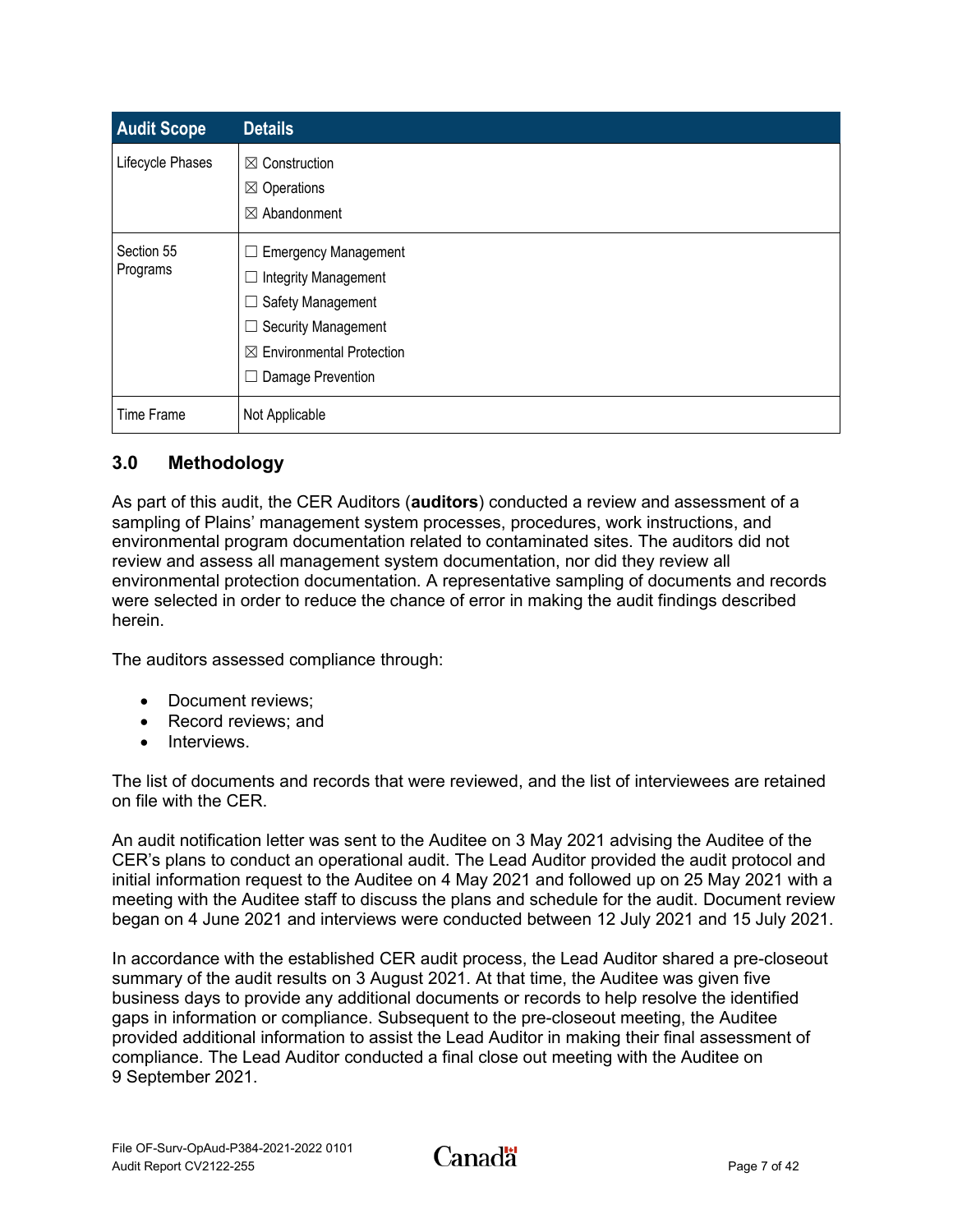Audit staff note that this audit was conducted during the Covid pandemic. All interactions with the Auditee were virtual (i.e., though Microsoft Teams). No face-to-face contact between the Auditors and Auditee occurred, and no field inspections were conducted.

## <span id="page-10-0"></span>**4.0 Summary of Findings**

The Lead Auditor has assigned a finding to each audit protocol. A finding can be either:

- No Issues Identified No non-compliances were identified during the audit, based on the information provided by the Auditee and reviewed by the Auditor within the context of the audit scope; or
- Non-Compliant The Auditee has not demonstrated that it has met the legal requirements. A corrective and preventive action plan shall be developed and implemented to resolve the deficiency.

Note that all findings are specific to the information assessed at the time of the audit, as related to the audit scope.

The table below summarizes the finding results. See [Appendix 1: Audit Assessment](#page-14-0) for more information.

| <b>Audit Protocol</b><br>(AP) Number | <b>OPR</b><br><b>Regulatory</b><br><b>Reference</b> | <b>Topic</b>                                      | <b>Finding Status</b> | <b>Finding Summary</b>                                                                                                                                                                                                                                                                                         |
|--------------------------------------|-----------------------------------------------------|---------------------------------------------------|-----------------------|----------------------------------------------------------------------------------------------------------------------------------------------------------------------------------------------------------------------------------------------------------------------------------------------------------------|
| AP-01                                | 6.4(c)                                              | Annual Documented<br><b>Evaluation of Need</b>    | No issues identified  | The auditors found no issues of<br>concern with Plains' process to conduct<br>an annual evaluation of need that takes<br>into consideration the human and<br>physical resources required to<br>establish, implement, and maintain the<br>management system and its<br>Environmental Program.                   |
| AP-02                                | 6.5(1)(a)                                           | <b>Setting Objectives</b><br>and Specific Targets | Non-compliant         | From a review of the documentation<br>and in discussion with Plains staff, the<br>auditors did not observe any objectives<br>that addressed contaminated sites or<br>remediation in general. While Plains did<br>have environmental targets, none<br>included contaminated sites or<br>remediation activities. |

## <span id="page-10-1"></span>**Table 1: Summary of Findings**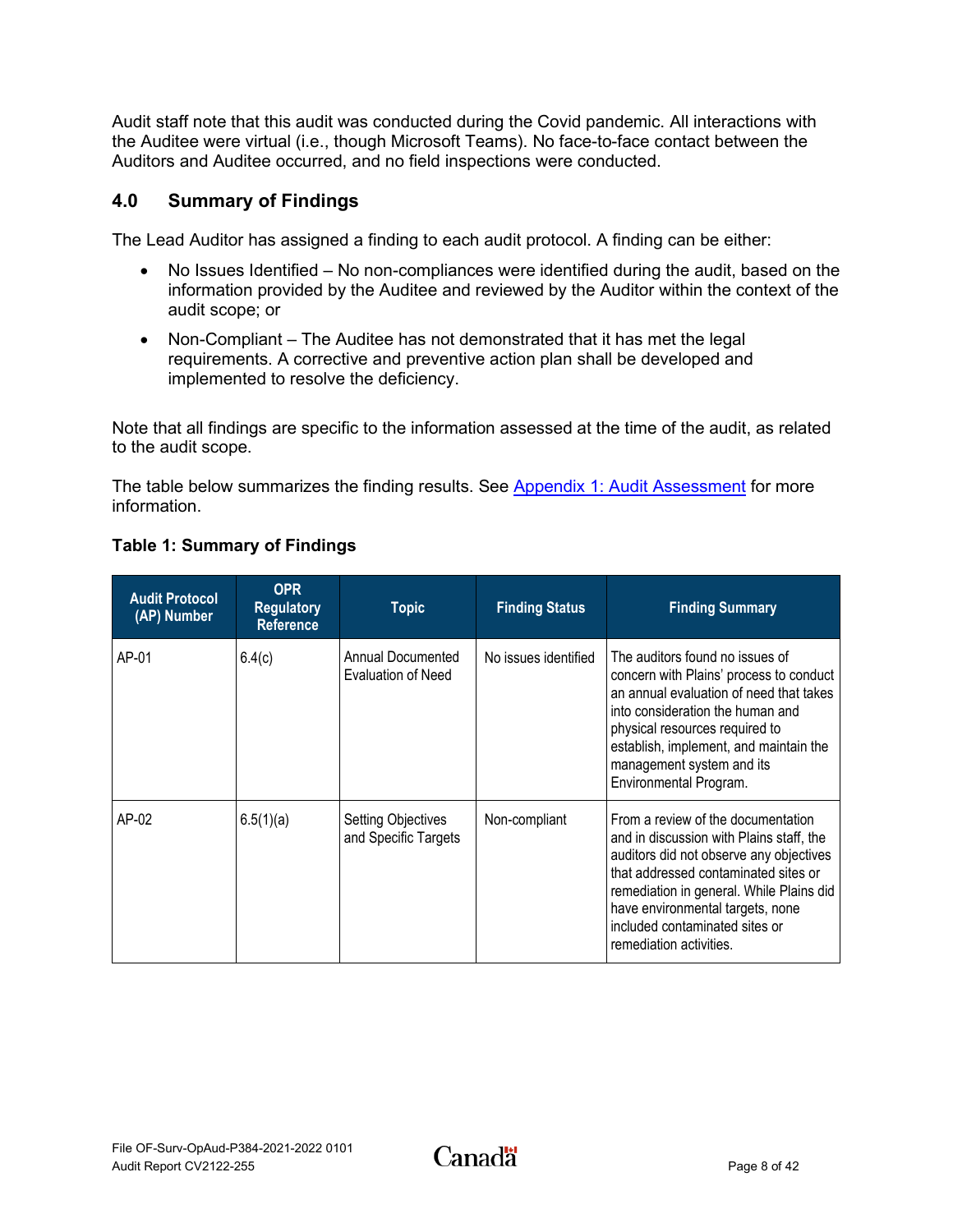| <b>Audit Protocol</b><br>(AP) Number | <b>OPR</b><br><b>Regulatory</b><br><b>Reference</b> | <b>Topic</b>                                                      | <b>Finding Status</b> | <b>Finding Summary</b>                                                                                                                                                                                                                                                                                                                                                                                                                                                                                                                                                                                                                                                 |
|--------------------------------------|-----------------------------------------------------|-------------------------------------------------------------------|-----------------------|------------------------------------------------------------------------------------------------------------------------------------------------------------------------------------------------------------------------------------------------------------------------------------------------------------------------------------------------------------------------------------------------------------------------------------------------------------------------------------------------------------------------------------------------------------------------------------------------------------------------------------------------------------------------|
| AP-03                                | 6.5(1)(b)                                           | Performance<br>Measures                                           | Non-compliant         | After a review of Plains documentation<br>and through interviews, the auditors are<br>of the opinion that Plains does not have<br>documented performance measures for<br>contaminated sites or remediation.<br>While other performance measures<br>exist as part of the Plains management<br>system, none were identified that would<br>relate to contaminated sites. While<br>Plains uses other methods to<br>communicate its environmental<br>liabilities to management, currently<br>there are no documented performance<br>measure(s) to demonstrate<br>improvement of the environmental<br>liabilities pillar as part of the<br>Environmental Protection Program. |
| AP-04                                | 6.5(1)(c)                                           | Identifying and<br>Analyzing all Hazards<br>and Potential Hazards | No issues identified  | The auditors found no issues of<br>concern with Plains' process to identify<br>and analyze all hazards and potential<br>hazards.                                                                                                                                                                                                                                                                                                                                                                                                                                                                                                                                       |
| AP-05                                | 6.5(1)(d)                                           | Hazard Identification                                             | No issues identified  | The auditors found no issues of<br>concern with Plains inventory of its<br>identified hazards as they relate to<br>contaminated sites or to remediation.                                                                                                                                                                                                                                                                                                                                                                                                                                                                                                               |
| AP-06                                | 6.5(1)(e)                                           | <b>Risk Assessment</b>                                            | No issues identified  | The auditors found no issues of<br>concern with Plains established and<br>implemented risk assessment process<br>to assess the risks associated with its<br>identified hazards and potential<br>hazards.                                                                                                                                                                                                                                                                                                                                                                                                                                                               |
| AP-07                                | 6.5(1)(f)                                           | Controls                                                          | No issues identified  | The auditors found no issues of<br>concern with Plains established and<br>implemented process to develop<br>controls associated with its identified<br>hazards and risks and for<br>communicating the controls to anyone<br>who is exposed.                                                                                                                                                                                                                                                                                                                                                                                                                            |
| AP-08                                | 6.5(1)(h)                                           | Legal List                                                        | No issues identified  | Within the objectives and scope of this<br>audit, the auditors had no issues of<br>concern with Plains established and<br>maintained list of legal requirements.                                                                                                                                                                                                                                                                                                                                                                                                                                                                                                       |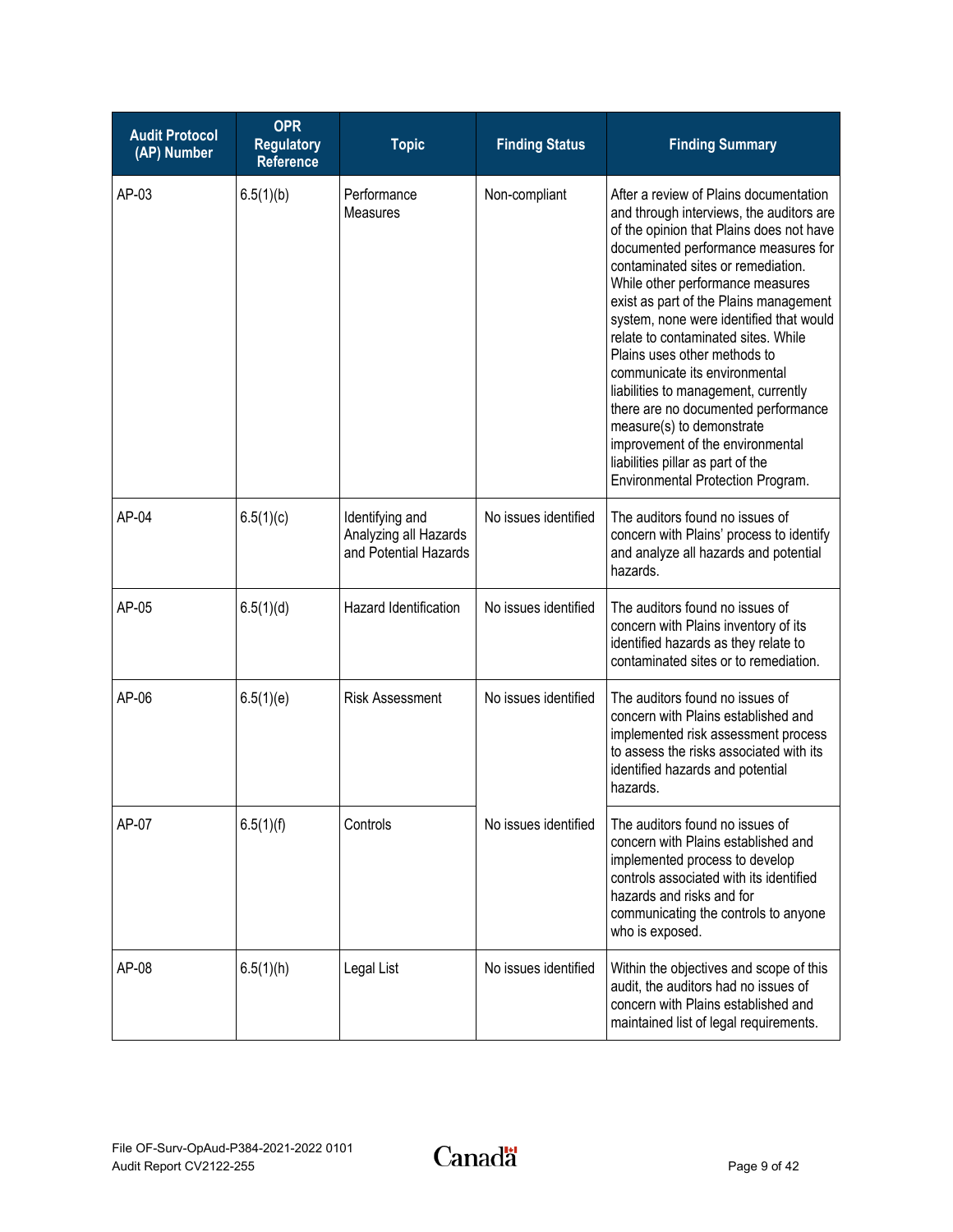| <b>Audit Protocol</b><br>(AP) Number | <b>OPR</b><br><b>Regulatory</b><br><b>Reference</b> | <b>Topic</b>                                                                         | <b>Finding Status</b> | <b>Finding Summary</b>                                                                                                                                                                                                                                                                                                                                  |
|--------------------------------------|-----------------------------------------------------|--------------------------------------------------------------------------------------|-----------------------|---------------------------------------------------------------------------------------------------------------------------------------------------------------------------------------------------------------------------------------------------------------------------------------------------------------------------------------------------------|
| AP-09                                | 6.5(1)(j)                                           | Training, Competence<br>and Evaluation                                               | No issues identified  | The auditors found no issues of<br>concern with Plains established and<br>implemented process for the training,<br>competence and evaluation of its<br>employees and those working on its<br>behalf.                                                                                                                                                    |
| AP-10                                | 6.5(1)(m)                                           | Communication                                                                        | No issues identified  | The auditors found no issues of<br>concern with Plains established and<br>implemented internal and external<br>communications process.                                                                                                                                                                                                                  |
| AP-11                                | 6.5(1)(q)                                           | <b>Operational Control</b>                                                           | No issues identified  | The auditors found no issues of<br>concern with Plains process for the<br>coordinating and controlling the<br>operational activities of employees and<br>contractors to ensure each person is<br>aware of the activities of others and<br>that they have the information required<br>to complete their duties safely and to<br>protect the environment. |
| AP-12                                | 6.5(1)(r)                                           | Internal Reporting of<br>Hazards, Potential<br>Hazards, Incidents<br>and Near-misses | No issues identified  | The auditors found no issues of<br>concern with Plains established and<br>implemented process for incident<br>reporting, incident management,<br>incident investigation and follow-up.                                                                                                                                                                  |
| AP-13                                | 6.5(1)(u)                                           | Inspection and<br>Monitoring                                                         | No issues identified  | The auditors had no issues of concern<br>with Plains established and<br>implemented process for conducting<br>audits, environmental inspections of its<br>facilities and projects, and for taking<br>corrective and preventive actions when<br>deficiencies are found.                                                                                  |
| AP-14                                | 6.5(1)(x)                                           | <b>Conducting Annual</b><br>Management Review                                        | No issues identified  | The auditors found no issues of<br>concern with Plains established and<br>implemented process for conducting an<br>annual management review.                                                                                                                                                                                                            |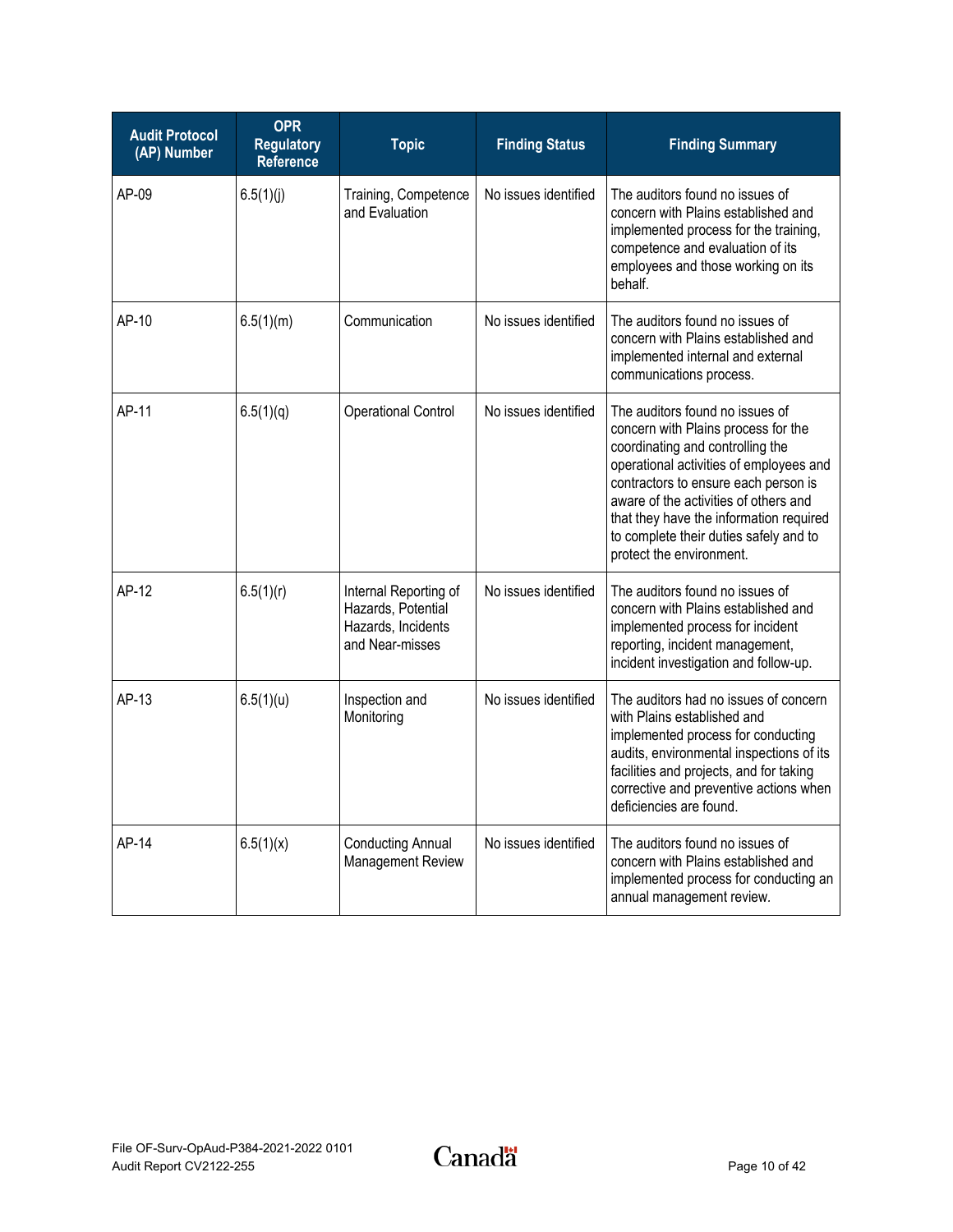| <b>Audit Protocol</b><br>(AP) Number | <b>OPR</b><br><b>Regulatory</b><br><b>Reference</b> | <b>Topic</b>               | <b>Finding Status</b> | <b>Finding Summary</b>                                                                                                                                                                                                                                                                                                                                                                                                                                                                                                               |
|--------------------------------------|-----------------------------------------------------|----------------------------|-----------------------|--------------------------------------------------------------------------------------------------------------------------------------------------------------------------------------------------------------------------------------------------------------------------------------------------------------------------------------------------------------------------------------------------------------------------------------------------------------------------------------------------------------------------------------|
| AP-15                                | 6.6(1)(c)                                           | Correcting<br>Deficiencies | Non-compliant         | The annual report does discuss actions<br>taken to correct some of the identified<br>deficiencies through some of the<br>completed assurance activities.<br>However, the report only considers the<br>deficiencies identified through various<br>auditing activities, it does not take into<br>account and report on the activities<br>associated with other types of quality<br>assurance. The OPR does not indicate<br>that companies are to only look at the<br>results of audits and the findings<br>associated with audit work. |

## <span id="page-13-0"></span>**5.0 Next Steps**

Plains is required to resolve all non-compliant findings through the implementation of a corrective and preventive action (**CAPA**) plan. The next steps of the audit process are as follows:

- Within 30 calendar days of receiving the final audit report, the Auditee shall file with the CER, a CAPA Plan that details how the non-compliant findings will be resolved;
- The CER will monitor and assess the implementation of the CAPA Plan to confirm that it is completed:
	- on a timely basis; and
	- in a safe and secure manner that protects people, property, and the environment; and
- Once implementation is completed, the CER will issue an audit close out letter.

## <span id="page-13-1"></span>**6.0 Conclusion**

In summary, the CER conducted an operational audit of Plains related to: [Contaminated](#page-3-0) **Sites**. Of 15 audit protocols that were audited; 12 were deemed to have no issues and three were deemed non-compliant.

Plains demonstrated that it has processes, procedures, work instructions, and activities in place to manage contaminated sites, both historical in nature and new ones that may occur. The non-compliances identified with this audit are related to gaps in Plains management system. The auditors are of the opinion that none of the gaps identified during this audit would prevent Plains from operating its system in a manner that is safe and protects the environment.

Plains is expected to resolve these deficiencies through the implementation of a CAPA Plan. The CER will monitor and assess the implementation of this CAPA Plan, and issue an audit close out letter upon its completion.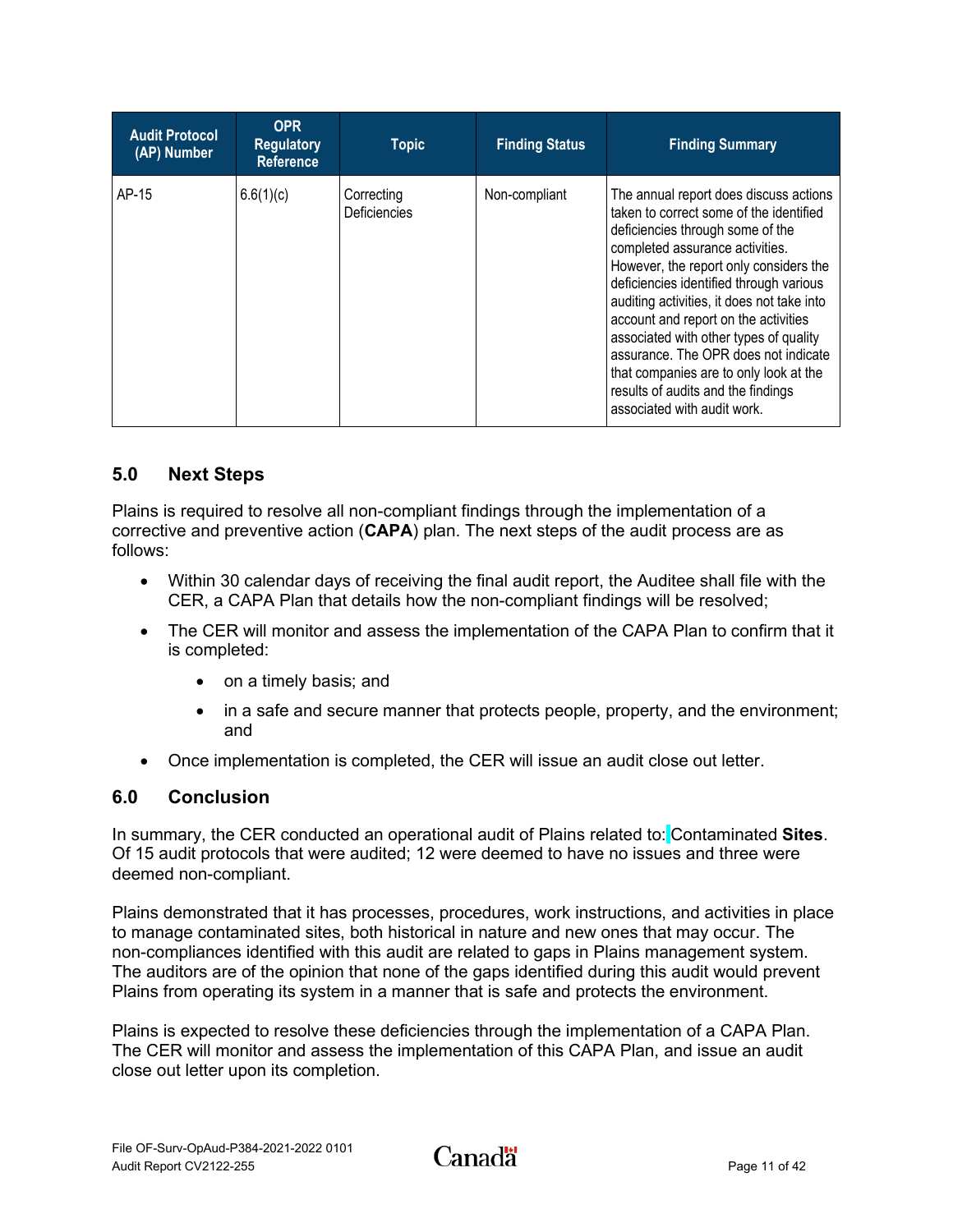## <span id="page-14-0"></span>**Appendix 1: Audit Assessment**

<span id="page-14-1"></span>

|  |  | <b>AP-01 Annual Documented Evaluation of Need</b> |  |  |
|--|--|---------------------------------------------------|--|--|
|--|--|---------------------------------------------------|--|--|

| <b>Finding Status</b>                                                   | No issues identified                                                                                                                                                                                                                                                                                                                                                                                             |
|-------------------------------------------------------------------------|------------------------------------------------------------------------------------------------------------------------------------------------------------------------------------------------------------------------------------------------------------------------------------------------------------------------------------------------------------------------------------------------------------------|
| <b>OPR Regulatory</b><br>Requirement                                    | 6.4(c) The company must have a documented organizational structure that enables it to<br>demonstrate, based on an annual documented evaluation of need, that the human resources<br>allocated to establishing, implementing and maintaining the management system are sufficient to<br>meet the requirements of the management system and to meet the company's obligations under<br>these Regulations.          |
| <b>Expected Outcome</b>                                                 | The company has completed an annual documented evaluation of need.<br>The annual documented evaluation of need discusses the amount of human resources<br>allocated to establishing, implementing and maintaining the management system.<br>The annual documented evaluation of need meets the company's obligations with respect<br>to these Regulations.                                                       |
| <b>Relevant Information</b><br><b>Provided by the</b><br><b>Auditee</b> | The following key documents and records are related to this finding:<br><b>Annual Planning Process</b><br><b>Environmental Protection Program</b><br>Sub Element Plan - 2.6 Environmental Management<br>Sub-Element Owners and Sponsors List<br>Operations Management System Program<br><b>OMS Accountabilities and Authorities</b><br>Annual Management Review for 2.6 Environmental Management Meeting Minutes |
| <b>Finding Summary</b>                                                  | The auditors found no issues of concern with Plains' process to conduct an annual evaluation of<br>need that takes into consideration the human and physical resources required to establish,<br>implement, and maintain the management system and its Environmental Program.                                                                                                                                    |

#### **Detailed Assessment**

The Plains Environmental Protection Program (**EPP**) is designed to provide a standardized approach and set the minimum requirements to demonstrate how environmental risk is managed and environmental protection is promoted within Plains. The EPP states that it is to apply to all Plains assets and to all phases of the asset lifecycle. The EPP applies to all permanent and temporary employees of the operations organization along with all contractors, subcontractors, and consultants who are providing services to the operations organization.

For Plains, the evaluation of need assessment requirements is part of the Annual Management Review process. The Annual Management Review process contains a series of probing questions that walks the user through the steps to determine if adequate resources have been allocated to a specific sub-element, such as the environment program.

Previously the Plains Environment Team had assessed the total time working staff has available versus the expected overall time requirements for the sub-element, at which time possible exceedances are then identified. The Environment Team previously identified key and core tasks along with how many hours can be allocated to the various activities based on resources available. The Plains EPP contains five key pillars with one pillar dedicated to Environmental

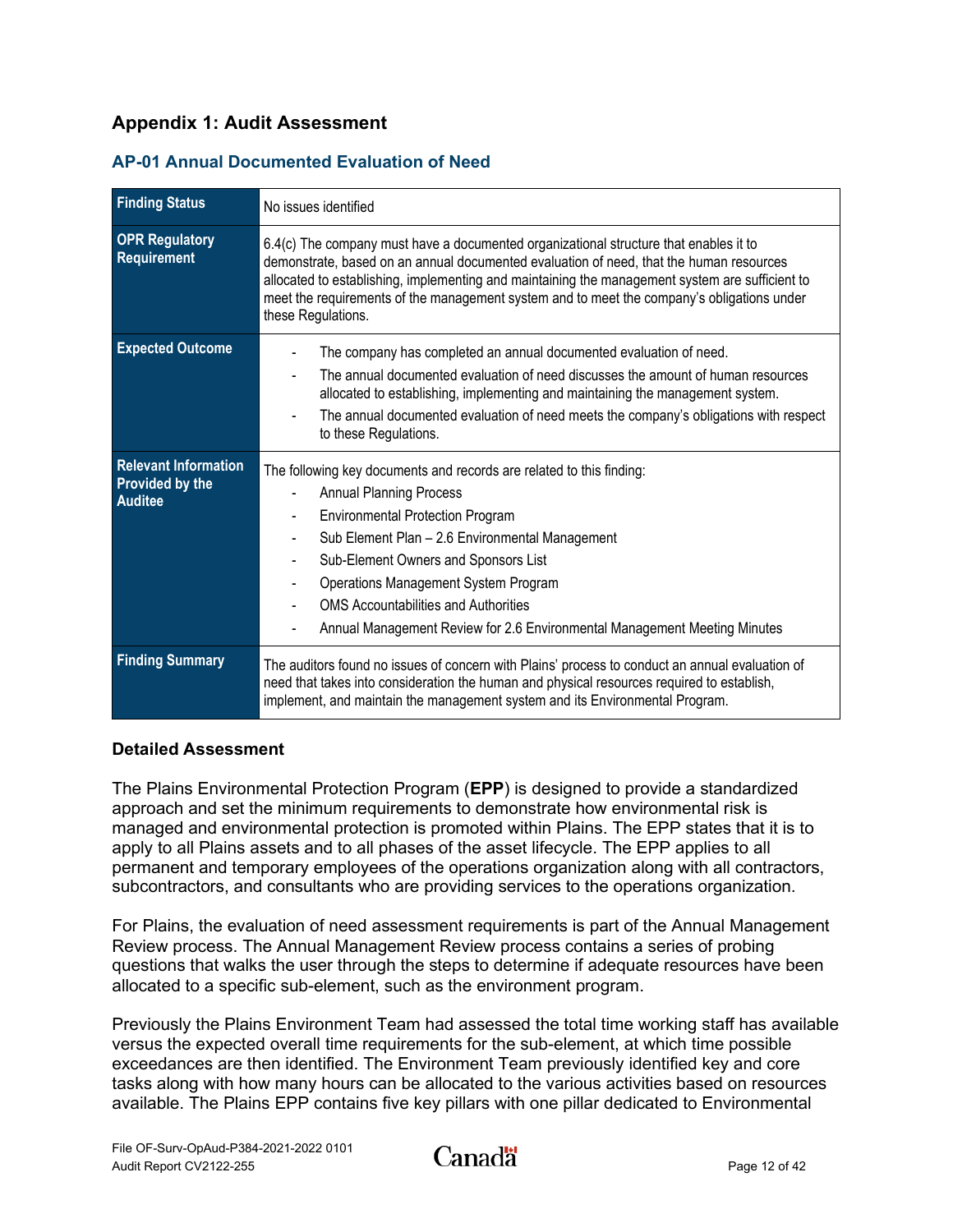Liability which is where the contaminated sites work is located. Within this pillar are dedicated resources which complete the contaminated sites work and activities.

Field Operations staff do not set aside specific time for the completion of environmental tasks. Field Operations staff are expected to address environmental activities or hazards, both new as they are identified and ongoing ones, as they arise over the course of the year through their time allotted for Corporate Engagement activities as part of their job descriptions. Work orders through the Plains MAXIMO system do track field operations time spent against environmental activities such as completing environmental inspections. When supervision of a field activity, such as remedial work, is required for a project the Environment Team will involve Field Operations to ensure there are no site conflicts and to ensure safety is maintained. Once this is completed, a Construction Supervisor will then be brought in to supervise the remediation work so the Field Operations staff can complete their regularly scheduled work.

Overall, the auditors found no issues of concern with Plains' process to conduct an annual evaluation of need that takes into consideration the human and physical resources required to establish, implement, and maintain the management system and the environment sub-element.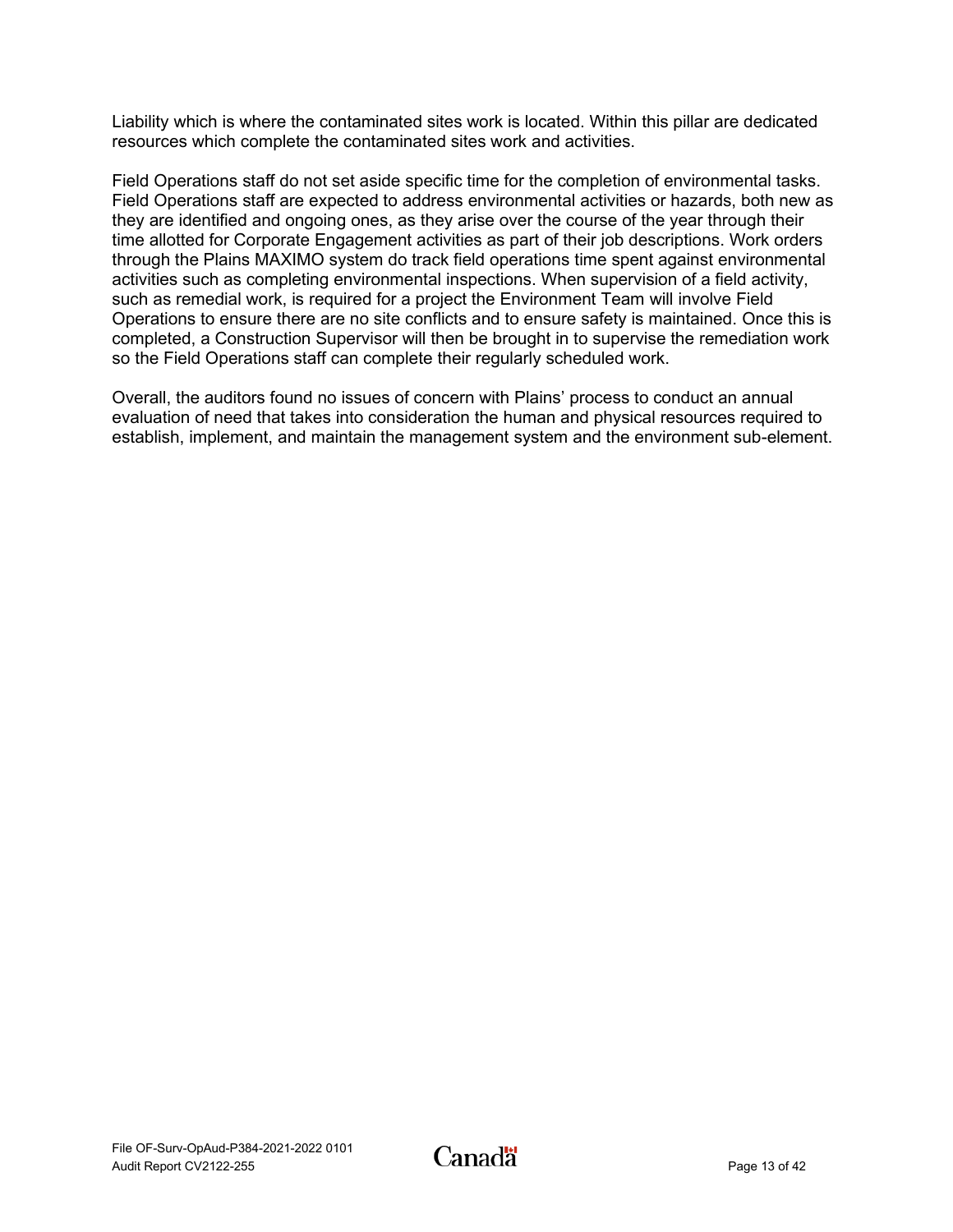### <span id="page-16-0"></span>**AP-02 Setting Objectives and Specific Targets**

| <b>Finding Status</b>                                                   | Non-compliant                                                                                                                                                                                                                                                                                                                                                                                                                                                                                                                                                    |
|-------------------------------------------------------------------------|------------------------------------------------------------------------------------------------------------------------------------------------------------------------------------------------------------------------------------------------------------------------------------------------------------------------------------------------------------------------------------------------------------------------------------------------------------------------------------------------------------------------------------------------------------------|
| <b>OPR Regulatory</b><br>Requirement                                    | $6.5(1)(a)$ A company shall, as part of its management system and the programs referred to in section<br>55, establish and implement a process for setting the objectives and specific targets that are required<br>to achieve the goals established under subsection 6.3(1) and for ensuring their annual review.                                                                                                                                                                                                                                               |
| <b>Expected Outcome</b>                                                 | The company has a compliant process that is established and implemented.<br>The company has set objectives and targets that are required to achieve the goals<br>established under subsection 6.3(1).<br>All objectives are relevant to the company's management system when considering the<br>scope of the process and their application to section 55 programs.<br>An annual review of the objectives and targets is performed by the company.<br>The review determines if the objectives were achieved or if corrective or preventive actions<br>are needed. |
| <b>Relevant Information</b><br><b>Provided by the</b><br><b>Auditee</b> | The following key documents and records are related to this finding:<br><b>Annual Planning Process</b><br><b>Annual Management Review Process</b><br><b>Environmental Protection Program</b><br><b>Operations Policy</b><br>2021 Annual Operations Plan<br>2021 Sub-Element 2.6 Annual Plan<br>Goals, Objectives, Indicators and Targets Procedure<br>OLT Actions and Decisions Log                                                                                                                                                                              |
| <b>Finding Summary</b>                                                  | From a review of the documentation and in discussion with Plains staff the auditors did not observe<br>any objectives that addressed contaminated sites or remediation in general. While Plains did have<br>environmental targets, none included contaminated sites or remediation activities.                                                                                                                                                                                                                                                                   |

#### **Detailed Assessment**

Plains staff indicated the completion of the Annual Planning Process is the starting point to establishing goals, objectives, and targets. The Plains overarching Operations goals are to be used by all of the sub-elements, which would include the environment program. To increase the granularity of its actions, a sub-element has the ability to establish its own objectives. However, should a sub-element do this, it must ensure there is direct alignment of the sub-element level objectives with the overarching Plains Operations goals and objectives. In addition, subelements are to have a 5-year plan to demonstrate how they address the overarching Operations goals and objectives.

Early in the calendar year the planning process is used to determine what the objectives and targets will be. Staff review Plains' priority initiatives for the year to look for possible objectives and targets that need to be added.

The auditors wish to point out that they do believe Plains takes its environmental responsibilities seriously. In reviewing the Plains website, an environmental commitment statement reads: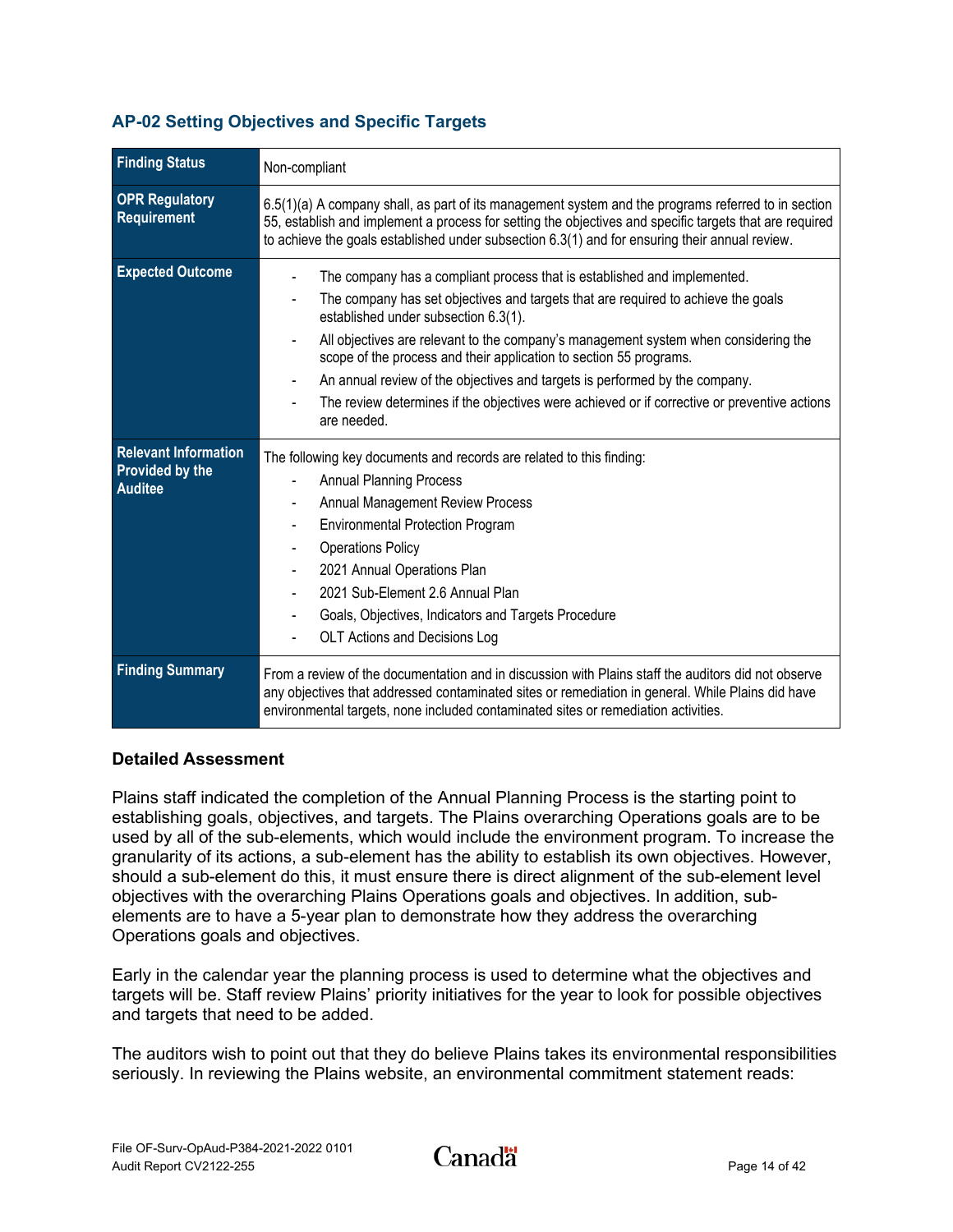• [Plains Midstream Canada ULC] commitment to the protection of the environment extends through all phases of project design and construction and complies with all federal and provincial acts and regulations to minimize or avoid adverse environmental effects.

When reviewing Plains' environmental objectives for 2021, none are related to recent or historical contaminated sites or remediation. The objectives within the provided Plains documentation are focussed on determining the environment sub-element maturity level within the Plains Operating Management System. This is combined with the objective of "prevent loss of primary containment" which is only indirectly related to environmental activities and in the auditors opinion is more directly focussed on the emergency management program or sub-element.

Plains' documentation does provide for specific targets that the environment sub-element is planning on achieving in 2021. While none of the targets are specific to contaminated sites, there are targets specific to other various environmental activities. These targets also include references to COVID and the fact that the targets may not be met if safety restrictions dictate otherwise.

The Operations Leadership Team maintains a series of scorecards for the tracking of objectives, targets, and indicators, which is updated quarterly. If any of the objectives or targets are tracking outside of the expected or desired outcomes, staff will add an explanatory note to the scorecard to explain why something is going off-track.

All environmental initiatives are held within the Environment Team and they will then engage other sub-elements to assist in completing many of these initiatives. The Environment Team involves Field Operations with addressing key performance indicators related to environmental activities such as completing the Environmental Inspection Checklist two times per year.

Plains did have documented targets for its environmental program; however, none were specific to contaminated sites or remediation. While a company can establish policies and goals specific to its operational needs, the OPR requires that CER-regulated companies also establish documented policies and goals to ensure that their obligations under subsection 6.3(1) of the OPR are met. There needs to be a clear line of sight from the overarching corporate goals established in accordance with subsection 6.3(1) of the OPR down to the departmental goals, objectives, and targets and then further to Plains' performance measures. However, the auditors did not observe this direct relationship with respect to objectives and Plains did not adequately explain the link.

Company staff need to know they are to align their daily work activities with the larger corporate level requirements. One of the methods of doing this is to develop smaller scale departmental level objectives and targets that are in alignment with the corporate requirements. As Plains did not demonstrate to the auditors that its process for setting departmental objectives and targets has been properly implemented, Plains is found to be in non-compliance with the regulatory requirement of paragraph 6.5(1)(a) of the OPR and will have to develop a corrective and preventive action plan.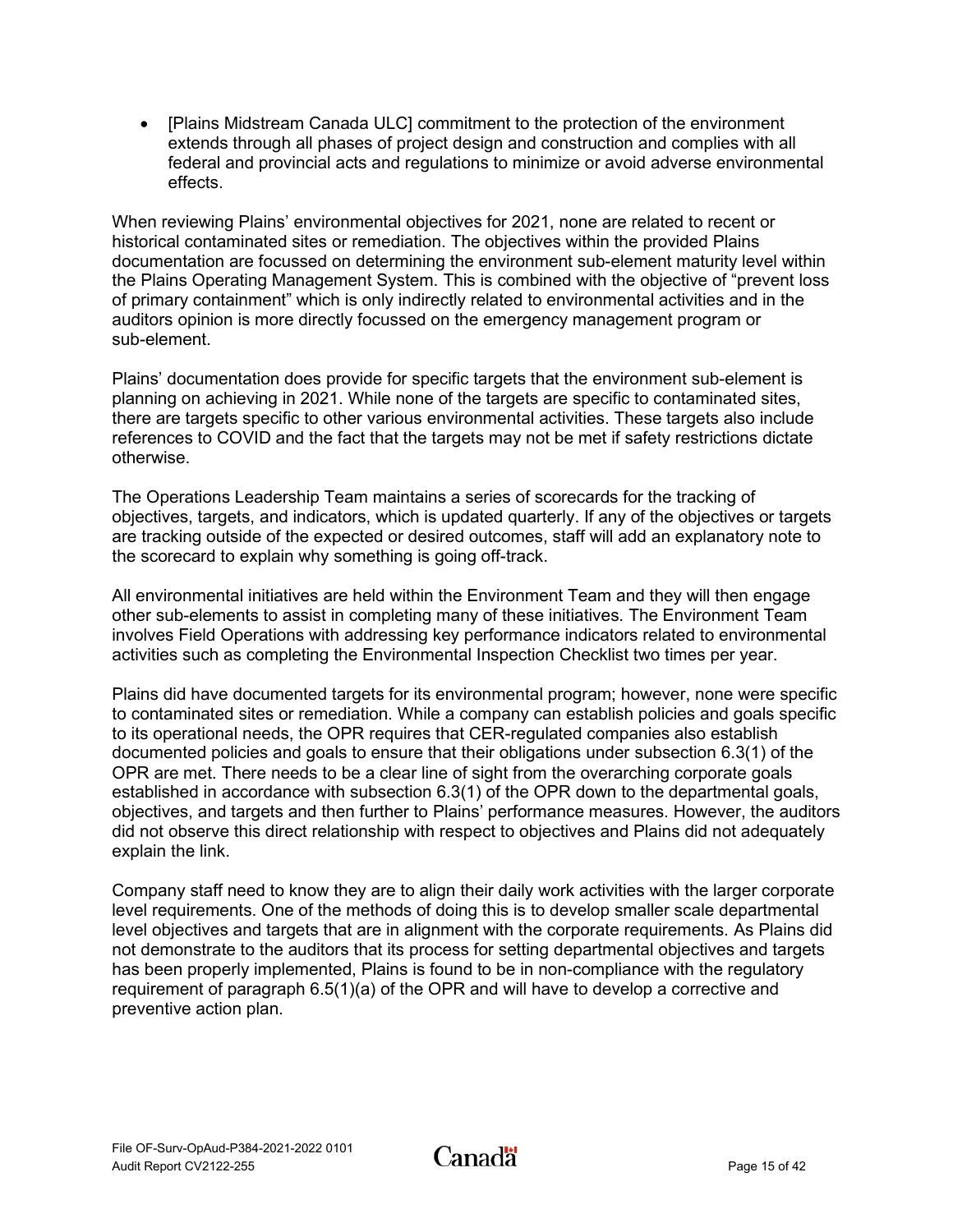#### <span id="page-18-0"></span>**AP-03 Performance Measures**

| <b>Finding Status</b>                                                   | Non-compliant                                                                                                                                                                                                                                                                                                                                                                                                                                                                                                                                                                                                                            |
|-------------------------------------------------------------------------|------------------------------------------------------------------------------------------------------------------------------------------------------------------------------------------------------------------------------------------------------------------------------------------------------------------------------------------------------------------------------------------------------------------------------------------------------------------------------------------------------------------------------------------------------------------------------------------------------------------------------------------|
| <b>OPR Regulatory</b><br><b>Requirement</b>                             | $6.5(1)$ (b) A company shall, as part of its management system and the programs referred to in section<br>55, develop performance measures for evaluating the company's success in achieving its goals,<br>objectives and targets                                                                                                                                                                                                                                                                                                                                                                                                        |
| <b>Expected Outcome</b>                                                 | The company has developed performance measures that are relevant to its documented<br>goals, objectives, and targets.<br>The following two items will be confirmed in connection with the company's annual report<br>per paragraph 6.6(1)(b):<br>The performance measures support the ability to assess the achievement of the<br>$\circ$<br>company's goals, objectives, and targets.<br>The company applies the performance measures to assess its success in<br>$\Omega$<br>achieving its goals, objectives and targets.                                                                                                              |
| <b>Relevant Information</b><br><b>Provided by the</b><br><b>Auditee</b> | The following key documents and records are related to this finding:<br><b>Annual Planning Process</b><br>PMC OLT Scorecard 2021 Q1<br><b>PMC OLT Scorecard</b><br>Goals, Objectives, Indicators and Targets Procedure<br>OLT Actions and Decisions Log                                                                                                                                                                                                                                                                                                                                                                                  |
| <b>Finding Summary</b>                                                  | After a review of Plains documentation and through interviews, the auditors are of the opinion that<br>Plains does not have documented performance measures for contaminated sites or remediation.<br>While other performance measures exist as part of the Plains management system, none were<br>identified that would relate to contaminated sites. While Plains uses other methods to communicate<br>its environmental liabilities to management, currently there are no documented performance<br>measure(s) to demonstrate improvement of the environmental liabilities pillar as part of the<br>Environmental Protection Program. |

#### **Detailed Assessment**

According to the Annual Planning Process, Plains goals, objectives, targets, and indicators set the direction and the desired outcomes along with providing a basis for the commitment to continual improvement. One of the objectives listed in the document is to ensure performance indicators include those for assessing the company's success in achieving its goals, objectives, and targets.

Within the Environment Sub-Element Plan for 2021, the document states that the purpose of the document is to translate the Operations goals, objectives and targets into sub-element level objectives and activities. Plains staff indicated that it puts in a significant amount of effort at the front end of their work to prevent contamination from occurring in the first place. According to Plains, the key performance measure for contaminated sites is having zero non-conformances which includes meeting all reporting requirements to the CER. During discussions with Plains staff, one target which was not formally documented is to reduce overall environmental liabilities, which includes contaminated sites, on a year-over-year basis.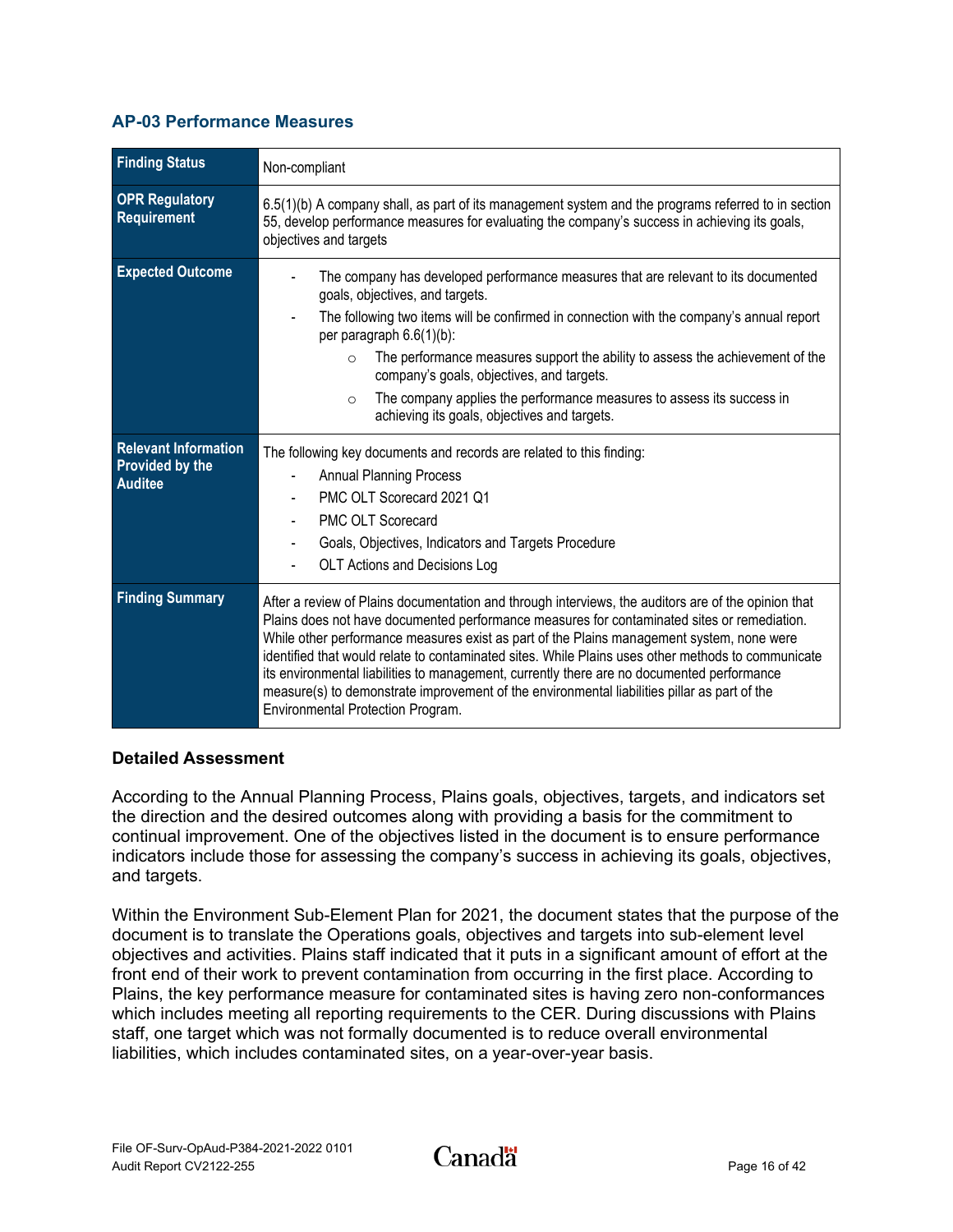The documentation provided by Plains included an environmental liability management presentation provided to management. For Plains, environmental liability is related to contaminated sites and remedial activities. The presentation provides a clear update on how Plains is identifying and then reducing its overall environmental liability. While this information is not provided in the form of a performance measure, it does demonstrate that Plains discusses environmental liabilities with management.

According to paragraph 6.5(1)(b) of the OPR, all goals objectives and targets need to have relevant performance measures associated with them to evaluate if they have been achieved. As noted above in AP-02, the auditors did not identify environmental objectives and targets that are related to contaminated sites or remediation. While the OPR does not specifically require environment-themed performance measures, the auditors do expect that all objectives and targets would have relevant performance measures associated with them. As Plains did not have relevant objectives and targets for this audit, the auditors did not have anything to assess that is relevant to contaminated sites or remediation

In review of the documentation provided, the auditors are of the opinion that Plains does have the necessary procedures and work instructions in place and available for staff to generate performance measures once Plains has developed relevant objectives and targets.

After a review of Plains documentation and through interviews, the auditors are of the opinion that Plains does not have documented performance measures for contaminated sites or remediation. While other performance measures exist as part of the Plains management system, none were identified that would relate to contaminated sites. While Plains uses other methods to communicate its environmental liabilities to management, currently there are no documented performance measure(s) to demonstrate improvement of the environmental liabilities pillar as part of the EPP. Plains will have to develop a corrective and preventive action plan for this audit protocol.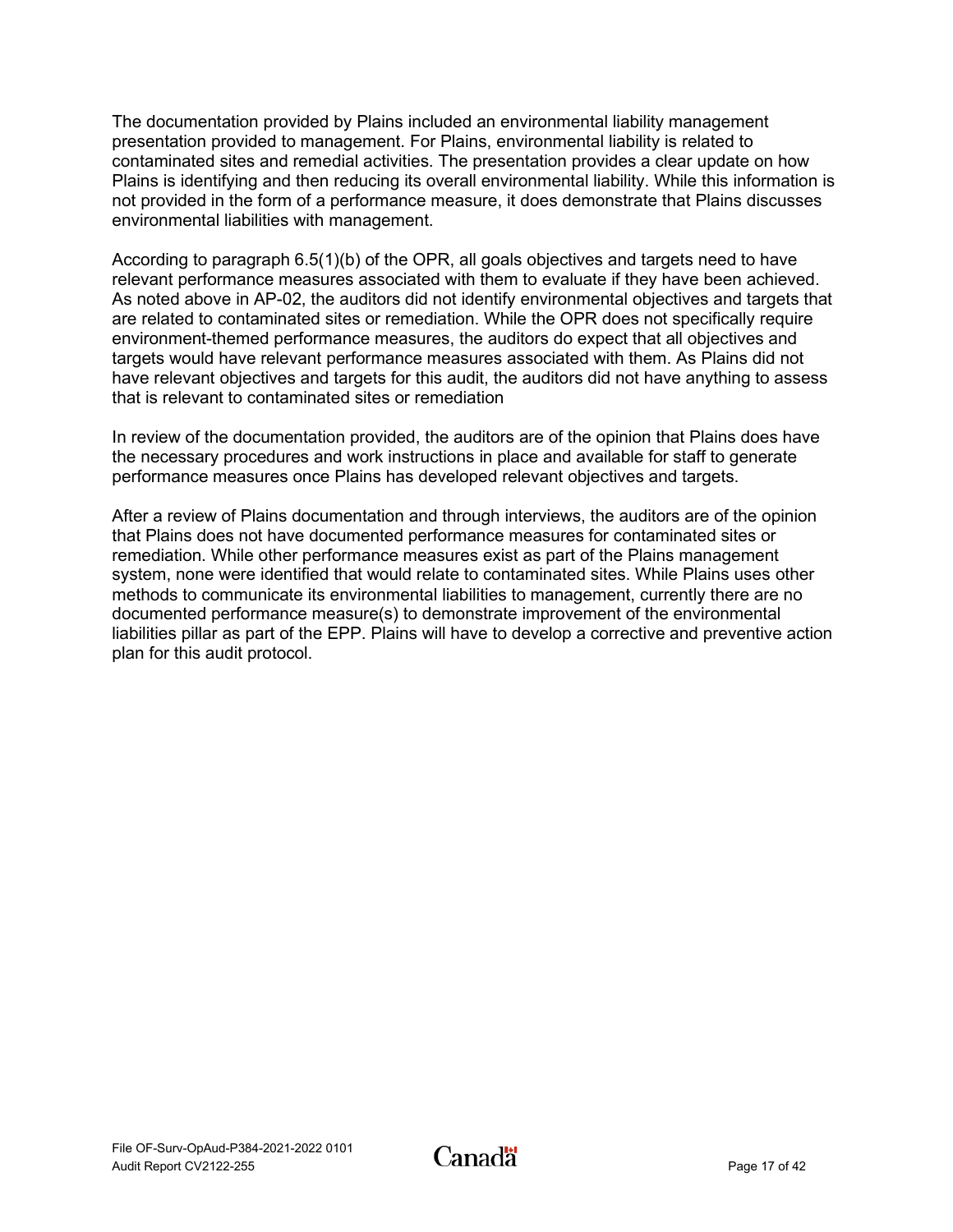| <b>Finding Status</b>                                                   | No issues identified                                                                                                                                                                                                                                                                                                                                                                                                                                                                                                                                                                                                                                                                                                                                                    |
|-------------------------------------------------------------------------|-------------------------------------------------------------------------------------------------------------------------------------------------------------------------------------------------------------------------------------------------------------------------------------------------------------------------------------------------------------------------------------------------------------------------------------------------------------------------------------------------------------------------------------------------------------------------------------------------------------------------------------------------------------------------------------------------------------------------------------------------------------------------|
| <b>OPR Regulatory</b><br><b>Requirement</b>                             | $6.5(1)(c)$ A company shall, as part of its management system and the programs referred to in section<br>55, establish and implement a process for identifying and analyzing all hazards and potential hazards                                                                                                                                                                                                                                                                                                                                                                                                                                                                                                                                                          |
| <b>Expected Outcome</b>                                                 | The company has a compliant process that is established and implemented.<br>The methods for identification of hazards and potential hazards are appropriate for the<br>nature, scope, scale, and complexity of the company's operations, activities and section 55<br>programs.<br>The identification of hazards and potential hazards must include the full life cycle of the<br>pipeline.<br>The company has comprehensively identified and analyzed all relevant hazards and<br>potential hazards.<br>The hazards and potential hazards have been identified for the company's scope of<br>operations through the lifecycle of the pipelines.<br>The identified hazards and potential hazards have been analyzed for the type and severity<br>of their consequences. |
| <b>Relevant Information</b><br><b>Provided by the</b><br><b>Auditee</b> | The following key documents and records are related to this finding:<br><b>Hazard Identification Process</b><br><b>Hazard Analysis Process</b><br>Hazard and Controls Inventory Process<br><b>Operational Risk Management Process</b><br><b>Risk Assessment Process</b><br>Hazard and Inventory Control Process<br><b>Environmental Protection Program</b><br>Hazard and Controls Inventory<br>$\qquad \qquad \blacksquare$<br><b>Risk Register</b>                                                                                                                                                                                                                                                                                                                     |
| <b>Finding Summary</b>                                                  | The auditors found no issues of concern with Plains' process to identify and analyze all hazards and<br>potential hazards.                                                                                                                                                                                                                                                                                                                                                                                                                                                                                                                                                                                                                                              |

## <span id="page-20-0"></span>**AP-04 Identifying and Analyzing all Hazards and Potential Hazards**

#### **Detailed Assessment**

Plains' documentation indicates that a hazard can be a potential situation or issue that poses a threat to health, property, reputation, or the environment, and it is only when there is a loss of control will an exposure to the hazard take place. Identification of hazards can take place through the completion of Job Hazard Assessments (**JHAs**), HAZOPs, Management of Change (**MOCs**) and from the operations hazard and controls inventory to name a few. Once hazards have been identified Plains' documentation indicates that background information needs to be gathered to address the following questions:

- Where one can expect to encounter the hazard;
- Who would encounter the hazard:
- What work activities will have the hazard; and
- How the hazard will be triggered to cause a potential failure or loss of control.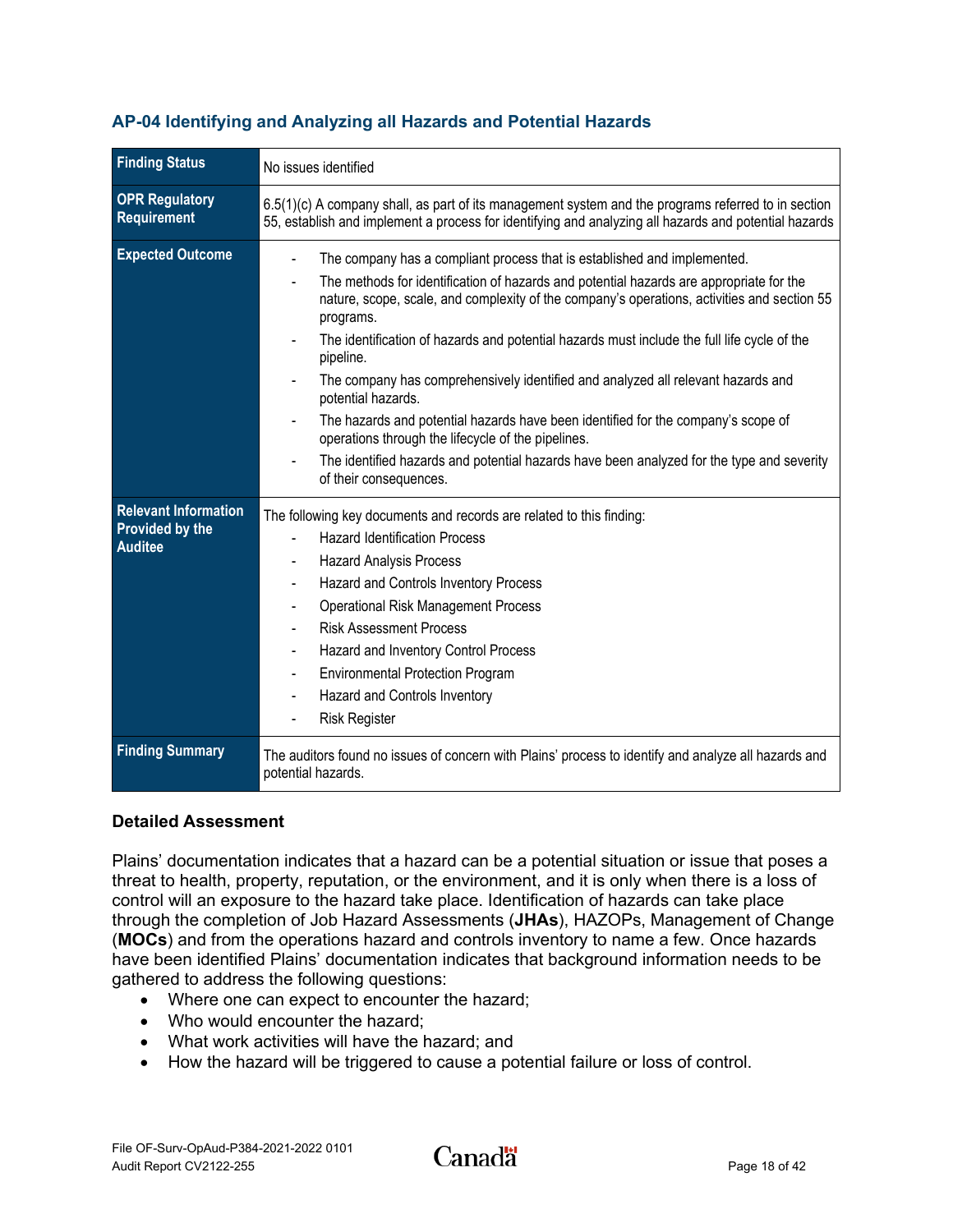Once this step has been completed the Plains process requires the user to determine the inherent risk of the hazard by identifying the likelihood of occurrence and the consequence or seriousness of the hazard occurring. This is followed by examining the existing controls already in place and then determining the residual risk levels assuming all controls have been implemented as designed.

From a contaminated sites perspective, the Environmental Protection Program indicates that a list of contaminated sites is maintained and tracked by the Environment Team. Using soil contamination as an example, Plains staff described to the auditors how a newly identified site would go through these steps. To start, the potentially contaminated site would be entered into the Plains Incident Notification System (**PINS**) by the person who first identified it. As Plains has no threshold for reporting incidents, all sizes of spills, from a few millilitres to large ruptures must be reported through PINS, and all potentially identified historical contamination must also be reported. The potential identification of contamination triggers an e-mail notification, PINS, that goes to multiple sub-elements within Plains including members of the Environment Team. The Environment Team would review the submitted information to determine what kind of response is required. This can vary from calling in specialist consultants for additional soil sampling to bringing in heavy equipment or the activation of the Emergency Response Plan. Plains indicated that not all PINS notifications actually result in the identification of contamination; however, Plains believes it is very important for their field staff to feel confident they can report all potential issues and it will trigger further assessment. If the impacts are confirmed, and contamination has been identified, and it is the result of Plains activities or from a Plains asset, present or historical in nature, then Plains will assume responsibility for the full remediation of any associated environmental impacts.

Based on the information provided, the auditors found that Plains has a process to identify and manage hazards that it encounters through its daily activities and through projects and maintenance activities.

Section 48 of the OPR specifies the requirement for a company to develop, implement, and maintain an environmental program that anticipates, prevents, manages, and mitigates conditions that could adversely impact the environment. The auditors found that Plains does have a process to identify all of its potentially contaminated sites.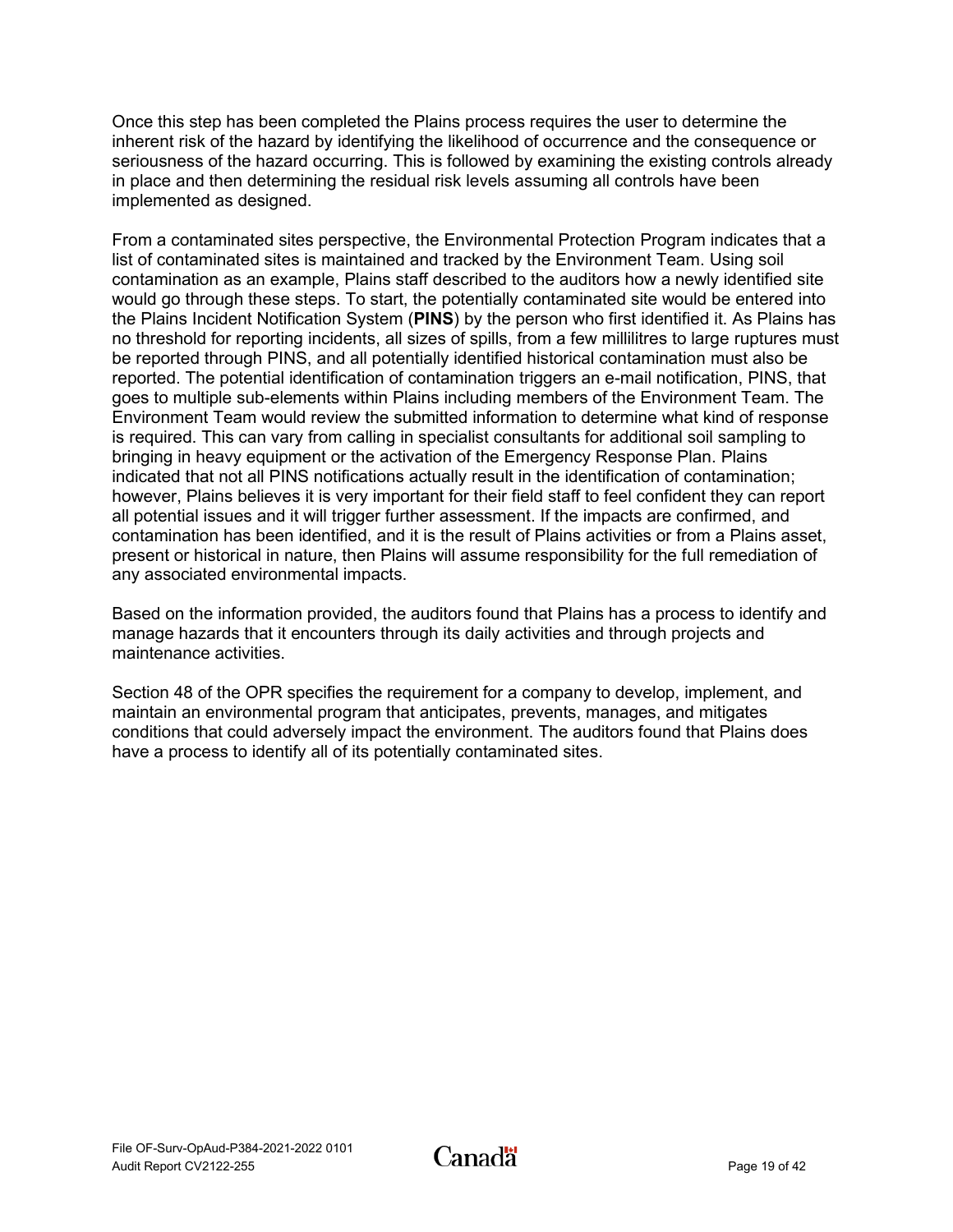### <span id="page-22-0"></span>**AP-05 Hazard Identification**

| <b>Finding Status</b>                                                   | No issues identified                                                                                                                                                                                                                                                                                                                                                                                                                                                                                                                                       |
|-------------------------------------------------------------------------|------------------------------------------------------------------------------------------------------------------------------------------------------------------------------------------------------------------------------------------------------------------------------------------------------------------------------------------------------------------------------------------------------------------------------------------------------------------------------------------------------------------------------------------------------------|
| <b>OPR Regulatory</b><br>Requirement                                    | 6.5(1)(d) A company shall, as part of its management system and the programs referred to in section<br>55, establish and maintain an inventory of the identified hazards and potential hazards                                                                                                                                                                                                                                                                                                                                                             |
| <b>Expected Outcome</b>                                                 | The company has a compliant inventory that is established and maintained.<br>The inventory includes hazards and potential hazards associated within the company<br>scope of operations and activities through the lifecycle of the pipelines.<br>Hazards and potential hazards are identified across all section 55 programs.<br>The inventory has been maintained, it is current, and is up-to-date including changes made<br>to company operations and activities.<br>The inventory is being used as part of the risk evaluation and controls processes. |
| <b>Relevant Information</b><br><b>Provided by the</b><br><b>Auditee</b> | The following key documents and records are related to this finding:<br>Hazard and Controls Inventory Process<br><b>Environmental Due Diligence Process</b><br><b>Environment OPEX Tracking Sheet</b><br><b>Environmental Accrural Tracking and Reporting Process</b><br><b>Environmental Protection Program</b><br><b>Hazard Identification Process</b><br><b>Hazard Prevention Program</b><br><b>Historical Release Identiifcation</b><br>Operational Risk Managmenet (ORM) Program                                                                      |
| <b>Finding Summary</b>                                                  | The auditors found no issues of concern with Plains inventory of its identified hazards as they relate<br>to contaminated sites or to remediation.                                                                                                                                                                                                                                                                                                                                                                                                         |

#### **Detailed Assessment**

Plains indicated the Hazard and Controls Inventory (Inventory) is designed to be used by office staff and not necessarily at the Operations field level. The Inventory is used to guide and inform activities for the field level, but it doesn't necessarily get used at the field level.

Plains' documentation indicates that the Inventory is reviewed and updated at a minimum on an annual basis. Sub-elements can update it whenever there is a significant change such as the major revisions to a control. However, a sub-element cannot make changes to another sub-element's hazards or controls, it can only make a recommendation to the sub-element that a change should be contemplated. According to the Hazard and Controls Inventory process for each individual hazard, the hazard definition, example consequences, and the controls are reviewed and updated where changes need to be made. The process document also indicates that the Process Owner is required to periodically conduct quality assurance activities to ensure the process is working as designed.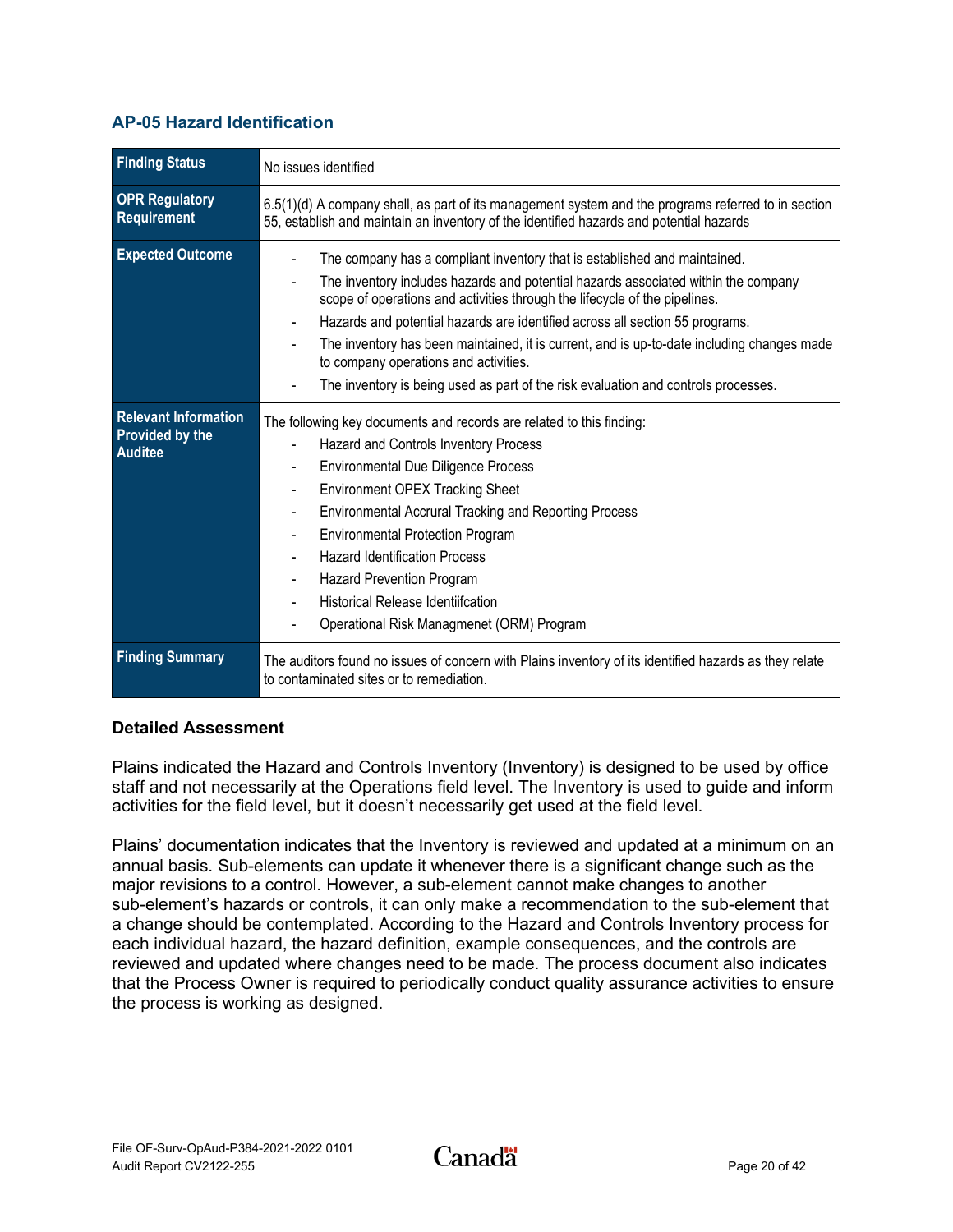After reviewing Plains' documentation and the completion of the interviews, the following information was identified for Plains' risk register.

- The Risk Register is set up by functional group and operating area;
- The Risk Register is useful to help set up controls in the regions; and
- The Risk Register is a tool for Subject Matter Experts (**SME's**) to apply to determine if the controls put in place are adequate for what is required to reduce risk to an adequate level.

The Inventory, from an environmental perspective, lists hazards such as air emissions, and surface water. To make the document easier to use, the table includes example consequences, one of which is environmental liabilities, which is where the contaminated sites program for Plains resides.

The EPP is made up of 5 pillars with contaminated sites management placed under the Environmental Liabilities pillar. The Environmental Accrual Tracking and Reporting process states that an environmental liability can be identified through various avenues such as asset or land acquisitions, a new incident or release, or through the discovery of historical or previously unknown contamination. Each individual site, if not under active remedial work, is to be re-evaluated at least every five years, earlier if applicable regulations are modified, or if other new information that would affect the liability estimate is identified.

The auditors found no issues of concern with Plains' inventory of its identified hazards as they related to contaminated sites or remediation.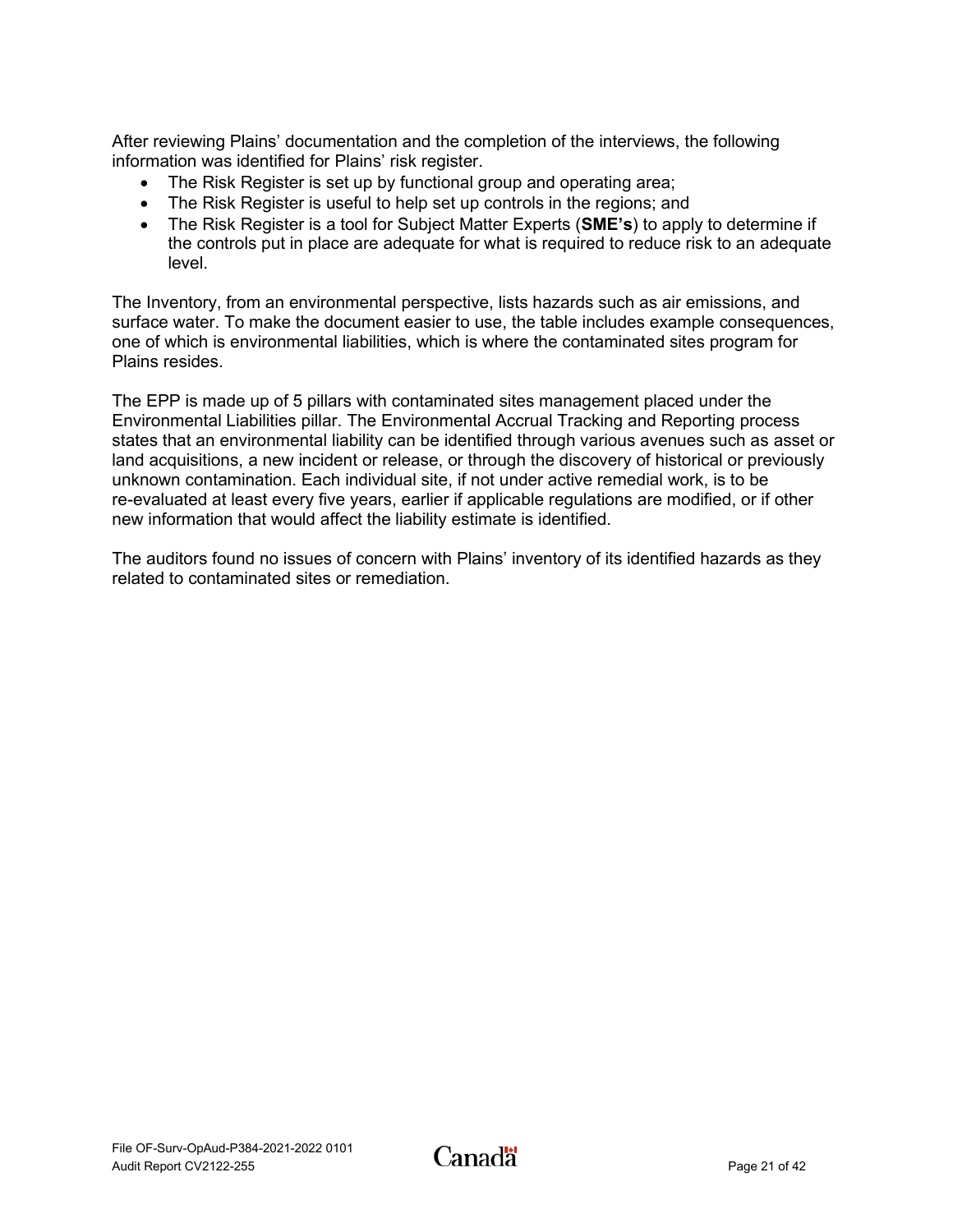#### <span id="page-24-0"></span>**AP-06 Risk Assessment**

| <b>Finding Status</b>                                                   | No issues identified                                                                                                                                                                                                                                                                                                                                                                                                                                                                                                                                                                                                          |
|-------------------------------------------------------------------------|-------------------------------------------------------------------------------------------------------------------------------------------------------------------------------------------------------------------------------------------------------------------------------------------------------------------------------------------------------------------------------------------------------------------------------------------------------------------------------------------------------------------------------------------------------------------------------------------------------------------------------|
| <b>OPR Regulatory</b><br>Requirement                                    | $6.5(1)(e)$ A company shall, as part of its management system and the programs referred to in section<br>55, establish and implement a process for evaluating the risks associated with the identified hazards<br>and potential hazards, including the risks related to normal and abnormal operating conditions                                                                                                                                                                                                                                                                                                              |
| <b>Expected Outcome</b>                                                 | The company has a compliant process for evaluating risks that is established and<br>implemented.<br>The method(s) for risk evaluation confirm that the risks associated with the identified<br>hazards (related to normal and abnormal operating conditions) are based on referenced<br>regulatory standards and are appropriate for the nature, scope, scale, and complexity of<br>the company's operations, activities, and are connected to the purposes and intended<br>outcomes of the section 55 programs.<br>Risks are evaluated for all hazards and potential hazards and includes normal and<br>abnormal conditions. |
|                                                                         | Risk levels are monitored on a periodic basis and as-needed, and re-evaluated for<br>changing circumstances.<br>Risk tolerance/acceptance criteria is determined for all hazards and potential hazards.                                                                                                                                                                                                                                                                                                                                                                                                                       |
| <b>Relevant Information</b><br><b>Provided by the</b><br><b>Auditee</b> | The following key documents and records are related to this finding:<br>Environmental PINS Response Guidance Document<br><b>Environmental Protection Program</b><br>$\blacksquare$<br>Environmental Risk Ranking Evaluationi Tool<br>Management of Change Procedure<br>Operational Risk Management Matrix<br>$\overline{a}$<br><b>Operational Risk Management Process</b><br>Release Response and Remediation Management<br>Risk Register Procedure                                                                                                                                                                           |
| <b>Finding Summary</b>                                                  | The auditors found no issues of concern with Plains established and implemented risk assessment<br>process to assess the risks associated with its identified hazards and potential hazards.                                                                                                                                                                                                                                                                                                                                                                                                                                  |

#### **Detailed Assessment**

The Plains Risk Register Procedure is used to document the identification of hazards, assess risks, develop new risk controls and to document the review, approval, and implementation of proposed controls. Once hazards and potential hazards have been identified they are assigned an inherent risk ranking by developing a consequence and likelihood rating. An inherent risk is a risk that has no controls in place, and it provides the users an idea of how 'risky' a hazard is without steps or actions in place to control it. Once the inherent risk is determined, the existing controls are added, and a new consequence and likelihood rating is developed to determine what the residual risk level of the hazard would be. If the risk level for the hazard is still higher than what has been determined to be an acceptable level, additional controls are added to further reduce the risk to a point where the risk becomes acceptable to the end user(s). As part of the Plains operational risk matrix, the risk rating section of the document states what level of management / supervision is required to approve a task or activity that has a residual risk ranking that is higher than what is normally allowed to carry out the activity. As an example, if an activities risk rating is scored as High Risk, and the recommended mitigation plan or controls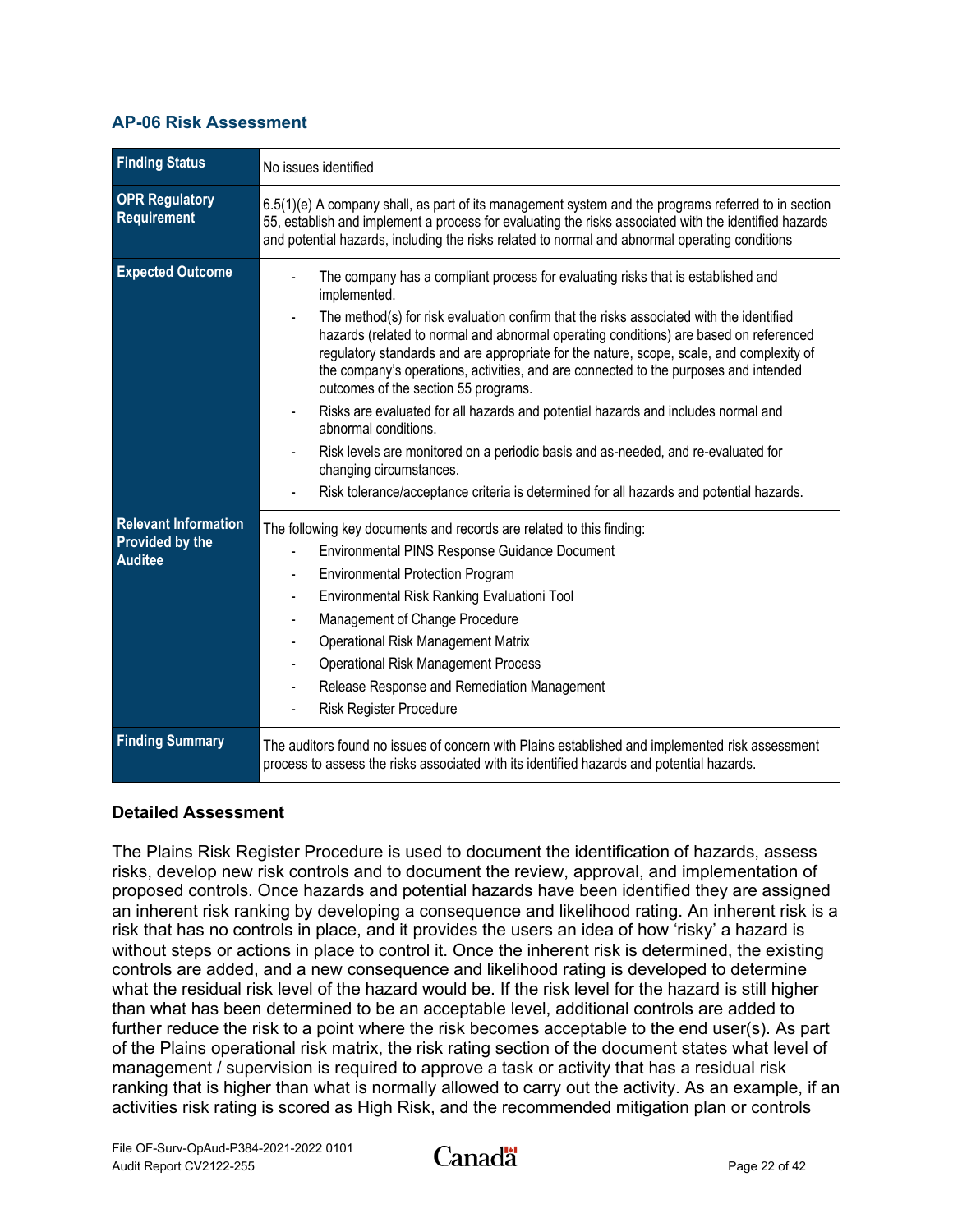cannot be implemented then the Accountable Director is required to approve and accept the risk exposure.

The Plains Risk Register has a column dedicated to the Hazard Conditions which describes whether the hazard is encountered during normal operation, abnormal operation, or emergency operations. The Risk Register Procedure defines abnormal conditions as:

• An abnormal condition is an event that is outside of normal operation, but is also reversible. Abnormal hazards should only be found during this operating condition and not during normal conditions.

From an environmental perspective, one of the objectives of the EPP is to support response during abnormal conditions to minimize the possibility of environmental impacts.

Plains indicated that all of its contaminated sites have an environmental risk ranking exercise completed on them to determine the level of risk associated with the site. This risk ranking is based on the Canadian Council for Ministers of the Environment (**CCME**) guidance and includes three separate stages as part of the risk ranking. The stages are as follows:

- Hazard factors (i.e., physical state, volume or area of soil contamination);
- Exposure Pathways factors (i.e., potential for groundwater contamination or migration); and
- Receptor factors (i.e., known adverse effects, potential impact on drinking water supply).

A score is developed for each stage and added together to form an overall score for the individual site. The scores are divided into the following categories:

- Class 1 Very High Risk action required;
- Class 2 High Risk action likely required;
- Class 3 Medium Risk action may be required;
- Class 4 Low Risk action not likely required; and
- Class I Insufficient Information address data gaps if it's a site of interest or concern.

Once a site has been risk ranked, it will be kept up to date and the process repeated when there are significant changes to its status. Plains indicated the risk ranking plays a role in determining what activities will be carried out at each site, as there are limited resources available to the Environment Team.

If the site is going to require significant additional work to address contamination, an environmental liability within Plains financial system will be created for the site. An environmental liability can also be created when a new asset is purchased, and it contains a contaminated site. As part of the purchase process, any required environmental assessment work is completed and then a remedial action plan is developed and implemented for the site. Plains senior management is kept informed of the work through ongoing quarterly meetings.

Plains indicated that they do have protocols available to be used when working around hydrocarbons, and if contamination levels are significant, they can implement them for such things as benzene monitoring. Plains also indicated that when they are planning a project that will be working in or around known contaminated soils or groundwater, they will work with the contractor to add specific content to the Site Safety Plan to ensure that proper controls are added to the project to protect for human and ecological health.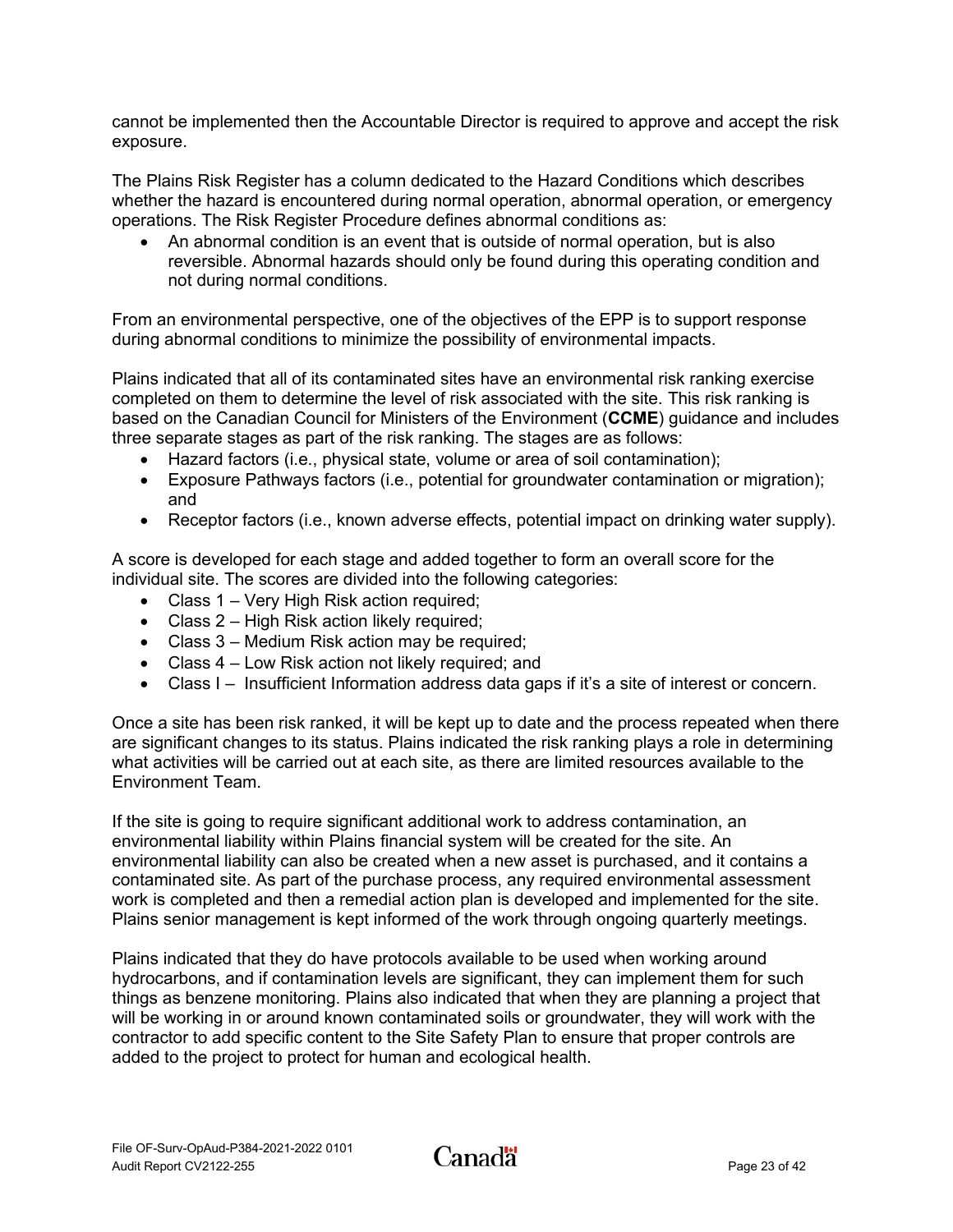In summary, through document and record review, and interviews, the auditors found no issues of concern with Plains established and implemented process to assess the risks associated with its identified hazards.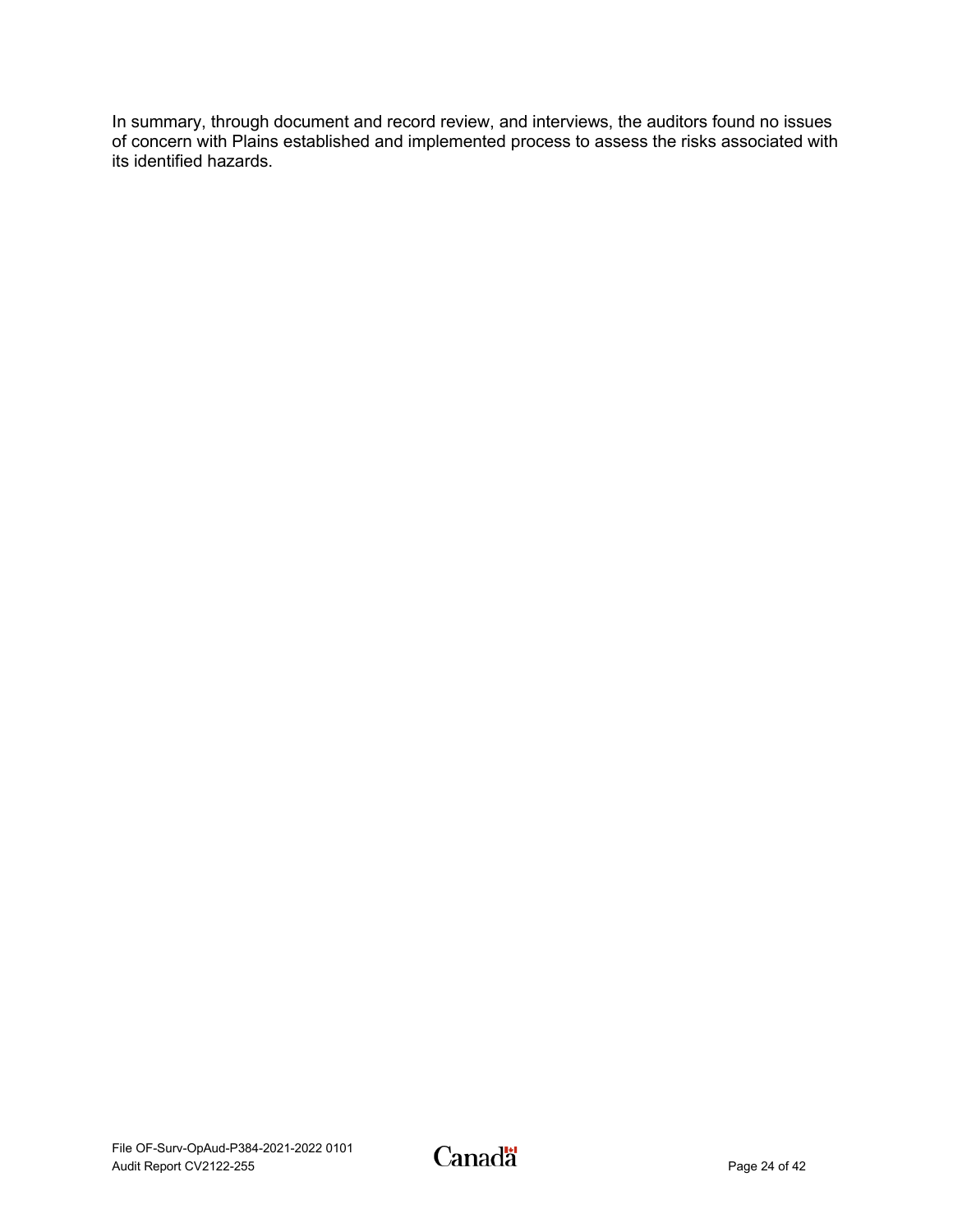#### <span id="page-27-0"></span>**AP-07 Controls**

| <b>Finding Status</b>                                                   | No issues identified                                                                                                                                                                                                                                                                                                                                                                                                                                                                                                                                                 |
|-------------------------------------------------------------------------|----------------------------------------------------------------------------------------------------------------------------------------------------------------------------------------------------------------------------------------------------------------------------------------------------------------------------------------------------------------------------------------------------------------------------------------------------------------------------------------------------------------------------------------------------------------------|
| <b>OPR Regulatory</b><br>Requirement                                    | 6.5(1)(f) A company shall, as part of its management system and the programs referred to in section<br>55, establish and implement a process for developing and implementing controls to prevent, manage<br>and mitigate the identified hazards, potential hazards and risks and for communicating those controls<br>to anyone who is exposed to the risks                                                                                                                                                                                                           |
| <b>Expected Outcome</b>                                                 | The company has a compliant process for developing and implementing controls.<br>The method(s) for developing controls are appropriate for the nature, scope, scale, and<br>complexity of the company's operations and activities and section 55 programs.<br>Controls are developed and implemented.<br>Controls are adequate to prevent, manage and mitigate the identified hazards and risks.<br>Controls monitored on a periodic basis and as-needed and re-evaluated for changing<br>circumstances.<br>Controls are communicated to those exposed to the risks. |
| <b>Relevant Information</b><br><b>Provided by the</b><br><b>Auditee</b> | The following key documents and records are related to this finding:<br><b>Environmental Protection Program</b><br>Developing Controls Standard Procedure<br><b>Operations Procedure Decision Process</b><br>Surface Water Discharge Criteria Procedure<br><b>Guidance for Dewatering Trenches</b><br>Plains Groundwater Monitoring Program<br><b>General Construction Environmental Protection Plan</b><br>Environmental Project Guidance Document<br><b>Environmental Planning Process</b>                                                                         |
| <b>Finding Summary</b>                                                  | The auditors found no issues of concern with Plains established and implemented process to<br>develop controls associated with its identified hazards and risks and for communicating the controls<br>to anyone who is exposed.                                                                                                                                                                                                                                                                                                                                      |

#### **Detailed Assessment**

The Plains Developing Controls SP document provides the details and required guidance to enable controls to be developed in a consistent manner. The MOC, communications, and document control processes are all connected to and a part of the controls process. Plains' approach uses the Hierarchy of Controls with a breakdown structure that steers the user through a series of steps to assess the options available including bringing in other sub-elements and the MOC process. The same process is applied if amending an existing control or developing an altogether new control. Regardless, once a new control is developed, or an existing one is amended, the document requires the outcome to be communicated to all that need to know and may require the MOC process to be initiated. The MOC process has environmental inclusion as part of it. Through this process the Environment Team can alert the planning or construction staff that wherever they are planning work there might be a contamination component to it.

Plains indicated controls are divided into two general categories, preventative and mitigative.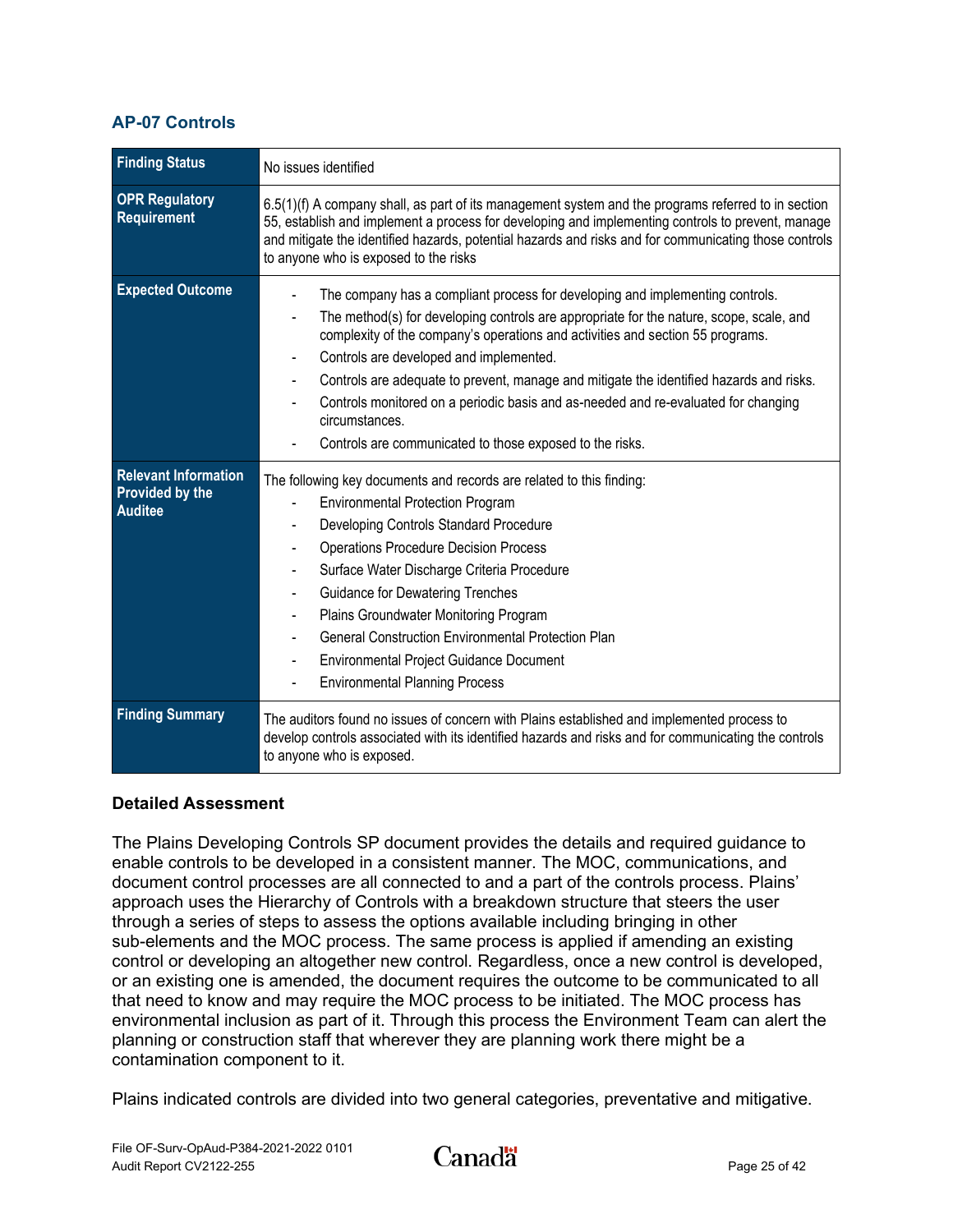Administrative controls are reviewed on a minimum of a 3-year basis in alignment with Plains Governance Management Process This activity is completed in-house with the use of internal SME's. The embedded sub-element assurance plan is not an audit, but is another form of assurance activity that conducts an assessment of various controls from the hazard and controls inventory to ensure they are working as designed.

After a review of the Plains documentation and conducting interviews with staff, it appears that Operations staff 'pulls' the controls information from the various corporate groups for a project. Whereas the headquarters corporate groups are 'pushing' the information out to the regions for use. Anyone can identify a gap that has been missed in this process and request assistance.

The Environment Team uses the Environmental Planning process from the Environmental Protection Program to determine what controls need to be established for a project or activity. For construction type of projects, the Environment Team will work with Field Operations and the contractor(s) during the Project Kick-Off meeting to identify hazards and their associated controls. The Environment Team may add some input into the Site-Specific Safety Plan where specific controls are required to protect human health at a work site. Another option used by the Environment Team to ensure they have all of the controls in place, and everyone has been made aware of them is through either the Site-Specific Environmental Protection Plan or the Plains General Environmental Protection Plan; one of these two is always included with construction projects. The Environment Team follows up with assurance activities to ensure the environmental protection measures are understood and implemented.

In summary, the auditors found no issues of concern with Plains established and implemented process to develop environmental controls associated with its identified hazards and risks.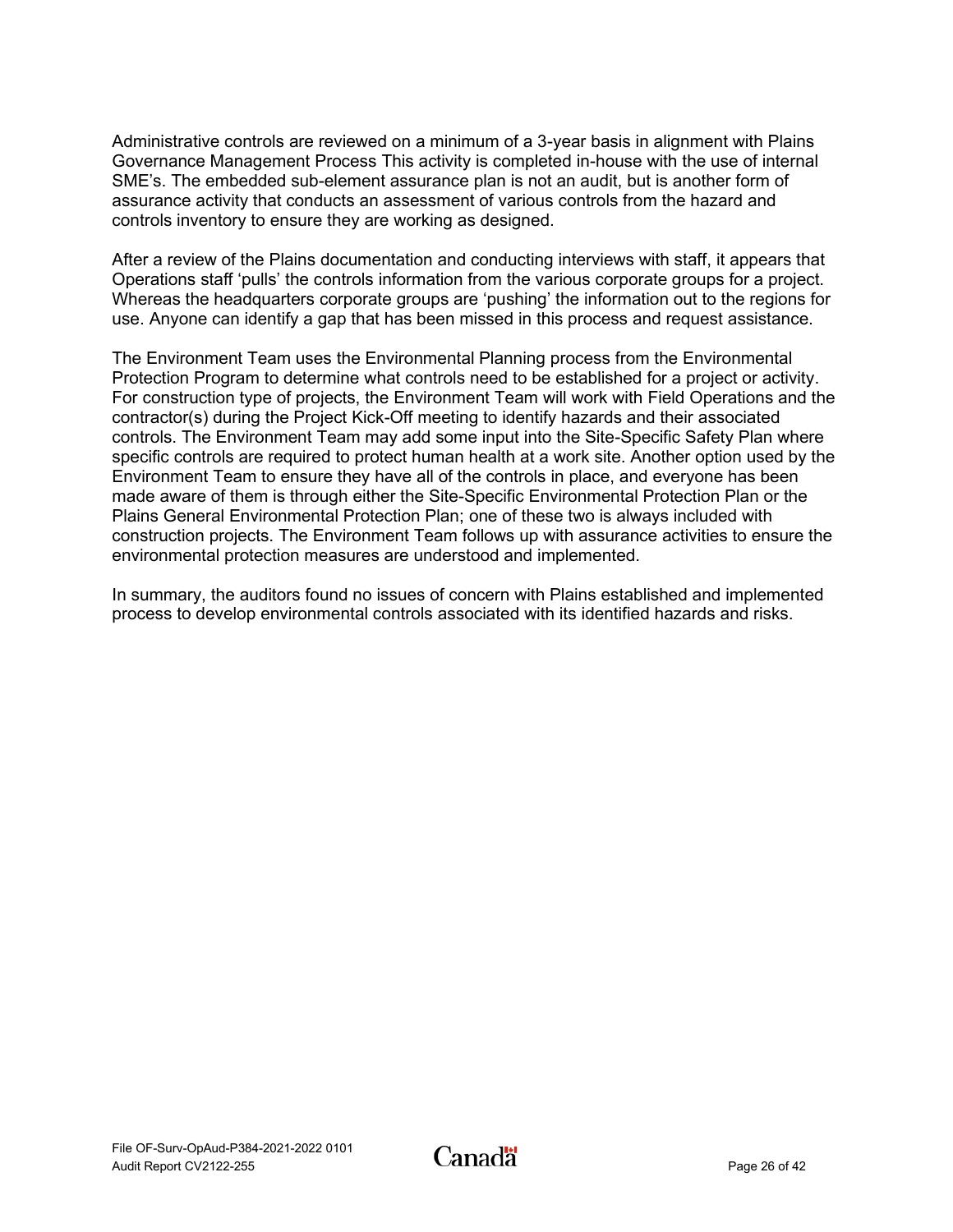#### <span id="page-29-0"></span>**AP-08 Legal List**

| <b>Finding Status</b>                                                   | No issues identified                                                                                                                                                                                                                                                                                                                                                                                                                                                                |
|-------------------------------------------------------------------------|-------------------------------------------------------------------------------------------------------------------------------------------------------------------------------------------------------------------------------------------------------------------------------------------------------------------------------------------------------------------------------------------------------------------------------------------------------------------------------------|
| <b>OPR Regulatory</b><br>Requirement                                    | $6.5(1)$ (h) A company shall, as part of its management system and the programs referred to in section<br>55, establish and maintain a list of those legal requirements                                                                                                                                                                                                                                                                                                             |
| <b>Expected Outcome</b>                                                 | The company has established and maintained a list of legal requirements.<br>The list has been communicated to appropriate personnel.<br>The list has been maintained and is up-to-date based on the company scope of operations,<br>its activities, including new and existing legal requirements.<br>The list includes all legal requirements for all section 55 programs.<br>The legal list has been developed to the clause level of the applicable regulation and<br>standards. |
| <b>Relevant Information</b><br><b>Provided by the</b><br><b>Auditee</b> | The following key documents and records are related to this finding:<br><b>Regulatory Requirements Management Process</b><br>Regulaotry Requirements Program                                                                                                                                                                                                                                                                                                                        |
| <b>Finding Summary</b>                                                  | Within the objectives and scope of this audit, the auditors had no issues of concern with Plains<br>established and maintained list of legal requirements.                                                                                                                                                                                                                                                                                                                          |

#### **Detailed Assessment**

In the assessment of this Audit Protocol question, the auditors did not look at the processes, procedures and related documentation used for the development and the establishment of the legal list. The focus of this audit is on the outcomes of those processes and procedures, and specifically the environmental portion of the legal list.

Through the Regulatory Requirements Management process, Plains has outlined the steps it uses to identify, assess, communicate, and implement new or updated regulatory requirements, codes of practice and standards. The Regulatory Information Management System (**RIMS**) is generally focused on the applicable acts, regulations, standards, and other assorted legal requirements that make up the Plains legal list. The RIMS system may be used to list aspirational documents that are not an act or a regulation; these documents are still considered a priority for Plains. An example of a document on this list is the CER's Remediation Process Guide.

Changes required as a result of a change somewhere in Plains legal list are rolled out to the sub-elements involved and the sub-elements are then required to update their documentation / processes as required.

In summary, within the objectives and scope of this audit, the auditors had no issues of concern with Plains' list of legal requirements.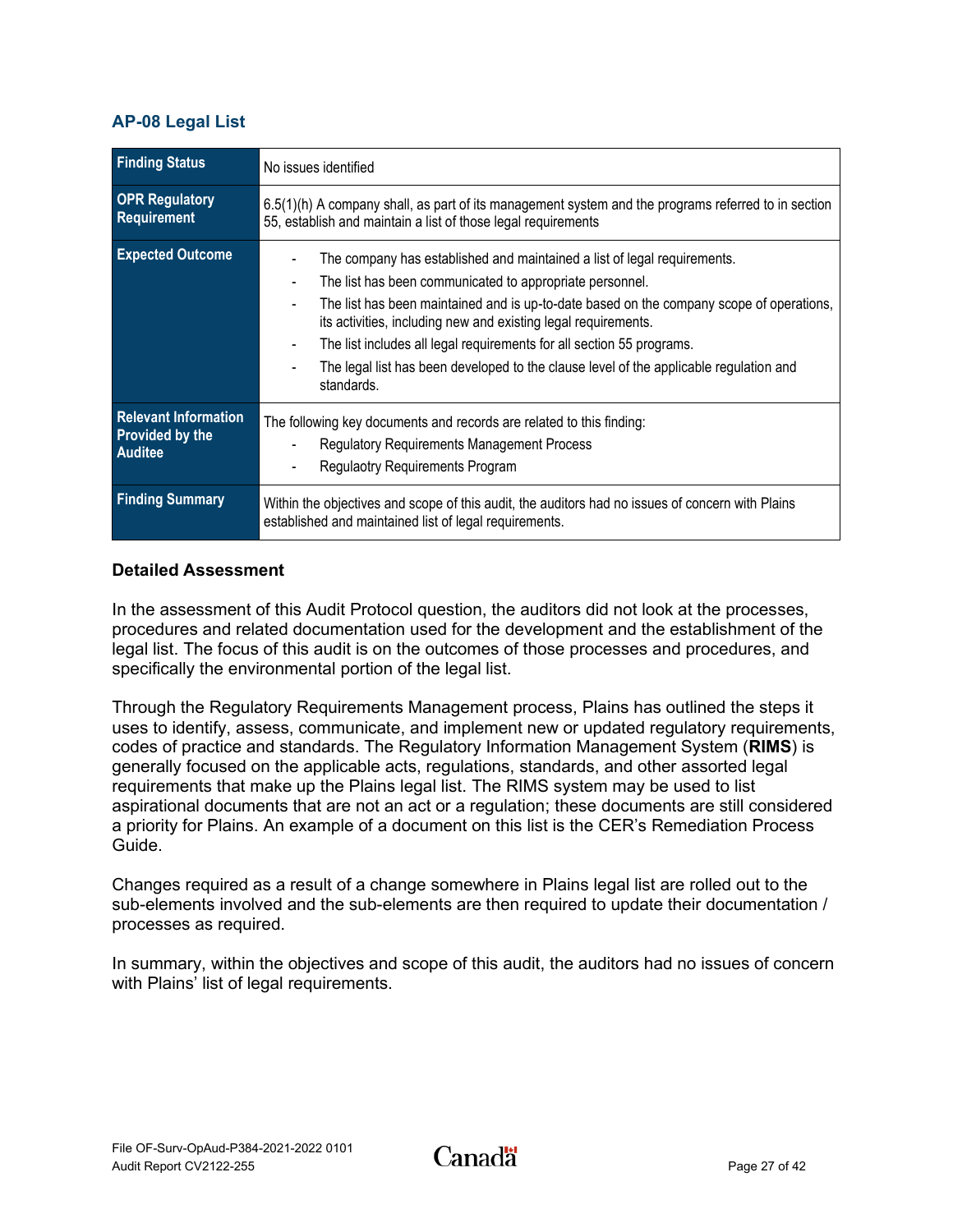| <b>Finding Status</b>                                                   | No issues identified                                                                                                                                                                                                                                                                                                                                                                                                                                                                                                                                                                     |
|-------------------------------------------------------------------------|------------------------------------------------------------------------------------------------------------------------------------------------------------------------------------------------------------------------------------------------------------------------------------------------------------------------------------------------------------------------------------------------------------------------------------------------------------------------------------------------------------------------------------------------------------------------------------------|
| <b>OPR Regulatory</b><br><b>Requirement</b>                             | 6.5(1)(j) A company shall, as part of its management system and the programs referred to in section<br>55, establish and implement a process for developing competency requirements and training<br>programs that provide employees and other persons working with or on behalf of the company with<br>the training that will enable them to perform their duties in a manner that is safe, ensures the safety<br>and security of the pipeline and protects the environment                                                                                                              |
| <b>Expected Outcome</b>                                                 | The company has a compliant process for developing competency requirements and<br>training programs.<br>The company has defined what competency requirements are required.<br>Training programs are traceable and trackable to the defined competency requirements<br>and effective at achieving the desired competencies.<br>Employees and those working on behalf of the company are competent to carry out their<br>assigned work.<br>Provide persons working with or on behalf of the company with adequate training<br>applicable to section 55 programs and the management system. |
| <b>Relevant Information</b><br><b>Provided by the</b><br><b>Auditee</b> | The following key documents and records are related to this finding:<br>Competency and Training Management Program<br><b>Environmental Protection Program</b><br><b>Functional Competency Checklist</b>                                                                                                                                                                                                                                                                                                                                                                                  |
| <b>Finding Summary</b>                                                  | The auditors found no issues of concern with Plains established and implemented process for the<br>training, competence and evaluation of its employees and those working on its behalf.                                                                                                                                                                                                                                                                                                                                                                                                 |

#### <span id="page-30-0"></span>**AP-09 Training, Competence and Evaluation**

#### **Detailed Assessment**

According to the Competency and Training Management Program (**CTMP**), "*The Competence and Training Management Program in its entirety is designed to fulfil the requirements of the Canadian Energy Regulator (CER) Onshore Pipeline Regulations.*" The Competence and Training Management Program goes on to say that by identifying competence requirements for individual roles, providing training to develop competence, assessing functional competence, and providing records of training completion and competence assessment that Plains will address its commitment to safety.

Plains has developed functional competency models which are a collection of competencies that define the skills and knowledge required for a specific role. Plains looks at functional competencies as competencies defined by a job task that are precise enough to be meaningful, useful, and assessable. They need to include a combination of knowledge, skills and abilities that are objective and measurable. Plains' documentation indicates that functional competency models are reviewed and revised every 3 years, or after one of the following activities:

- MOC request;
- expansion projects; and
- corrective actions taken after an incident.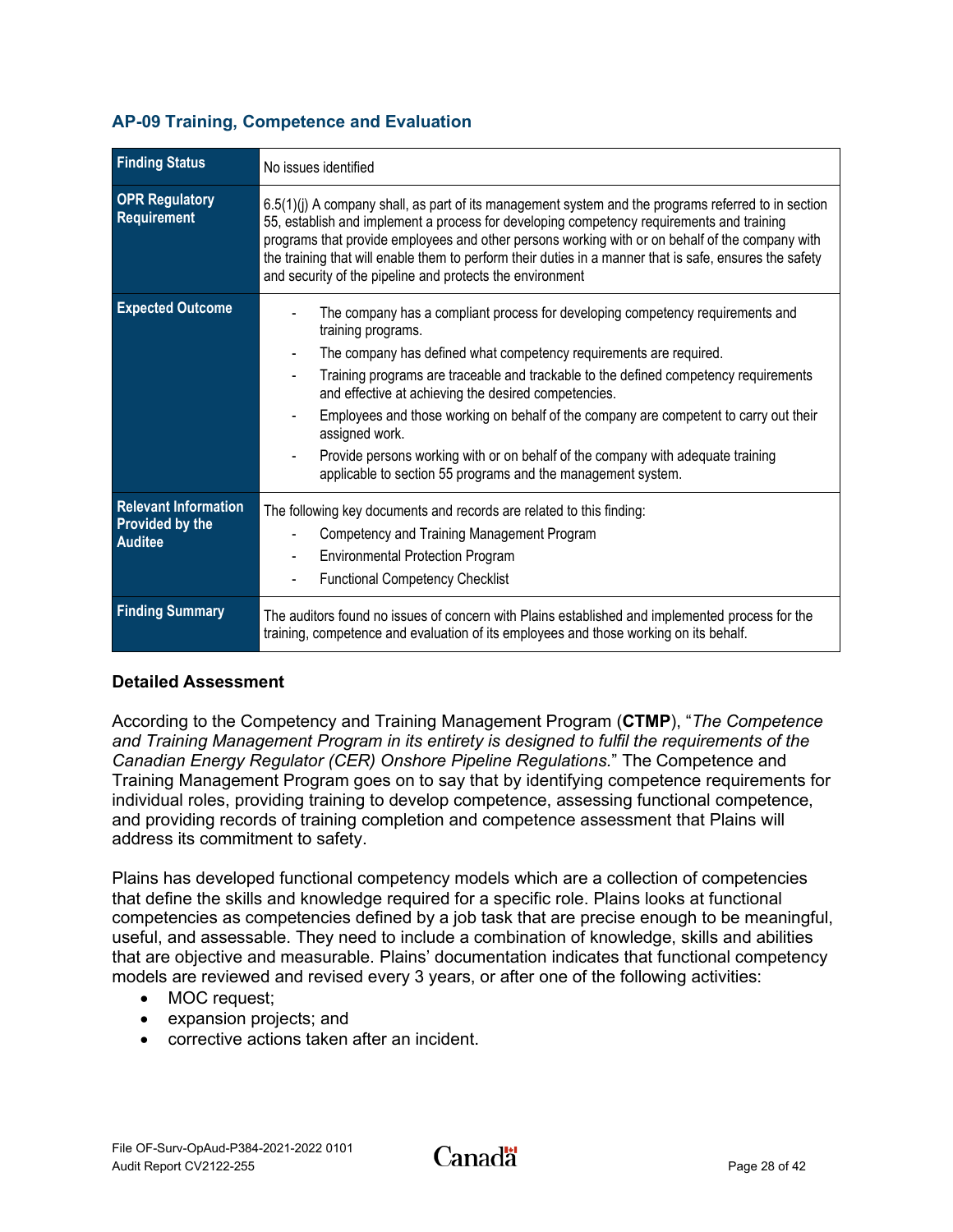Functional competencies have been rolled out for all of Operations. Functional competencies are generally evaluated by supervisors; however, SME's can be brought in as required for some specific competency checks.

Plains indicated that competency can be checked through one of two pathways:

- 1. the verification of required training completion, including the successful completion of a final exam or quiz; and
- 2. includes all of number 1 above along with a functional competency assessment.

The CTMP indicates that training is either externally sourced or internally developed to meet the functional competency requirements for relevant job roles. Mandatory training is based on compliance requirements and assigned to those that must be aware of it.

All training that is taken as part of the CER's protection programs, such as environmental protection, has a built-in quiz component to it. Plains does offer several environmental-specific training courses such as the EPP 101 course and the Environmental Planning course. The EPP 101 course does have a focus on identifying hazards and environmental liabilities. The EPP 101 course is assigned to anyone who works under the Plains Operations Management System.

Plains indicated that project contingent workers, (i.e., non-Plains workforce) can be assigned the EPP 101 course through ISNetworld® prior to coming onto a Plains project or facility. As part of ongoing activities, Plains indicated it is currently working on developing site-specific training packages for select Plains facilities.

In summary, the auditors had no issues of concern with Plains' training, competence, and evaluation framework.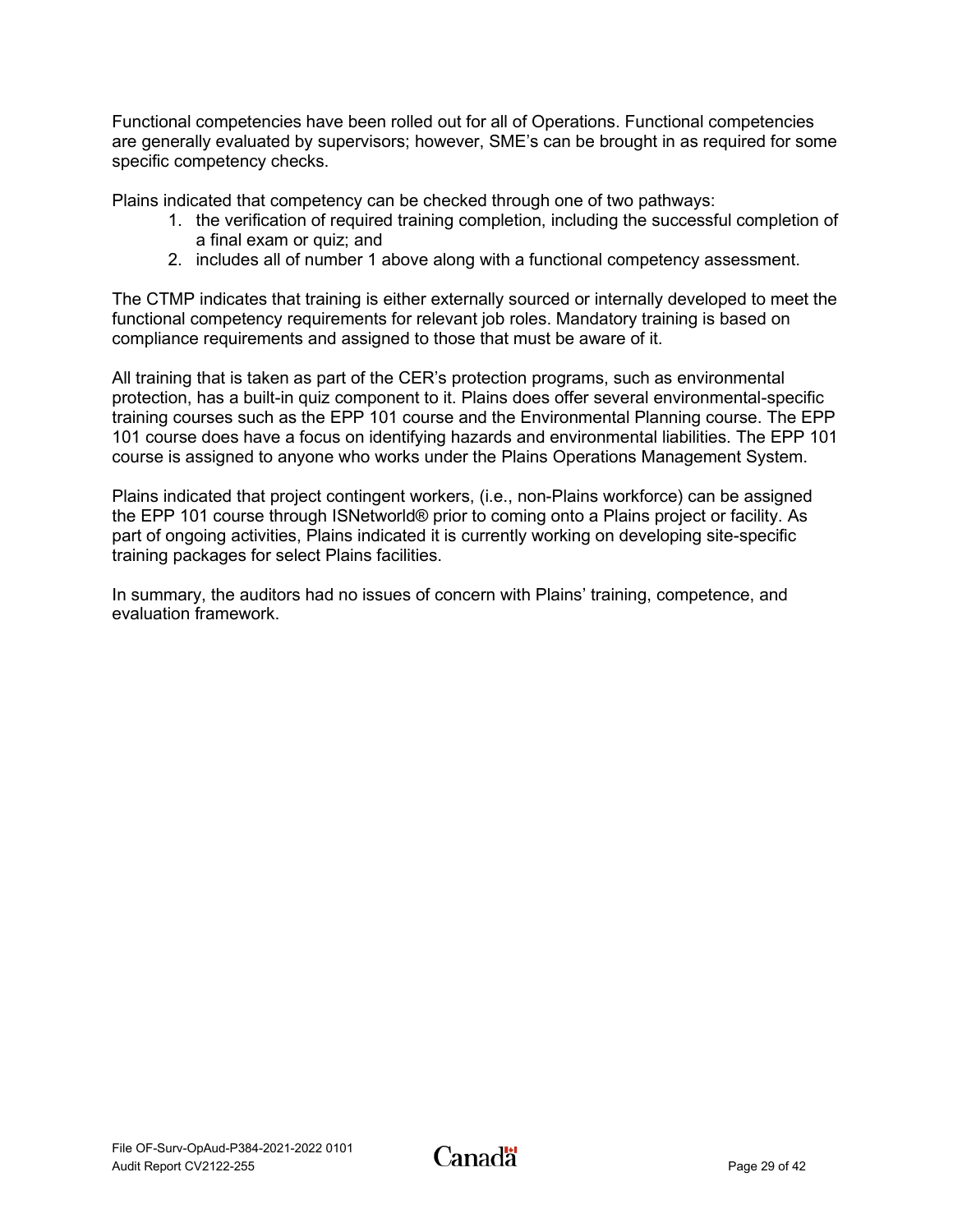#### <span id="page-32-0"></span>**AP-10 Communication**

| <b>Finding Status</b>                                                   | No issues identified                                                                                                                                                                                                                                                                                                                                                                                                                   |
|-------------------------------------------------------------------------|----------------------------------------------------------------------------------------------------------------------------------------------------------------------------------------------------------------------------------------------------------------------------------------------------------------------------------------------------------------------------------------------------------------------------------------|
| <b>OPR Regulatory</b><br>Requirement                                    | $6.5(1)(m)$ A company shall, as part of its management system and the programs referred to in<br>section 55, establish and implement a process for the internal and external communication of<br>information relating to safety, security and protection of the environment                                                                                                                                                            |
| <b>Expected Outcome</b>                                                 | The company has a compliant process that is established and implemented.<br>The methods for both internal communication and external communication are defined.<br>The company is communicating internally and externally related to safety, security and<br>protection of the environment.<br>Internal and external communication is occurring and it is adequate for the management<br>system and section 55 program implementation. |
| <b>Relevant Information</b><br><b>Provided by the</b><br><b>Auditee</b> | The following key documents and records are related to this finding:<br><b>PMC Communication Program</b><br><b>PMC Communication Process</b><br><b>Environmental Protection Program</b>                                                                                                                                                                                                                                                |
| <b>Finding Summary</b>                                                  | The auditors found no issues of concern with Plains established and implemented internal and<br>external communications process.                                                                                                                                                                                                                                                                                                       |

#### **Detailed Assessment**

According to the Plains Communication Program, it was put in place to support Plains sub-elements and Functional Group owners, which includes the environment program, with the implementation of corporate and regulatory communication requirements. The overall intent of the Communications Program is to offer a more organized and consistent approach to both internal and external stakeholder engagement and communications. During interviews Plains staff stated that communications is there to support the sub-elements with their communication plans and needs over the course of the year. According to the Plains Communication Program, all sub-elements are to have their own annual Communications Plan in place. A sub-elements communication plan is to detail the activities to communicate information relating to safety, security, and the protection of the environment with both internal and external stakeholders such as contractors, emergency responders, and regulators.

The Plains Communications and Stakeholders Relations Program has been designed to include all internal and external communications activities conducted by Plains in an effort to provide consistent coordinated, and timely communications. The owners of all sub-elements, which includes environment, are responsible for the execution of their internal and external communication activities that are within their respective communication plans.

When reviewing the EPP, it has elements of a communications strategy built into it along with a link back to the Communications Process for additional support. Part of the internal communications plan activities include developing HSSE bulletins, providing environmental content for reports to communities and stakeholders and to promote environmental protection at various meetings.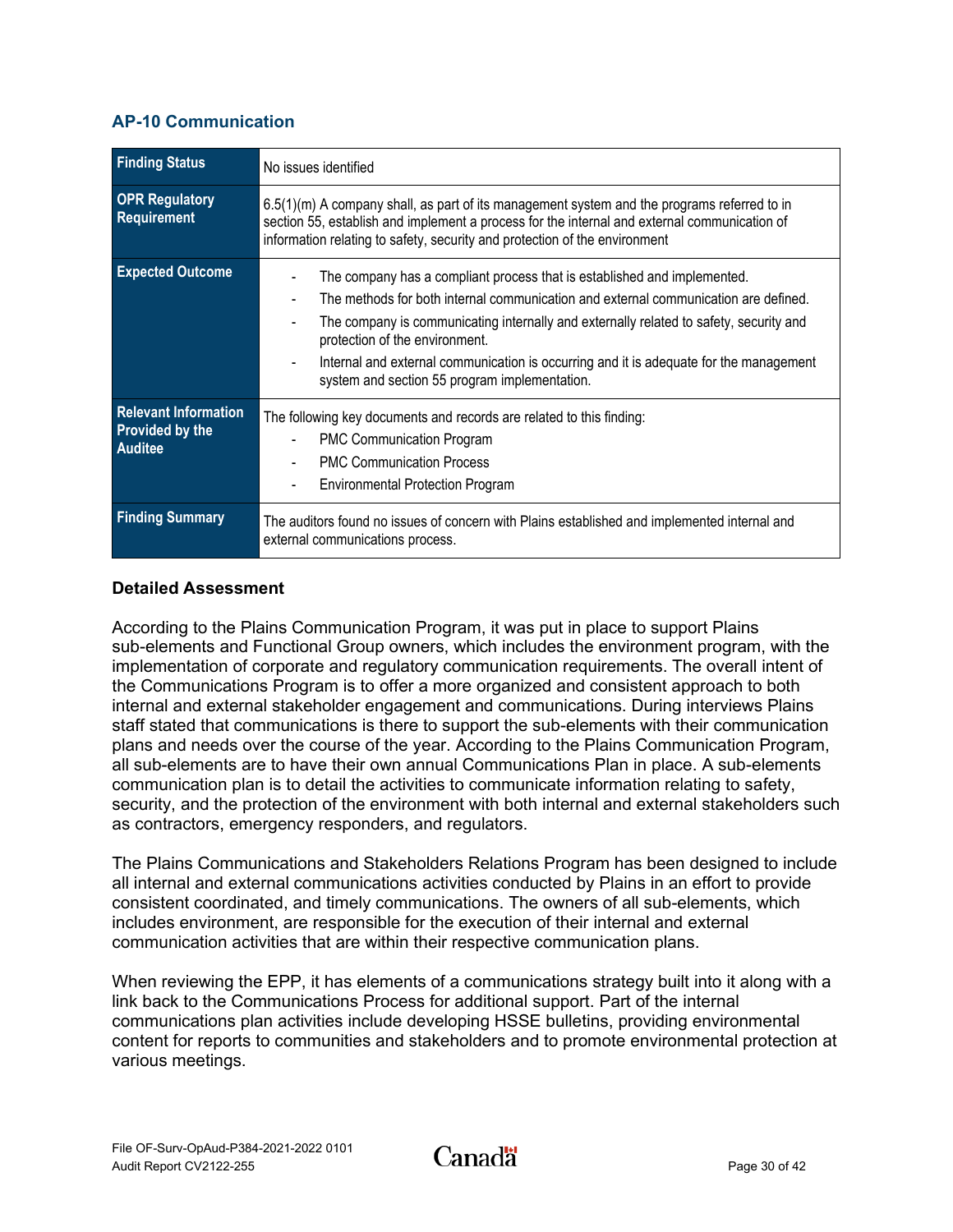During interviews Plains staff indicated the Environment Team does conduct direct communications with regulators and in the various areas/ regions of Plains when required.

The Plains Communications team indicated that if it were brought into a project where historical contamination had been identified and it was impacting landowners off of the ROW or off of a facility footprint it would also use their Stakeholder Engagement staff and Land Agents to assist in the external communications.

In summary, the auditors had no issues of concern with Plains internal and external communications process.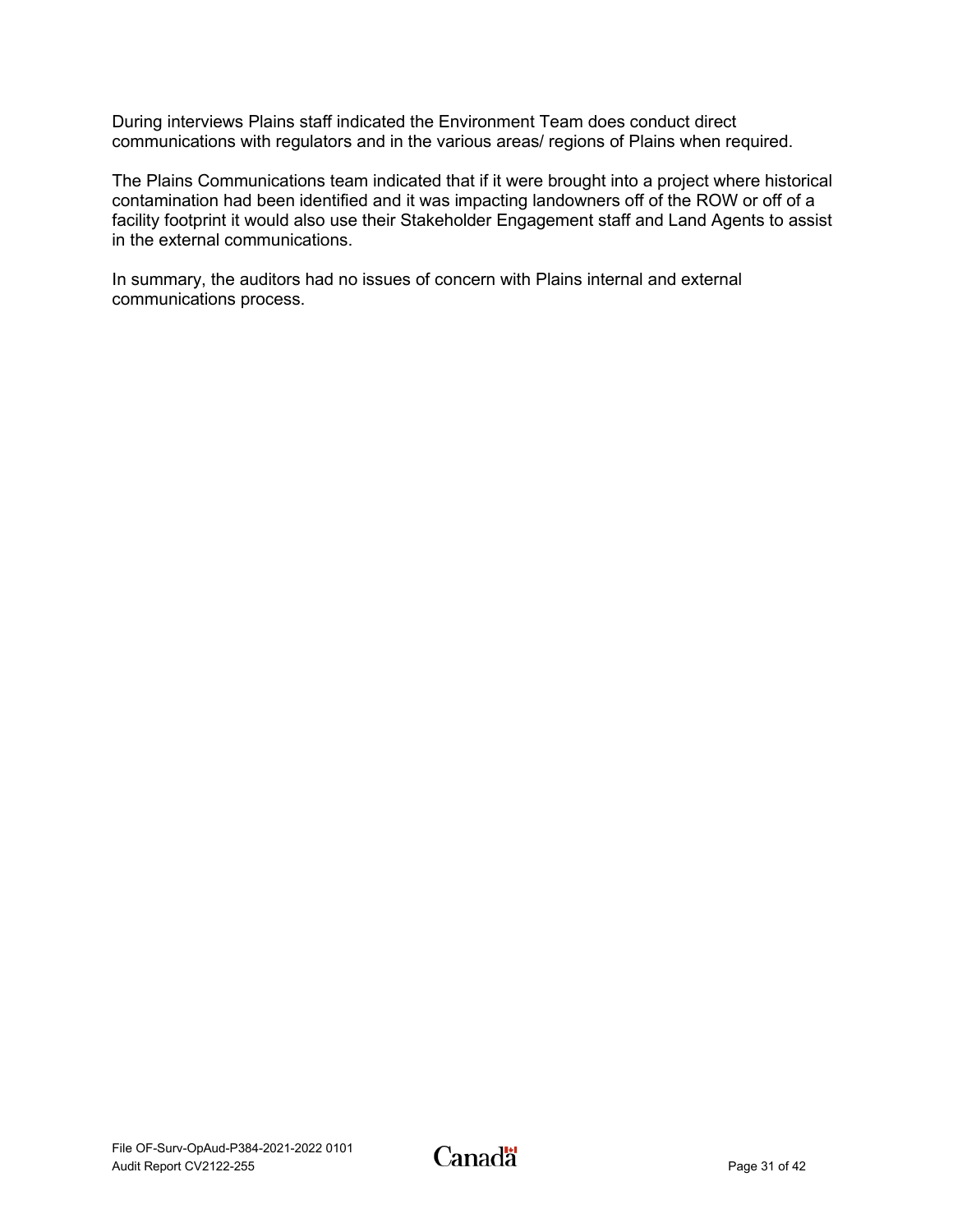## <span id="page-34-0"></span>**AP-11 Operational Control**

| <b>Finding Status</b>                                                   | No issues identified                                                                                                                                                                                                                                                                                                                                                                                                                                                                                                                                                                                                                                                                                                                                                                                                                                                                                                                                                            |
|-------------------------------------------------------------------------|---------------------------------------------------------------------------------------------------------------------------------------------------------------------------------------------------------------------------------------------------------------------------------------------------------------------------------------------------------------------------------------------------------------------------------------------------------------------------------------------------------------------------------------------------------------------------------------------------------------------------------------------------------------------------------------------------------------------------------------------------------------------------------------------------------------------------------------------------------------------------------------------------------------------------------------------------------------------------------|
| <b>OPR Regulatory</b><br>Requirement                                    | $6.5(1)(q)$ A company shall, as part of its management system and the programs referred to in section<br>55, establish and implement a process for coordinating and controlling the operational activities of<br>employees and other people working with or on behalf of the company so that each person is aware<br>of the activities of others and has the information that will enable them to perform their duties in a<br>manner that is safe, ensures the safety and security of the pipeline and protects the environment                                                                                                                                                                                                                                                                                                                                                                                                                                                |
| <b>Expected Outcome</b>                                                 | The company has a compliant process that is established and implemented.<br>The methods for coordinating and controlling operational activities are defined.<br>Employees and other people working with or on behalf of the company are aware of the<br>activities of others.<br>Employee's operational activities are planned, coordinated, controlled, and managed.<br>People working for or on behalf of the company:<br>are pre-qualified for their assigned duties to ensure safety, the security of the<br>$\circ$<br>pipeline and to protect the environment;<br>are assigned work plans that have been reviewed by the company and are<br>$\circ$<br>assessed for the interoperation with the work to be performed by other people<br>working on behalf of the company; and<br>have adequate oversight performed by company representatives for their<br>$\circ$<br>assigned tasks to ensure safety, security of the pipeline and the protection of the<br>environment. |
| <b>Relevant Information</b><br><b>Provided by the</b><br><b>Auditee</b> | The following key documents and records are related to this finding:<br>Define and Communicate Role Accountabilities and Authorities Process<br>Authorization to Work Process<br>Safe Work Permit<br><b>Field Level Hazard Assessment Process</b>                                                                                                                                                                                                                                                                                                                                                                                                                                                                                                                                                                                                                                                                                                                               |
| <b>Finding Summary</b>                                                  | The auditors found no issues of concern with Plains process for the coordinating and controlling the<br>operational activities of employees and contractors to ensure each person is aware of the activities of<br>others and that they have the information required to complete their duties safely and to protect the<br>environment.                                                                                                                                                                                                                                                                                                                                                                                                                                                                                                                                                                                                                                        |

#### **Detailed Assessment**

The Authorization to Work process is used at Plains to ensure higher risk work activities are performed safely. The process is applied to all operational activities in all operational areas. The process is designed to communicate the hazards and required controls. The Authorization to Work Process states that the objective of the process is to ensure that high risk work, and work that has the potential to be high risk, are executed under the authority of the permit issuer. Another objective of the process is to ensure that equipment preparation and controls, hazards and operational requirements have been identified and communicated to the permit receiver, so the work can be safely implemented at the work or project site. High risk work may not be initiated until not only the operations staff is satisfied the work can be carried out safely, and in an environmentally responsible manner, but the process also requires Operations leadership, or a second level of acknowledgement, before the work may begin.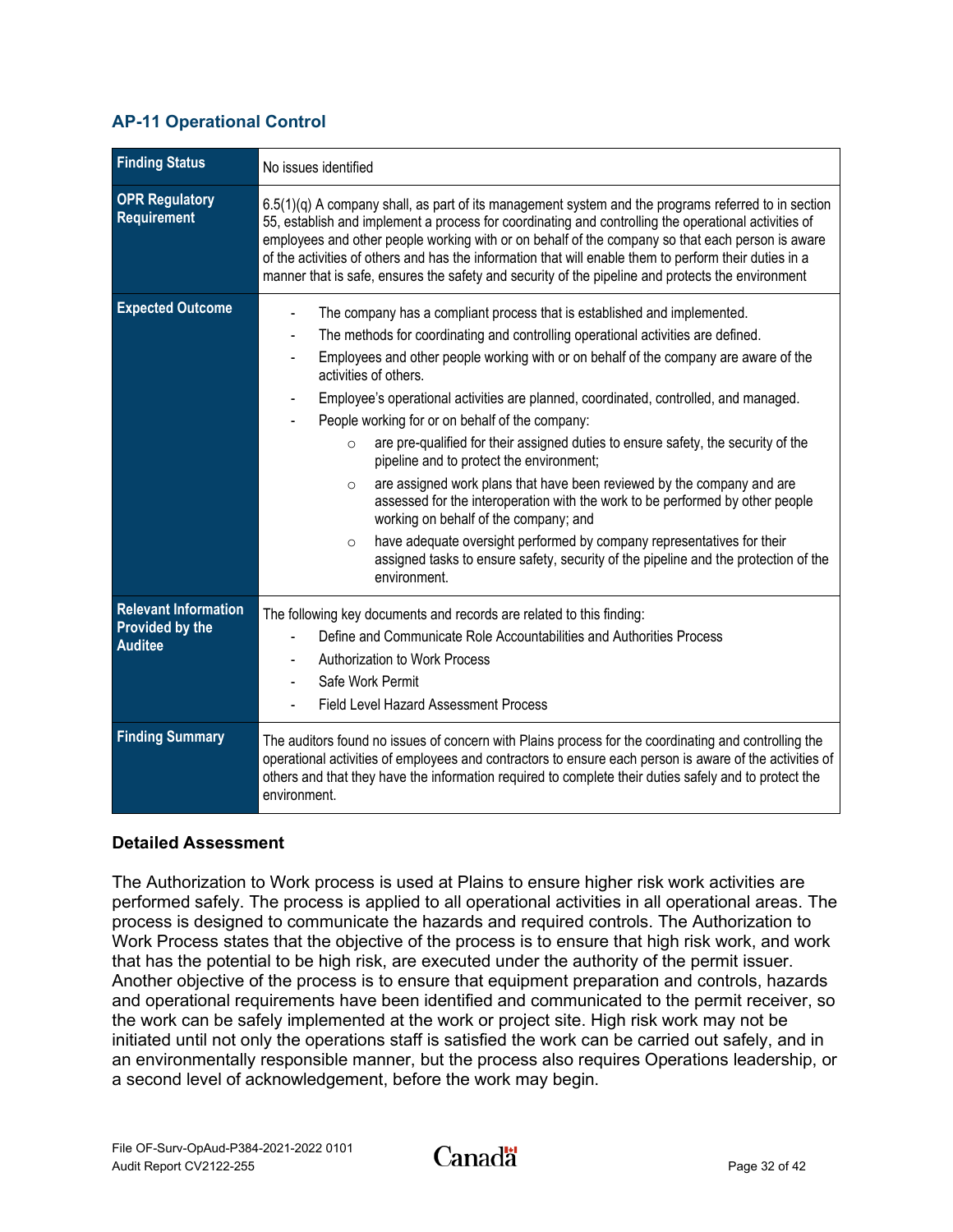High risk work can include concurrent work activities where Operations staff need to consider all of the activities that are occurring at the site at a given time to ensure they are compatible with each other, and one activity doesn't put another group at unnecessary risk. In this respect, operations sets both a spatial and temporal boundary around an activity to keep all workers safe. Operations issues a detailed permit that lists and addresses specific hazards. If a hazard is identified during the completion of the activity that has not already been identified, work is stopped, and a new permit needs to be issued.

As an output of the Authorization to Work process, Plains indicated that any work which is considered to be medium risk or higher requires a safe work permit to be issued. As an example, all ground disturbance work is considered a high-risk activity, therefore the installation of bore holes for groundwater monitoring wells would require a Safe Work Permit to be issued by the site. Inherent risks in water sampling would lead it to be considered a medium risk and as a result require a safe work permit which would specify what the contractors can and can't do.

Plains indicated that depending on the scope and scale of an environmentally-related project, the Environment Team may bring in a Construction Supervisor. This would also bring in another layer of controls to a worksite and it would allow the Plains Operations staff to focus on their routine day to day tasks and not have to provide oversight to a project that they may have very little knowledge of.

Plains indicated that at the permitting stage of an activity, the tickets of any contractors are reviewed and verified. This is followed by the completion of the site orientation which makes all workers aware of the existing onsite hazards. This is followed by a meeting where the Site Safety Plan is discussed and updated as required. As previously discussed in this report, additional environmental controls related to contaminated sites may be added to the Site Safety Plan if it is deemed warranted.

Plains indicated that work is allowed to be completed at a site with known contamination without acknowledging that contamination is present if the planned activity is compatible. An example provided during the interviews was re-painting the exterior of an existing building at a facility with known soil contamination. As the painting work is not expected to create a soil disturbance, Plains does not consider it necessary to add the contamination to the safe work permit or the Field Level Hazard Assessments (**FLHA**).

In addition to the completion of a Safe Work Permit, other controls are applied to add another layer of oversight and protection. FLHAs must be completed on a daily basis to identify work site hazards and controls with a focus on situational hazards and be updated as site conditions change. Completing an FLHA identifies the applied hazards which is part of building an overall holistic hazard and controls approach for the activity.

In summary, the auditors had no issues of concern with Plains' process for the coordinating and controlling the operational activities of employees and contractors to ensure each person is aware of the activities of others and that they have the information required to complete their duties safely and to protect the environment.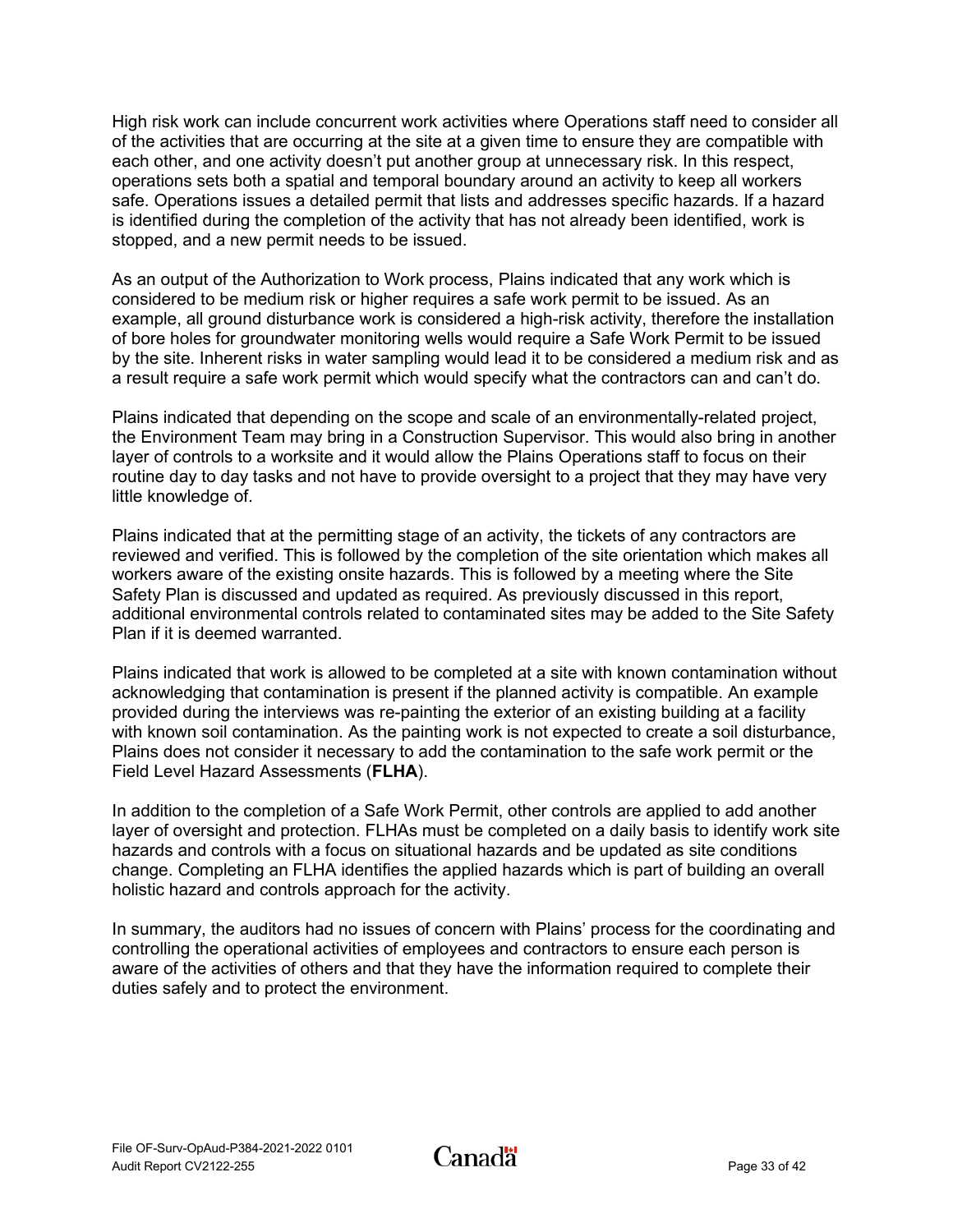| <b>Finding Status</b>                                                   | No issues identified                                                                                                                                                                                                                                                                                                                                                                                                                                                                                                                                                                                                                                                                                                                                                                                                                                                                                                                          |
|-------------------------------------------------------------------------|-----------------------------------------------------------------------------------------------------------------------------------------------------------------------------------------------------------------------------------------------------------------------------------------------------------------------------------------------------------------------------------------------------------------------------------------------------------------------------------------------------------------------------------------------------------------------------------------------------------------------------------------------------------------------------------------------------------------------------------------------------------------------------------------------------------------------------------------------------------------------------------------------------------------------------------------------|
| <b>OPR Regulatory</b><br>Requirement                                    | $6.5(1)(r)$ A company shall, as part of its management system and the programs referred to in section<br>55, establish and implement a process for the internal reporting of hazards, potential hazards,<br>incidents and near-misses and for taking corrective and preventive actions, including the steps to<br>manage imminent hazards                                                                                                                                                                                                                                                                                                                                                                                                                                                                                                                                                                                                     |
| <b>Expected Outcome</b>                                                 | The company has a compliant process that is established and implemented.<br>The company has defined its methods for internal reporting of hazards, potential hazards,<br>incidents and near-misses.<br>Hazards and potential hazards are being reported as required by the company's process.<br>Incidents and near-misses are being reported as required by the company's process.<br>The company has defined how it will manage imminent hazards.<br>The company is performing incident and near-miss investigations.<br>The company's investigation methodologies are consistent and appropriate for the scope<br>and scale of the actual and potential consequences of the incidents or near misses to be<br>investigated.<br>The company has defined the methods for taking corrective and preventive actions.<br>The company can demonstrate through records that all corrective and preventative actions<br>can be tracked to closure. |
| <b>Relevant Information</b><br><b>Provided by the</b><br><b>Auditee</b> | The following key documents and records are related to this finding:<br><b>Hazard Prevention Program</b><br>Safety Incident Management Procedure<br>Hazard Identification Reporting Procedure<br>Incident Reporting and Investigation Program                                                                                                                                                                                                                                                                                                                                                                                                                                                                                                                                                                                                                                                                                                 |
| <b>Finding Summary</b>                                                  | The auditors found no issues of concern with Plains established and implemented process for<br>incident reporting, incident management, incident investigation and follow-up.                                                                                                                                                                                                                                                                                                                                                                                                                                                                                                                                                                                                                                                                                                                                                                 |

## <span id="page-36-0"></span>**AP-12 Internal Reporting of Hazards, Potential Hazards, Incidents and Near-misses**

#### **Detailed Assessment**

Plains indicated that all sub-elements, which includes environment, must use the Incident Reporting and Investigation Program (**IRIP**) reporting process for all aspects of a facilities lifecycle. The IRIP program sets the minimum requirements with respect to incident management. The sub-element owners under section 55 of the OPR protection programs provided subject matter expertise in the development of Plains incident investigation and guidance documentation. Plains staff indicated there is no allowance for customization of this process by any of the sub-elements. The purpose of the IRIP goes on to state:

- all incidents and near misses are reported immediately;
- incidents are investigated thoroughly;
- root causes are identified;
- appropriate corrective or preventative actions are identified and implemented; and
- results and lessons learned from incidents are communicated internally and externally as required.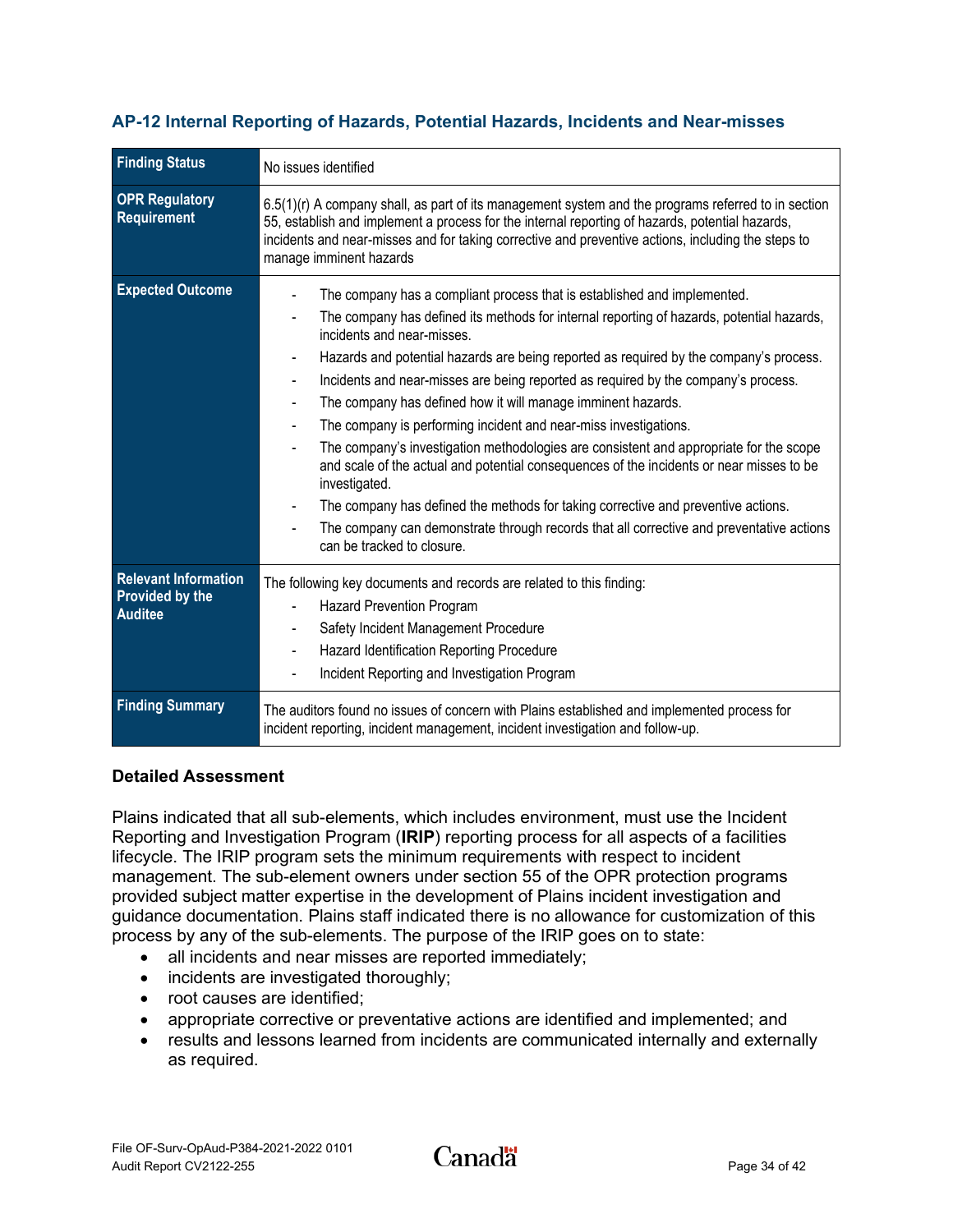The IRIP provides a definition of an environmental incident, "An environmental incident is an undesired event, situation or hazardous condition that causes or has the potential to cause, adverse impact on the environment, specifically air, soil, surface water, groundwater, vegetation, wildlife and/or wildlife habitat." The auditors are of the opinion that this definition would include the reporting of contaminated sites either recent or historical in nature.

PINS is used to promptly report all incidents and near misses to stakeholders and acts as a permanent record of the incident notification time. Plains staff indicated that reporting timelines are "*without delay"* for all incidents and near misses. A newly identified contaminated site would initially be reported as a PINS internally before being classified as reportable to the CER. Plains Environment staff indicated they look at every single release incident every week and as part of that review they look for trends and other anomalies that would then be reported monthly and quarterly to management. Some incidents have lessons learned developed as part of the corrective actions to provide a communication tool for the rest of Plains staff.

Plains staff indicated that there is no internal threshold for reporting a spill volume. As a result, some spill reporting volumes can be very small, i.e., a few hundred millilitres, but all are entered into PINS for further review. Plains indicated that it is important to the company, as a whole, to develop a reporting culture within their employees so it is willing to accept incident reports that can be on a very small scale.

Plains indicated the most commonly used approach to incident investigation is through TAPROOT®. All corrective actions developed as a result of the investigation must address the findings of the investigation. It is expected that all corrective and preventative actions are implemented to reduce the probably of recurrence.

Hazard identification and reporting is done following the Hazard Identification Reporting (**HID**) Procedure. This procedure is applicable to Plains staff and any contractors that it hires. Some of the objectives of this procedure include:

- ensuring hazards are either eliminated or mitigated to an acceptable risk level;
- ensuring lessons learned from HID reporting is shared; and
- ensuring the HID procedure supports the IRIP and the Hazard Prevention Program (**HPP**) where applicable.

In summary, the auditors found no issues of concern with Plains established and implemented process for incident reporting, incident management, incident investigation and follow-up.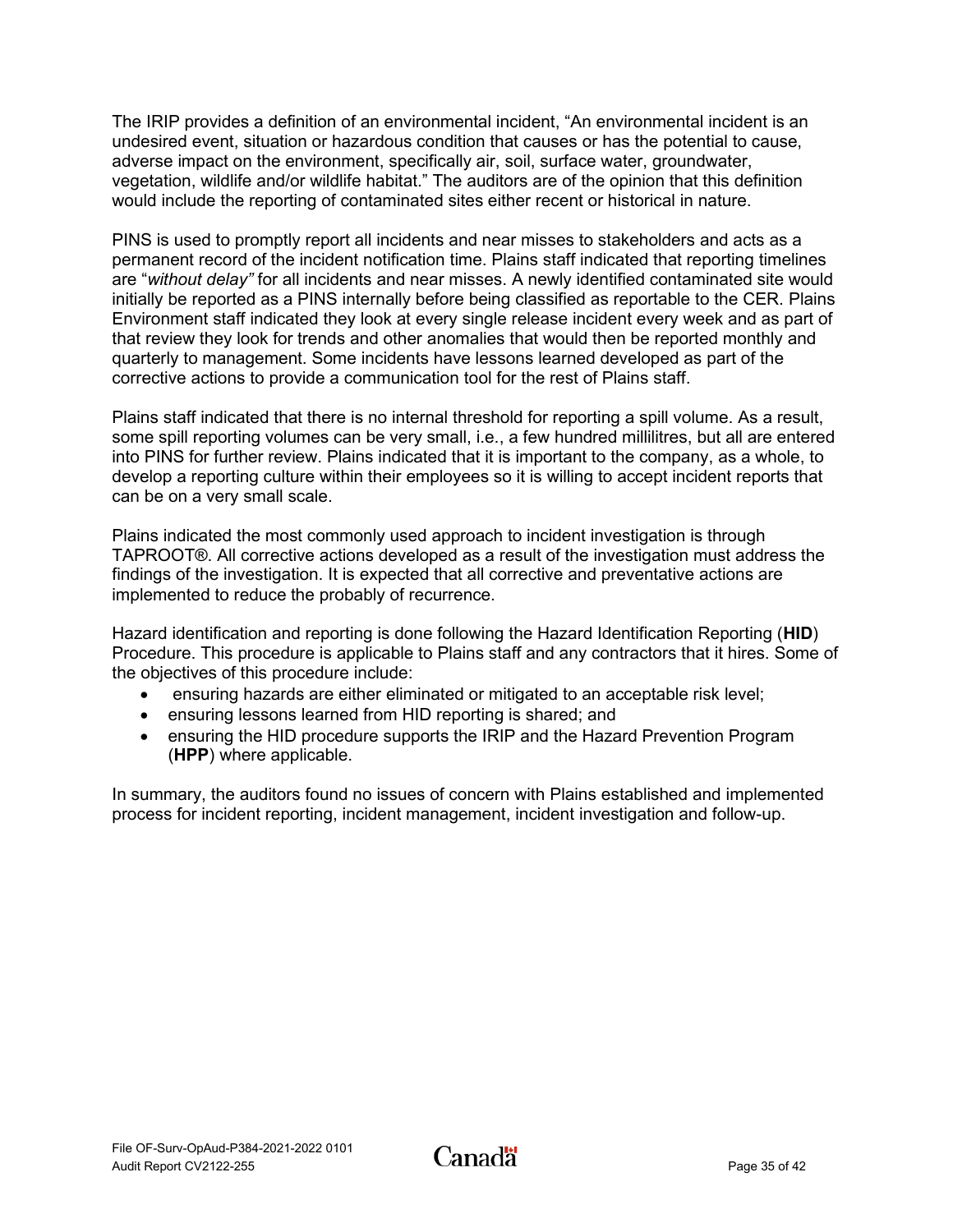## <span id="page-38-0"></span>**AP-13 Inspection and Monitoring**

| <b>Finding Status</b>                                                   | No issues identified                                                                                                                                                                                                                                                                                                                                                                                                                                                                                                                                                                                                                                                                |
|-------------------------------------------------------------------------|-------------------------------------------------------------------------------------------------------------------------------------------------------------------------------------------------------------------------------------------------------------------------------------------------------------------------------------------------------------------------------------------------------------------------------------------------------------------------------------------------------------------------------------------------------------------------------------------------------------------------------------------------------------------------------------|
| <b>OPR Regulatory</b><br>Requirement                                    | 6.5(1)(u) A company shall, as part of its management system and the programs referred to in section<br>55, establish and implement a process for inspecting and monitoring the company's activities and<br>facilities to evaluate the adequacy and effectiveness of the programs referred to in section 55 and for<br>taking corrective and preventive actions if deficiencies are identified                                                                                                                                                                                                                                                                                       |
| <b>Expected Outcome</b>                                                 | The company has a compliant process that is established and implemented.<br>The company has developed methods for inspecting and monitoring their activities and<br>facilities.<br>The company has developed methods to evaluate the adequacy and effectiveness of the<br>programs referred to in section 55.<br>The company has developed methods for taking corrective and preventive actions when<br>deficiencies are identified.<br>The company is completing inspections and monitoring activities as per the company's<br>process.<br>The company retains records of inspections, monitoring activities, and corrective and<br>preventive actions implemented by the company. |
| <b>Relevant Information</b><br><b>Provided by the</b><br><b>Auditee</b> | The following key documents and records are related to this finding:<br>Operations Management System Internal Audit (2018) Sub Element 2.6 Environmental<br>Management<br><b>Operations Assurance Process</b><br><b>Environmental Inspection Procedure</b><br><b>Annual Management Review Process</b><br>Annual Management Review Sub-Element 2.6                                                                                                                                                                                                                                                                                                                                   |
| <b>Finding Summary</b>                                                  | The auditors had no issues of concern with Plains established and implemented process for<br>conducting audits, environmental inspections of its facilities and projects, and for taking corrective<br>and preventive actions when deficiencies are found.                                                                                                                                                                                                                                                                                                                                                                                                                          |

#### **Detailed Assessment**

All sub-elements, which includes environment, are required to have embedded assurance plans to conduct their own assurance activities, such as inspections, throughout the year. Embedded assurance plans take the controls put in place for an activity and verify the control is working as planned and the type of assurance activity is adequate.

Plains indicated that contaminated sites do not directly have any assurance activities that directly assess them. Instead, they are assessed indirectly when other aspects of the environmental program are assessed. The main assurance activity that would be used to assess contaminated sites would be the Environmental Inspection Checklist. This checklist does have direct and indirect questions that would gather information regarding the status of contaminated sites. However, these checklists are only used for facilities and not the right-of-way. The Environmental Inspection Checklists are completed for facilities two times per year, spring and fall, by the field Operations staff. The completed checklists are then subject to a quality review by the Environment Team.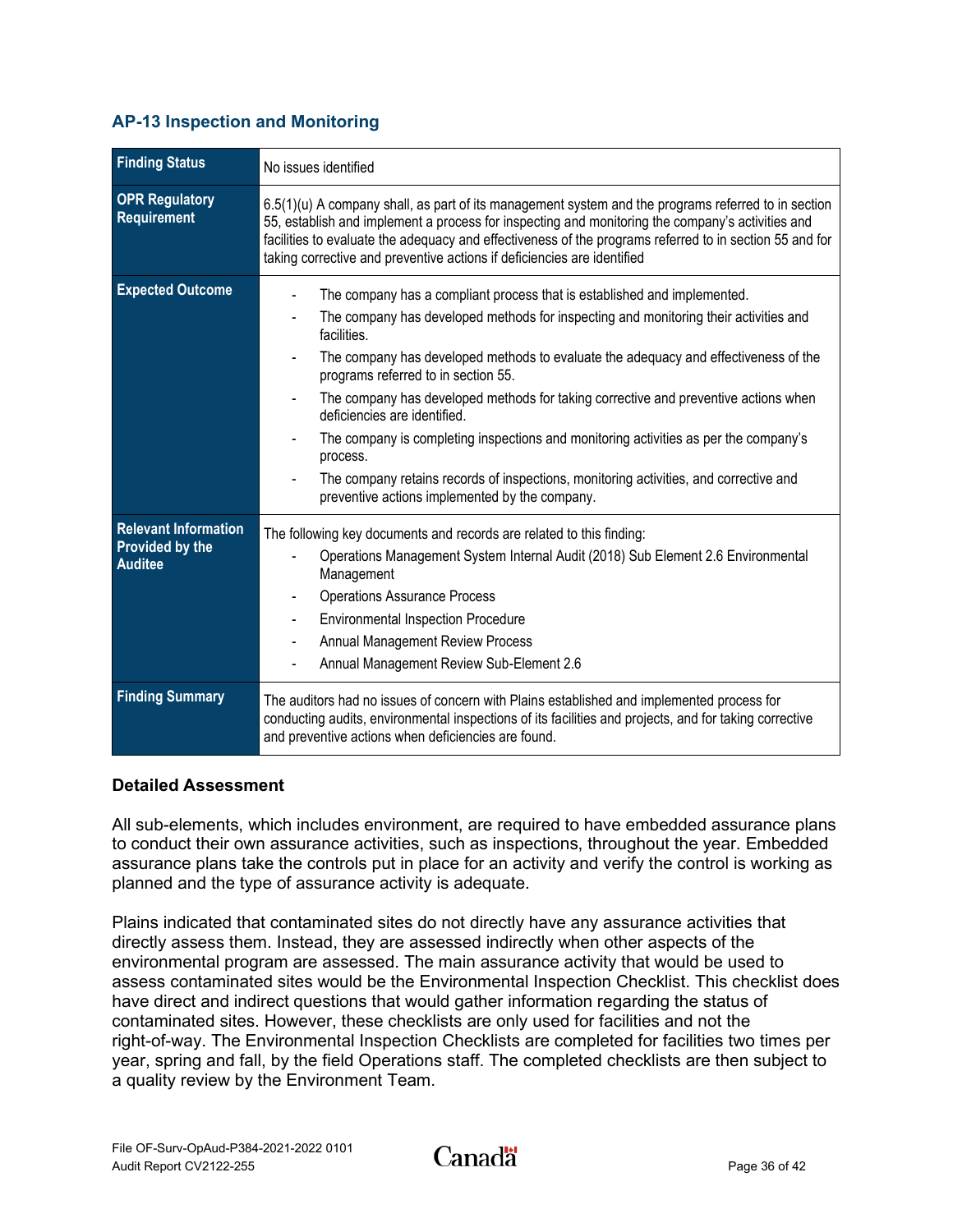Through discussions with Plains staff, they indicated the right-of-way is also assessed for the possibility of new contamination through aerial patrols. An example of an aerial patrol checklist was provided, and it does have categories, such as evidence of leaks, that demonstrate Plains is monitoring its pipelines for potential new contamination. Plains provided an example of a completed patrol report on one of their provincial assets where additional follow-up by Operations staff was required.

Plains indicated that to ensure all OPR protection programs are audited for OPR sections 53 and 55 requirements, a 3-year cycle of audits has been developed. The last time the Environment Program was audited was 2018, and it is scheduled again for this year. These large audits include activities such as assessing the competency of their auditors and include both field and office components to the audit. This internal audit cycle includes a corrective and preventative action plan (**CAPA**) component which requires ensuring the CAPA meets the intent of the audit finding. Plains made available the 2018 environment audit report, findings, and CAPA plans for review by the auditors.

When considering the purchase of a new asset, Plains staff indicated that the property is assessed for environmental issues which includes contaminated sites. Plains staff indicated that they do a comparison of the practices carried out by the seller to their own practices to look for gaps that could then be reflected in the overall state of the property.

In summary, the auditors had no issues of concern with Plains established and implemented process for conducting audits, environmental inspections of its facilities and projects, and for taking corrective and preventive actions when deficiencies are found.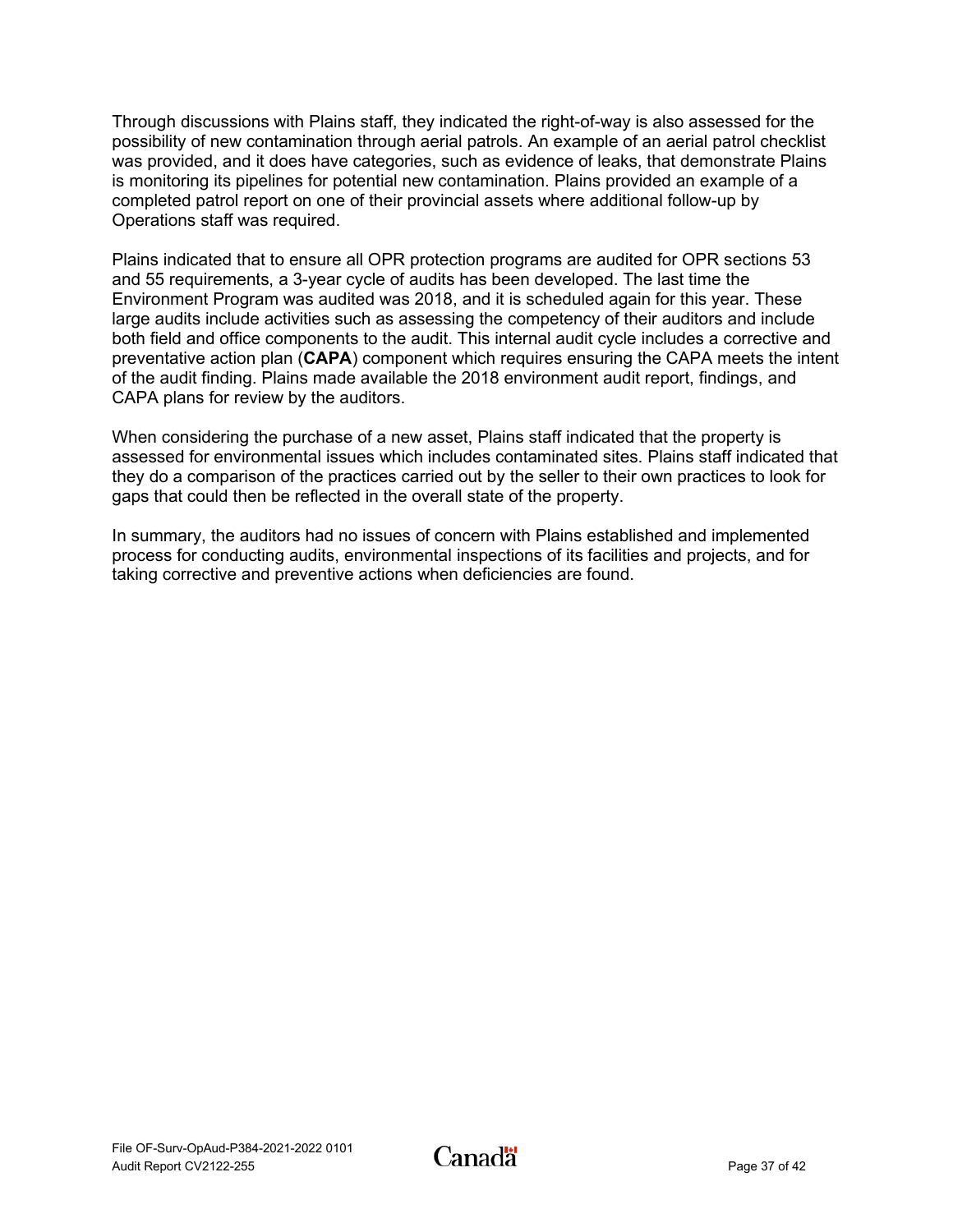| <b>Finding Status</b>                    | No issues identified                                                                                                                                                                                                                                                                                                                                                    |
|------------------------------------------|-------------------------------------------------------------------------------------------------------------------------------------------------------------------------------------------------------------------------------------------------------------------------------------------------------------------------------------------------------------------------|
|                                          |                                                                                                                                                                                                                                                                                                                                                                         |
| <b>OPR Regulatory</b><br>Requirement     | $6.5(1)(x)$ A company shall, as part of its management system and the programs referred to in section<br>55, establish and implement a process for conducting an annual management review of the<br>management system and each program referred to in section 55 and for ensuring continual<br>improvement in meeting the company's obligations under these Regulations |
| <b>Expected Outcome</b>                  | The company has a compliant process that is established and implemented.                                                                                                                                                                                                                                                                                                |
|                                          | The company's methods for conducting the management review are defined.                                                                                                                                                                                                                                                                                                 |
|                                          | The company has defined methods for reviewing the management system and each<br>section 55 program.                                                                                                                                                                                                                                                                     |
|                                          | The company has maintained records to demonstrate the achievement of meeting<br>obligations under these Regulations is continually improved;                                                                                                                                                                                                                            |
|                                          | The company has identified, developed, and implemented corrective actions as part of it<br>continual improvement.                                                                                                                                                                                                                                                       |
| <b>Relevant Information</b>              | The following key documents and records are related to this finding:                                                                                                                                                                                                                                                                                                    |
| <b>Provided by the</b><br><b>Auditee</b> | <b>Annual Management Review Process</b>                                                                                                                                                                                                                                                                                                                                 |
|                                          | 2020 AMR - SE 2.6 Environmental Management                                                                                                                                                                                                                                                                                                                              |
|                                          | <b>OMS Assessment Process</b>                                                                                                                                                                                                                                                                                                                                           |
|                                          | Sub-Element Annual Management Review Form Template                                                                                                                                                                                                                                                                                                                      |
|                                          |                                                                                                                                                                                                                                                                                                                                                                         |
| <b>Finding Summary</b>                   | The auditors found no issues of concern with Plains established and implemented process for<br>conducting an annual management review.                                                                                                                                                                                                                                  |

### <span id="page-40-0"></span>**AP-14 Conducting Annual Management Review**

#### **Detailed Assessment**

Plains provided its Annual Management Review process document. The document outlines a nine-step process to completing the Annual Operations Report and submitting it to the CER. The process reviews the following topics as part of its performance assessment:

- performance to goals, objectives, and targets;
- completion of planned activities;
- assurance activities related to regulatory and business requirements;
- adequacy of resources to complete planned activities; and
- recommendation for the following year.

Management review starts with looking at what was actually achieved vs. what was planned. Plains indicated it expects there to be a difference between the two as it is not possible to forecast everything that will happen over the course of a year. The Annual Report is developed as an end product to satisfy not only the CER but other regulators and their requirements as well. Plains indicated it does not want to develop multiple reports/documents that all report essentially the same information.

The Annual Report is not the only mechanism of engagement to get information in front of senior management. Contaminated sites do have an impact on the financial reporting for the company as liabilities need to be set up for each contaminated site. As a result, reporting on contaminated sites is also provided outside of Operations to account for the financial impacts to the company.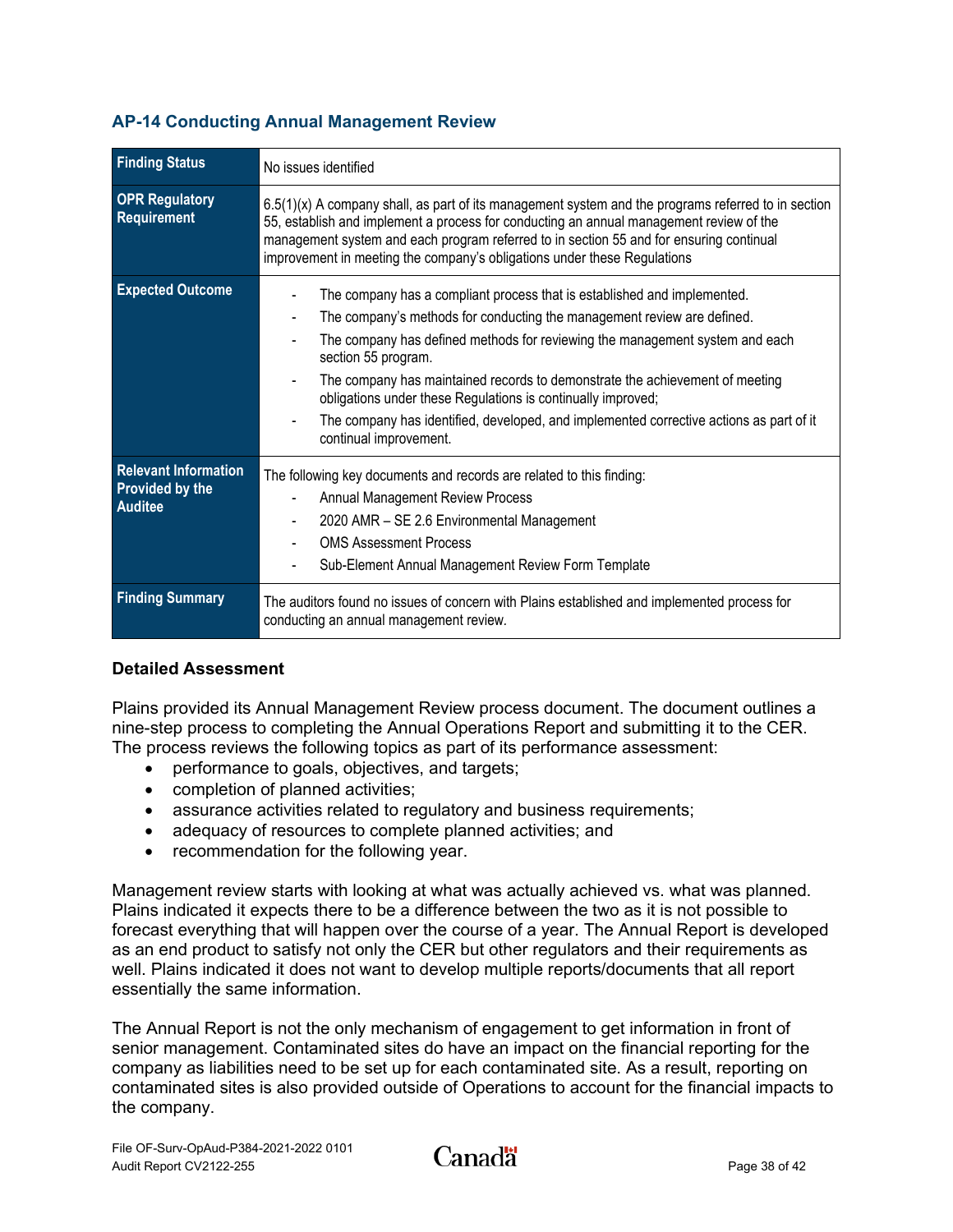Each of the sub-elements do their own management review where the level of detail is more granular than what is found at the annual management review level. At this granular level of review, each Pillar of the EPP undergoes a detailed review, which includes contaminated sites. For the Annual Review report, each sub-element develops an executive summary that becomes an appendix to the report.

For this audit, Plains provided the 2020 Annual Management Review for the environment program sub-element. The Annual Management Review document brings together a review of the sub-elements performance in achieving its objectives, targets, indicators, completion of planned activities, and adequacy of resource requirements to allow for continual improvement. The following categories show some of the content of the Annual Management Review:

- review of performance to sub-element objectives and targets;
- review of completion to current year planned activities;
- review of assurance activities related to regulatory and business requirements; and
- review of resource requirements.

In summary, the auditors found no issues of concern with Plains established and implemented process for conducting an annual management review*.*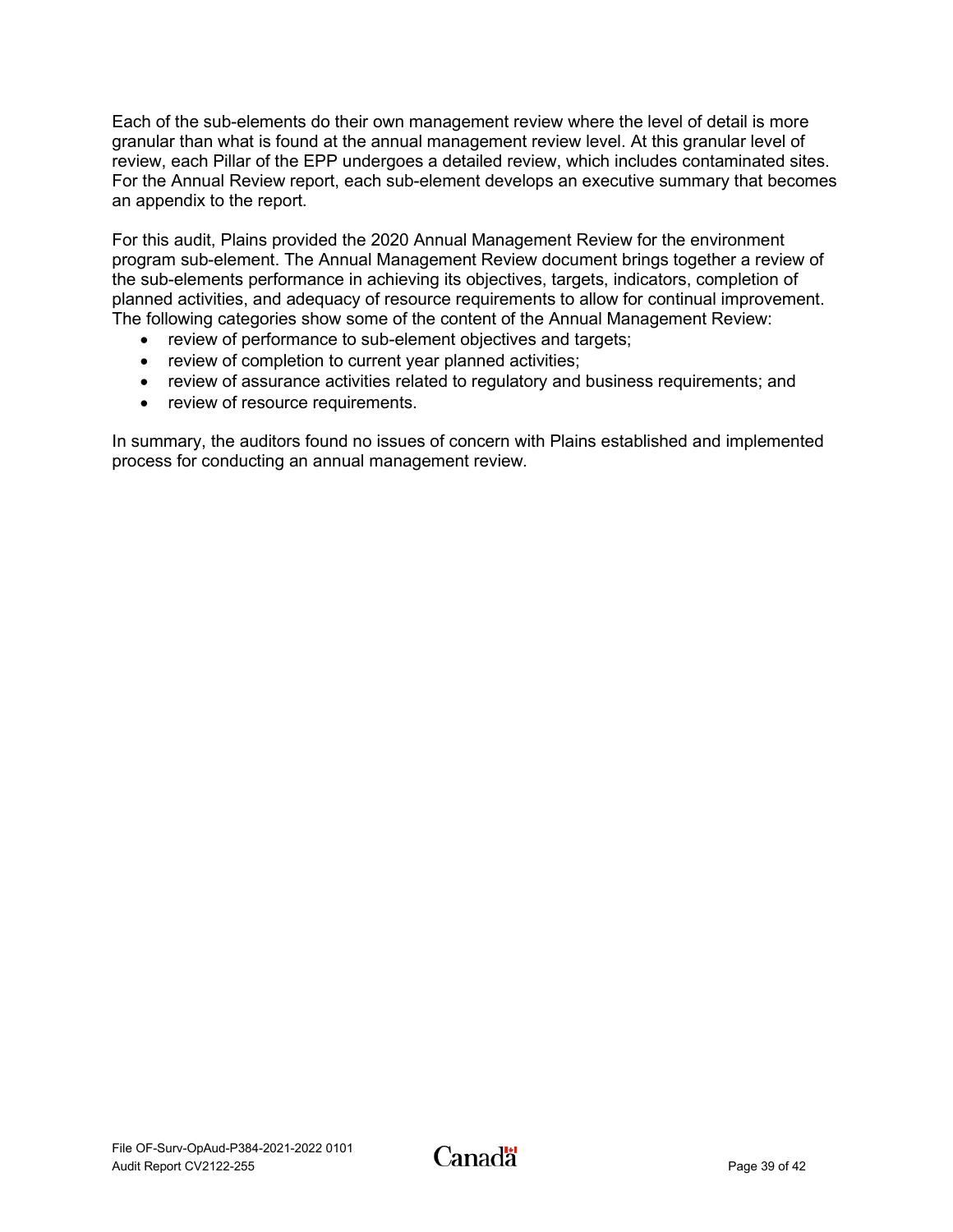### <span id="page-42-0"></span>**AP-15 Correcting Deficiencies**

| <b>Finding Status</b>                       | Non-compliant                                                                                                                                                                                                                                                                                                                                                                                                                                                                                                |
|---------------------------------------------|--------------------------------------------------------------------------------------------------------------------------------------------------------------------------------------------------------------------------------------------------------------------------------------------------------------------------------------------------------------------------------------------------------------------------------------------------------------------------------------------------------------|
| <b>OPR Regulatory</b><br><b>Requirement</b> | $6.6(1)(c)$ A company shall complete an annual report for the previous calendar year, signed by the<br>accountable officer, that describes the actions taken during that year to correct any deficiencies<br>identified by the quality assurance program established under paragraph $6.5(1)(w)$ .                                                                                                                                                                                                           |
| <b>Expected Outcome</b>                     | The company has completed an annual report for the previous calendar year that is signed<br>by the accountable officer.                                                                                                                                                                                                                                                                                                                                                                                      |
|                                             | The annual report discusses the actions taken to correct identified deficiencies.                                                                                                                                                                                                                                                                                                                                                                                                                            |
|                                             | The discussion of quality assurance of the management system is based on the program<br>$\blacksquare$<br>established and implemented in accordance with the requirements of paragraph $6.5(1)(w)$<br>of the OPR.                                                                                                                                                                                                                                                                                            |
| <b>Relevant Information</b>                 | The following key documents and records are related to this finding:                                                                                                                                                                                                                                                                                                                                                                                                                                         |
| Provided by the<br><b>Auditee</b>           | 2020 Annual Operations Report                                                                                                                                                                                                                                                                                                                                                                                                                                                                                |
| <b>Finding Summary</b>                      | The annual report does discuss actions taken to correct some of the identified deficiencies through<br>some of the completed assurance activities. However, the report only considers the deficiencies<br>identified through various auditing activities, it does not take into account and report on the activities<br>associated with other types of quality assurance. The OPR does not indicate that companies are to<br>only look at the results of audits and the findings associated with audit work. |

#### **Detailed Assessment**

In review of the 2020 Annual Operations Report, the Summary of Operations Assurance states that the Operations Assurance Program manages audits and assessments that the Operations leaders use to verify performance. However, the Annual Operations Report only contains the results of audits and audit findings, there is no discussion of what other assurance actions were undertaken in the last year, such as inspections. Section 53 of the OPR requires companies to include more than just audits as part of their overall assurance program.

According to the Corrective Action Management Plan (**CAMP**) document, the Operations Management System and related programs require several types of assurance activities, which together are managed as the integrated assurance framework as part of the Operations Assurance Program. The different types of assurance activities are:

- operations management system and program assessments which are designed to evaluate operational performance, along with the continuing suitability, adequacy, and effectiveness of the program;
- operations management system, program and compliance audits which are designed to evaluate implementation and compliance requirements; and
- external audits which are conducted by regulators, stakeholders, consultants among others.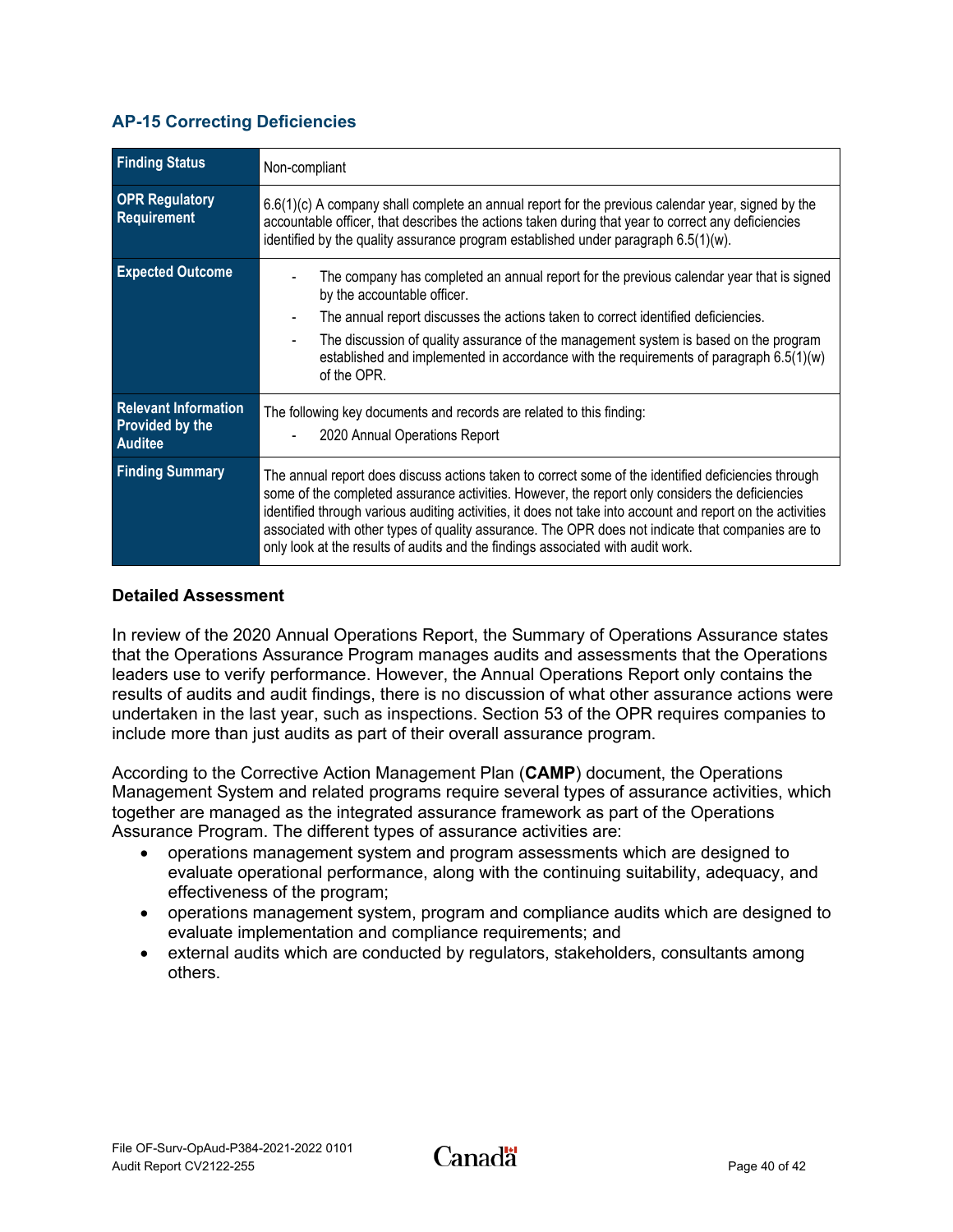When the auditors reviewed the summary of Operations Assurance Program completed actions from the 2019 Annual Operations Report, the auditors identified that Plains included both audits and other internal quality assurance activities. While the auditors were unable to review the entire 2019 report, the fact that the appendices of the report include this type of information would suggest that in the past Plains provided additional information to the accountable officer for their review.

In the 2020 Annual Operations Report there were no environment-specific corrective actions being tracked as the last environment audit was conducted in 2018. The auditors wish to note, that Plains' documentation states the next internal environmental program audit is to take place in the 2021 calendar year.

Plains demonstrated it had completed an annual report for the previous calendar year and it is signed by the accountable officer. The annual report does discuss actions taken to correct some of the identified deficiencies through some of the completed assurance activities. However, the report only considers the deficiencies identified through various auditing activities, it does not take into account and report on the activities associated with other types of quality assurance. The OPR does not indicate that companies are to only look at the results of audits and the findings associated with audit work. As a result, Plains will have to develop a corrective and preventive action plan.